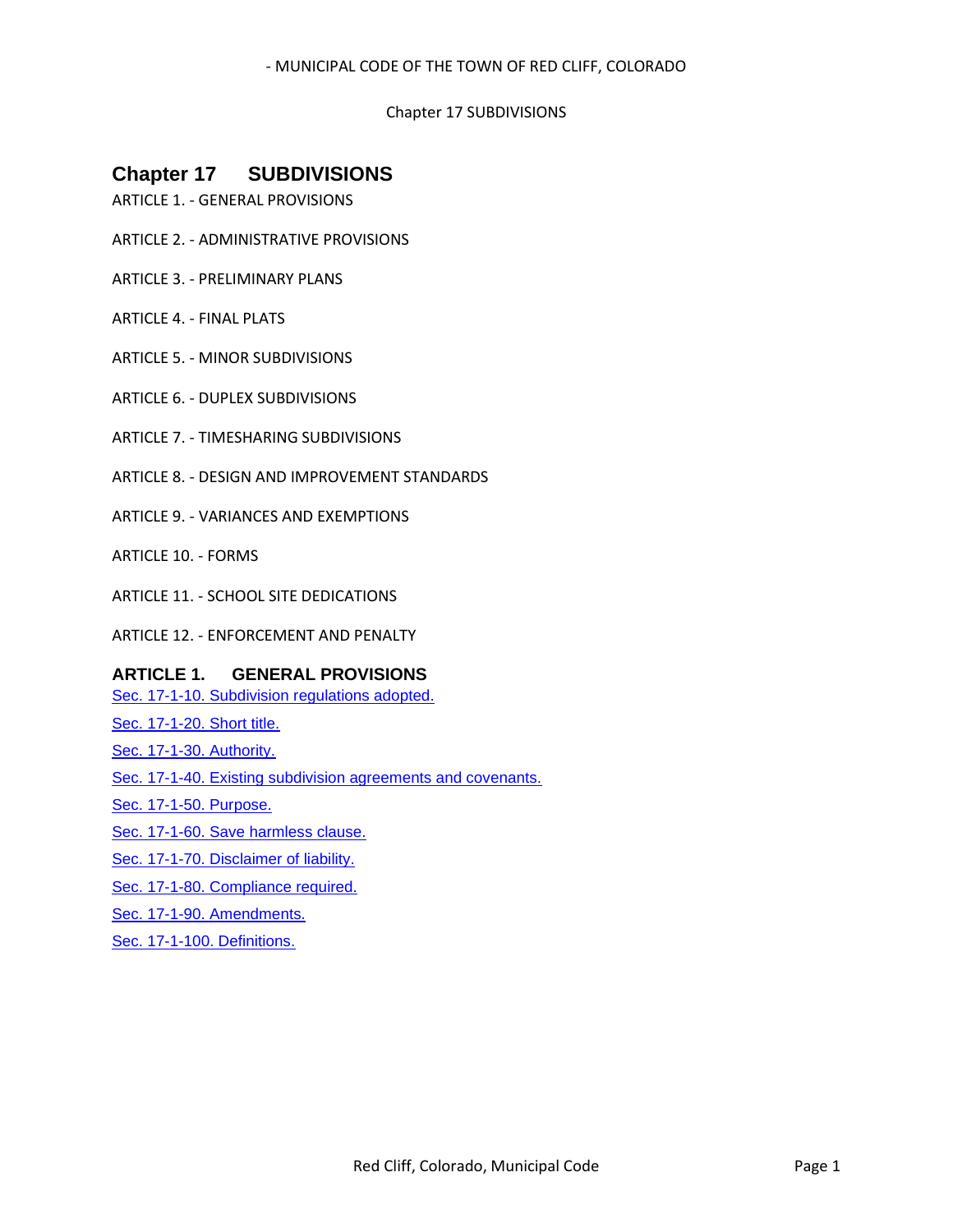#### Chapter 17 SUBDIVISIONS

## <span id="page-1-0"></span>**Sec. 17-1-10. Subdivision regulations adopted.**

The ordinance codified in this Chapter is an ordinance adopting subdivision regulations for the Town; providing definitions of certain terms and setting out certain provisions, procedures, requirements and standards; providing for variances and exemptions; and setting forth details relating thereto.

(Ord. 6, 2008; Ord. 7 §1, 2010)

<span id="page-1-1"></span>**Sec. 17-1-20. Short title.**

These regulations shall be known and may be cited as "Subdivision Regulations, Town of Red Cliff, Colorado."

(Ord. 6, 2008; Ord. 7 §1, 2010)

<span id="page-1-2"></span>**Sec. 17-1-30. Authority.**

These subdivision regulations are enacted and adopted pursuant to Article XX of the Colorado Constitution.

(Ord. 6, 2008; Ord. 7 §1, 2010)

#### <span id="page-1-3"></span>**Sec. 17-1-40. Existing subdivision agreements and covenants.**

Subdivisions filed and recorded on a final plat prior to the date of the ordinance codified herein shall not be regulated by this Chapter unless proposed for resubdivision in such manner as to fall within the definition of a subdivision of this Chapter. Subdivisions having received preliminary plan approval prior to the effective date of these regulations shall be considered as having received preliminary plan approval under these regulations, provided that all final plat submittals subsequent to the date of these regulations shall conform to the requirements of these regulations. In the instance of large tracts or blocks of land contained within a recorded subdivision and intended or designed for resubdivision into smaller tracts, lots or building sites, the resubdivision shall comply with all provisions of this Chapter except for those which, in the opinion of the Board of Trustees, have been satisfied prior to filing of the original subdivision plat. This Chapter is not intended to repeal, abrogate, annul or in any way impair or interfere with existing provisions of private agreements or restrictive covenants running with land to which the Town is a party. Where this Chapter imposes a greater restriction than that imposed by such existing provisions of law, contract or deed, the provisions of this Chapter shall control.

(Ord. 6, 2008; Ord. 7 §1, 2010)

#### <span id="page-1-4"></span>**Sec. 17-1-50. Purpose.**

These subdivision regulations are intended and designed to protect the health, safety and welfare of the citizens of the Town by providing for orderly, controlled development; by requiring disclosure to purchasers of unknown risks; and by establishing minimum standards for the design of land subdivision projects to ensure that all public and private facilities, including streets and other forms of access, drainage, water supply and sanitation improvements necessary to support human occupation on the land, are provided while also protecting the landform, streams and vegetation from the effects of excessive earthwork and deforestation resulting in extensive erosion and other forms of environmental deterioration.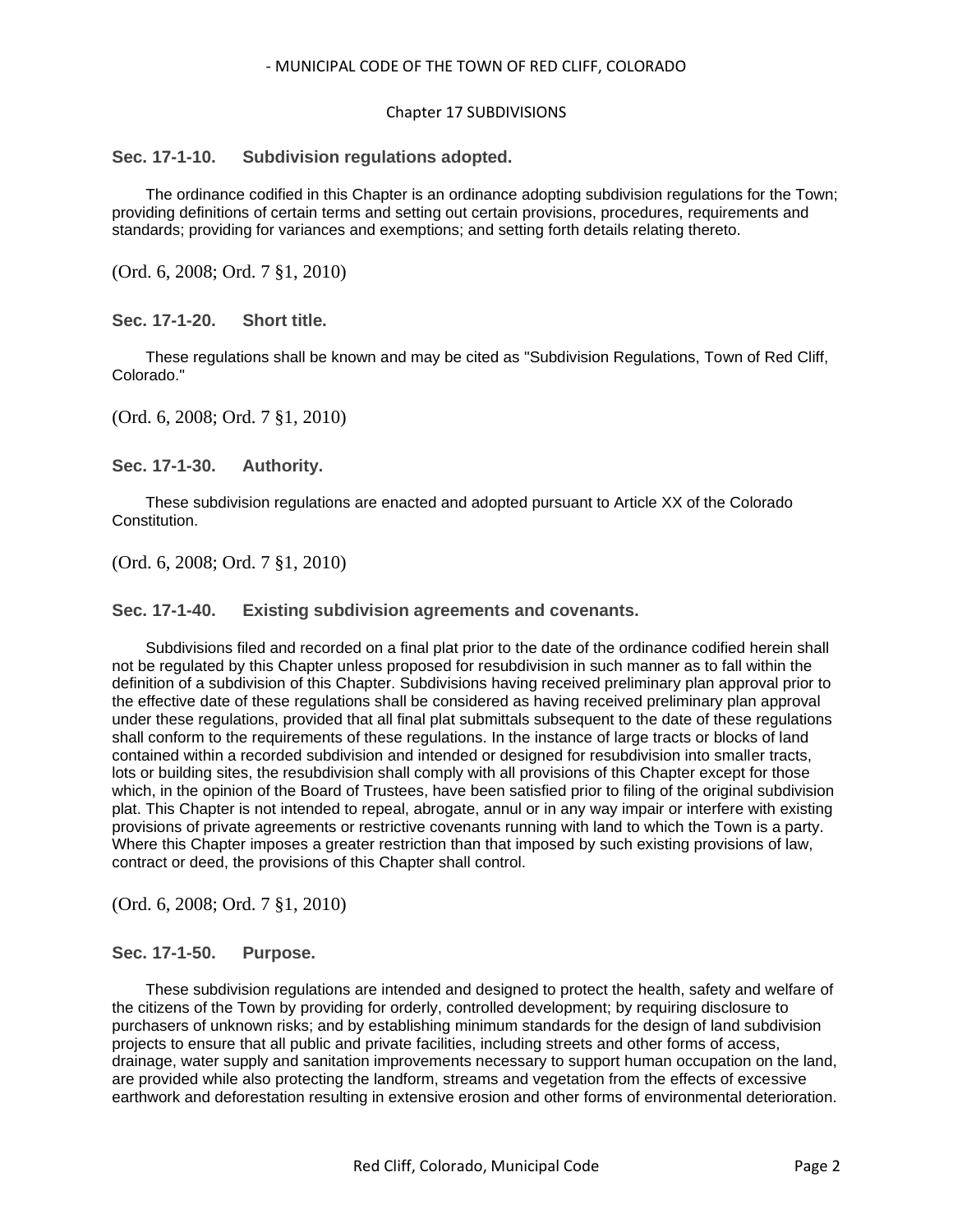To assure attainment of these objectives, it is necessary that each subdivision be planned in an efficient and economical manner.

(Ord. 6, 2008; Ord. 7 §1, 2010)

<span id="page-2-0"></span>**Sec. 17-1-60. Save harmless clause.**

The subdivider agrees to save the Town, its officers, employees and agents harmless from any and all costs, damages and liabilities which may occur, or be claimed to occur, by reason of any work performed upon any subdivision platted under these regulations.

(Ord. 6, 2008; Ord. 7 §1, 2010)

<span id="page-2-1"></span>**Sec. 17-1-70. Disclaimer of liability.**

This Chapter shall not be construed as imposing upon the Town, or any official or employee of the Town, any liability or responsibility for damages of any kind to any person by reason of these subdivision regulations.

(Ord. 6, 2008; Ord. 7 §1, 2010)

<span id="page-2-2"></span>**Sec. 17-1-80. Compliance required.**

From and after the effective date of these regulations, it is unlawful for any person to subdivide land within the entire area of the Town without having first complied with the provisions of these regulations.

(Ord. 6, 2008; Ord. 7 §1, 2010)

<span id="page-2-3"></span>**Sec. 17-1-90. Amendments.**

- (a) The procedures, standards and criteria contained in these regulations may from time to time be revised, altered or amended, and such revision may be requested by any person, group or agency.
- (b) Any request for amendment shall be submitted in writing to the Town Clerk for consideration by the Board of Trustees.

(Ord. 6, 2008; Ord. 7 §1, 2010)

<span id="page-2-4"></span>**Sec. 17-1-100. Definitions.**

The following words and phrases when used in these regulations, shall have the meanings ascribed as follows except where the context clearly indicates a different meaning:

*Alley* means a public right-of-way providing only secondary access to the rear of a property and not intended for general travel.

*Areas and activities of local interest* means items of reference for land use, including geologic, soils, flood, wildfire, airport hazards and mineral resource and wildlife areas.

*Board of Trustees* means the Board of Trustees of the Town of Red Cliff.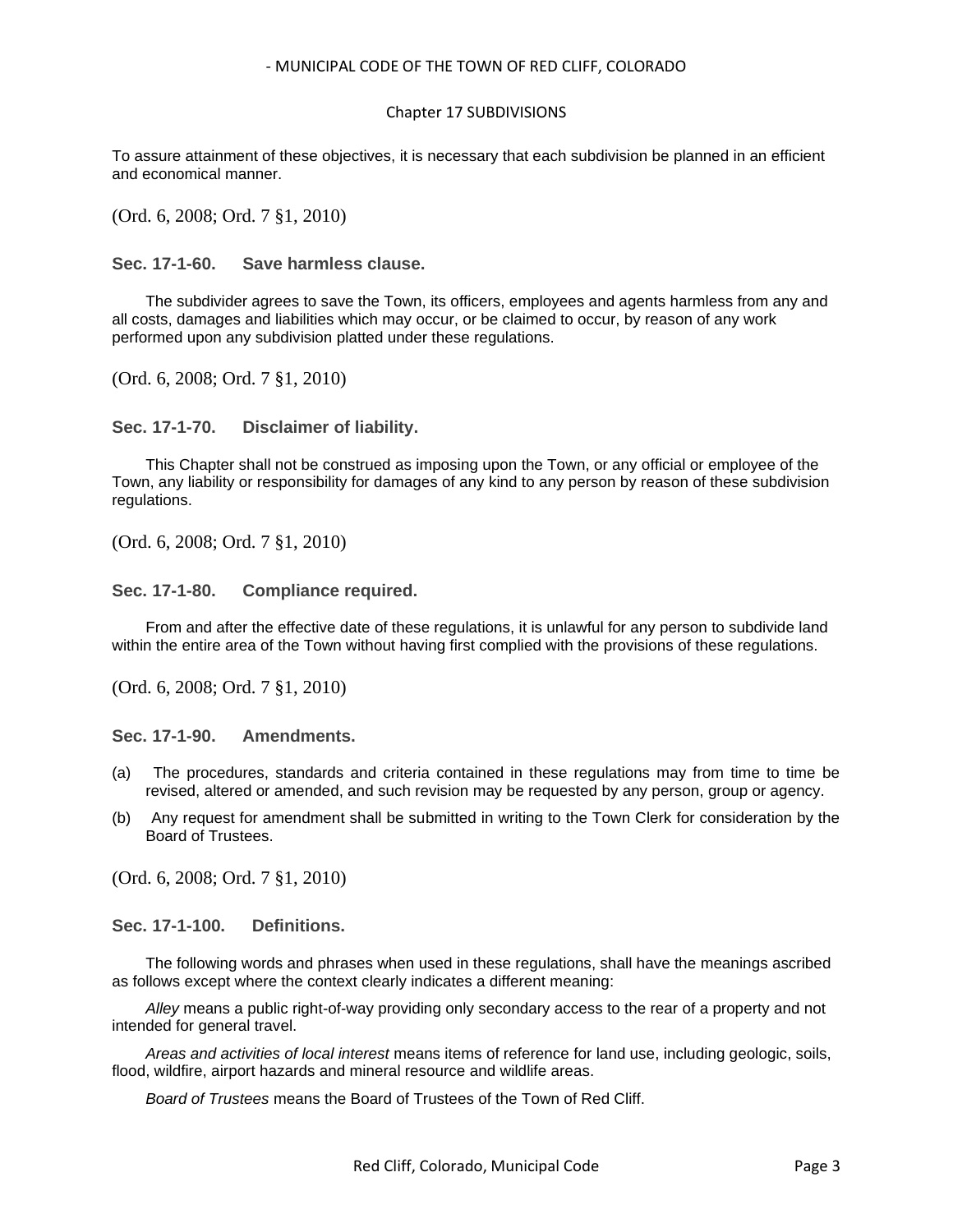#### Chapter 17 SUBDIVISIONS

*Construction plans and specifications* means engineered plans and specifications prepared by a Colorado-licensed engineer that are drawn and written with enough detail that a bid schedule and bids can be made from the plans and specifications.

*County* means the County of Eagle, State of Colorado, as represented by the Board of County Commissioners or its designated and appointed representatives.

*Disposition* means a contract of sale resulting in the transfer of equitable title to an interest in subdivided land; a conveyance of said interest; a lease or assignment of an interest in subdivided land; or any other conveyance of an interest in subdivided land which is not made pursuant to one (1) of the foregoing, whether made before or after Board of Trustees approval of the subdivision plat.

*Easement* means a conveyance or reservation of an incident of ownership in real property for one (1) or more specific purposes, public or private.

*Final plat* means a map and supporting materials of certain described land prepared in accordance with these regulations and state statutes as an instrument for recording of real estate interests with the County Clerk and Recorder.

*General plan* means any land use plan, master plan, comprehensive plan or any element thereof which is currently in effect and has been officially adopted by the Town.

*Lot* means the individual parcels or separate interests into which a tract of real property is to be divided for purposes of occupancy or transfer of ownership.

*Person* means an individual, partnership, corporation or other association of persons.

*Preliminary plan* means the map or maps of a proposed subdivision and specified supporting materials drawn and submitted in accordance with the requirements of these regulations to permit the evaluation of the proposal prior to detailed engineering and design required for the final plat.

*Street* or *road* means a right-of-way reserved for public or private use which provides vehicular and pedestrian access to adjacent properties and includes designations as street, road, highway, thoroughfare, avenue, boulevard, parkway, throughway, lane, place, trail, alley or however otherwise designated. "Street" may also be used for utilities access to the properties.

*Subdivide* means to make a disposition of land or airspace which is defined in this Chapter as a subdivision, subdivided land, estate in airspace, specially planned area and/or Planned Unit Development subdivision, minor subdivision, duplex subdivision or timesharing subdivision.

*Subdivider* means a person who makes a disposition of land or airspace, which is defined in this Chapter as a subdivision, subdivided land, specially planned area and/or Planned Unit Development subdivision, minor subdivision, estate in airspace, duplex subdivision or timesharing subdivision.

*Subdivision* or *subdivided land* means any parcel of land in the Town (including land used for condominiums, apartments or any other multiple-dwelling units) which is divided into two (2) or more parcels, separate interest or interests in common, or creation of an estate in airspace in the Town, unless exempted under other provisions of these regulations. The terms "subdivision" and "subdivided land" shall apply to any division of land or creation of an estate in airspace. If a tract of land which has been created or subdivided in the past is later described as a single tract in deeds or plats by the legal or equitable owners thereof, any later subdivisions of that tract, even if along the lines of the earlier subdivision, shall be subject to the requirements of these regulations. Further, if any tract of land or airspace has been subdivided as one (1) type of subdivision and thereafter is subdivided so as to create a different type of subdivision, such conversion shall be subject to the requirements of these regulations. Unless the method of disposition is adopted for the purpose of evading this Article, the terms "subdivision" and "subdivided land" shall not apply to any division of land which:

- (1) Is created by a lien, mortgage, deed of trust or any other security instrument.
- (2) Is created by any interest in an investment entity.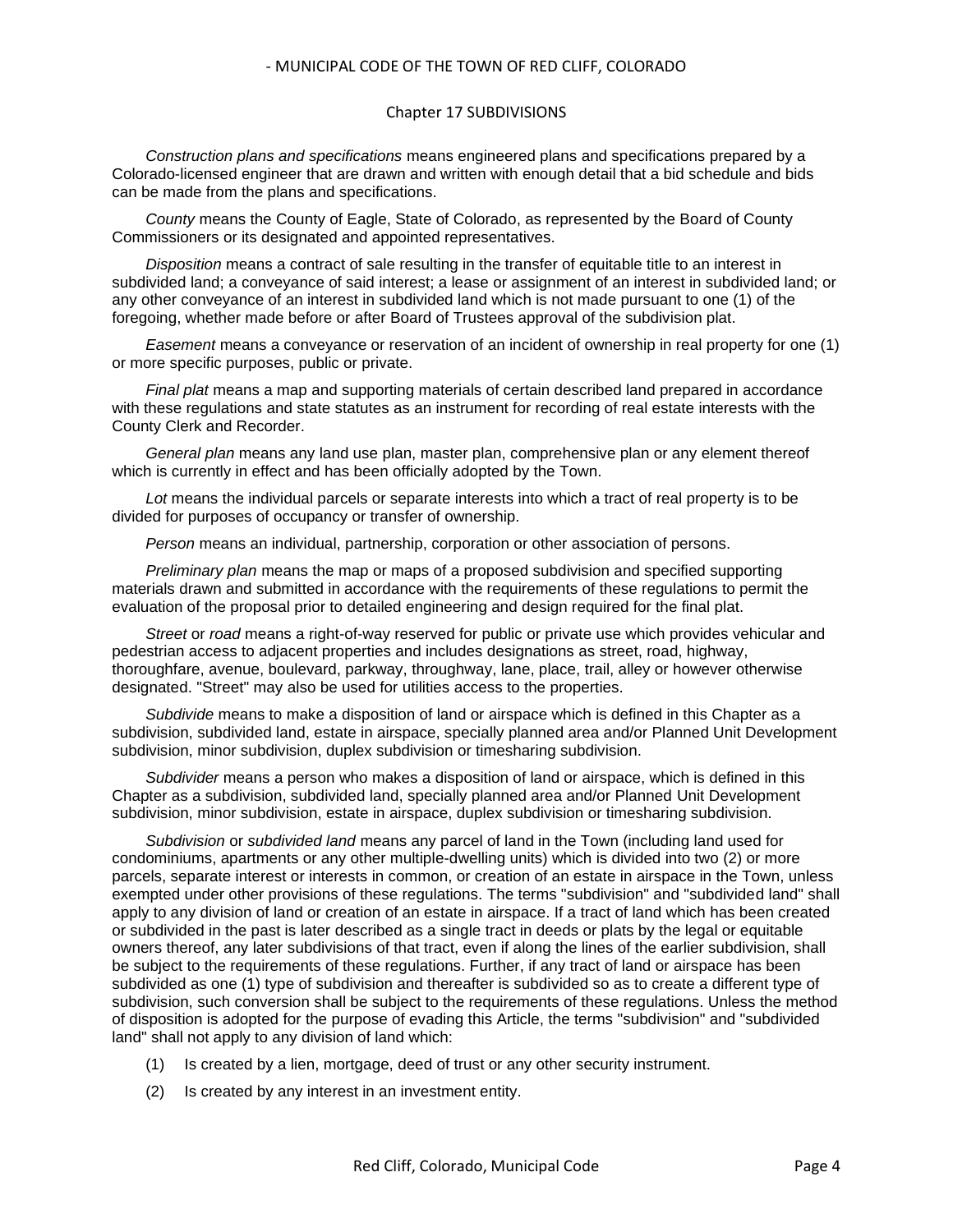- (3) Creates cemetery lots.
- (4) Creates an interest in oil, gas, minerals or water which are now or hereafter severed from the surface ownership of real property.
- (5) Is created by the acquisition of an interest in land in the name of a husband and wife or other persons in joint tenancy, or as tenants in common of such interest. For the purpose of this Subparagraph, any interest in common owned in joint tenancy shall be considered a single interest.
- (6) Creates a leasehold interest of less than a twenty-year term and involves no change in use or degree of use of the leasehold estate.

*Subdivision, duplex* means a proposed subdivision of a two-unit building built upon one (1) lot zoned as a duplex lot, creating two (2) lots, each lot containing one (1) unit of the two-unit building. Both lots on the proposed subdivision must abut a Town street or road which has been accepted for maintenance and be physically accessible, or capable of being physically accessible, from the public street by conventional vehicles.

*Subdivision, estate in airspace* means the creation of an estate in airspace pursuant to the provisions of Section 38-32-101, et seq., C.R.S.

*Subdivision, minor* means a proposed subdivision of a parcel of land creating a total of four (4) lots or less, including both platted and remaining unplatted parcels, which is properly zoned for the proposed use. All lots on the proposed subdivision must abut a Town street or road which has been accepted for maintenance and be physically accessible, or capable of being physically accessible, from the public street by conventional vehicles.

*Subdivision, timesharing* means a proposed subdivision of any parcel or lot of land or condominium unit, whether fee interest, leasehold or contractual right, whereby ownership exceeds an interest in joint tenancy by two (2) persons being considered one (1) person for the purpose of this Section and are entitled to the use, occupancy or possession of such lot, parcel or unit according to a fixed or floating time schedule occurring periodically over any period of time (the use, occupancy or possession of each person being exclusive of that of the others). "Subdivision, timesharing" includes, but is not limited to, a timeshare estate as defined in Section 38-33-110, C.R.S.

*Town Clerk* means that person as officially appointed by the Board of Trustees to act as administrative secretary to maintain procedures and records in compliance with these regulations.

(Ord. 6, 2008; Ord. 7 §1, 2010)

## **ARTICLE 2. ADMINISTRATIVE PROVISIONS**

[Sec. 17-2-10. Owner or agent may subdivide.](#page-5-0)

[Sec. 17-2-20. Variances.](#page-5-1)

[Sec. 17-2-30. Exemption.](#page-5-2)

[Sec. 17-2-40. Fees.](#page-5-3)

[Sec. 17-2-50. Adequacy of applications.](#page-6-0)

[Sec. 17-2-60. Suspension of approval; service of written notice.](#page-6-1)

[Sec. 17-2-70. Permits for development; changes and erasures on final plat.](#page-7-0)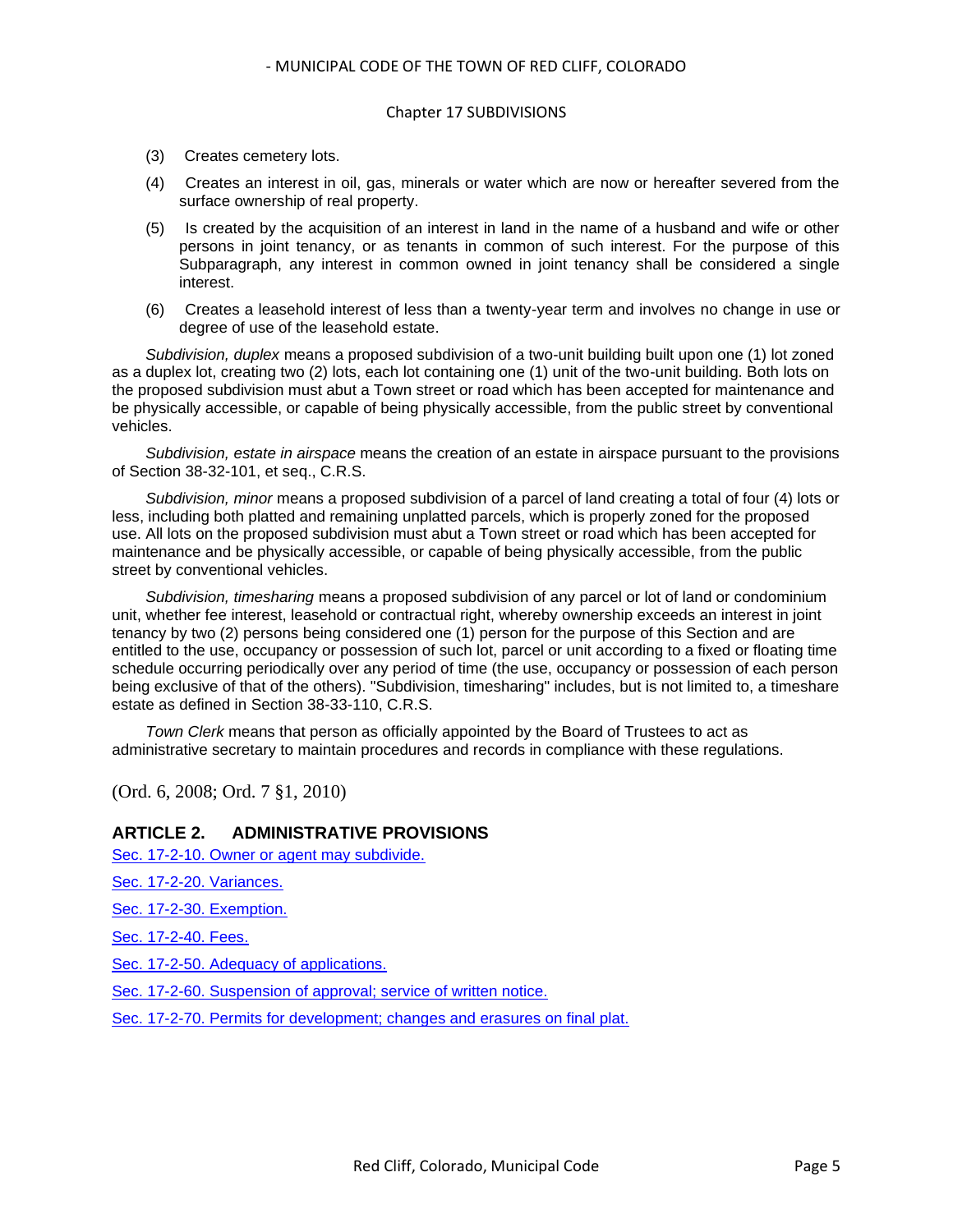#### <span id="page-5-0"></span>**Sec. 17-2-10. Owner or agent may subdivide.**

No person but the owner of land may subdivide or make application to subdivide such land without first having obtained a properly acknowledged power of attorney to subdivide such land from the owner thereof or from the authorized agents of said owners.

(Ord. 6, 2008; Ord. 7 §1, 2010)

#### <span id="page-5-1"></span>**Sec. 17-2-20. Variances.**

- (a) Upon application by a subdivider, the Board of Trustees may, at its discretion, grant variances, as provided in Article 9 of this Chapter, from some or any requirements of these regulations based upon the following criteria:
	- (1) Whether a strict, literal application of these subdivision regulations would result in an undue hardship to the subdivider due to the purpose, size, shape, location and character of the proposed subdivision.
	- (2) Whether the provisions of the regulations from which relief is requested are not materially important, in a planning sense, to the orderly controlled development of the tract in question.
	- (3) Whether the granting of the request might adversely affect the use of the land in the immediate area of the tract in question.
- (b) A variance granted by the Board of Trustees may contain limitations as to time or disposition or use of the tract in question in order to ensure that the stated purpose of the variance request is realized.

(Ord. 6, 2008; Ord. 7 §1, 2010)

#### <span id="page-5-2"></span>**Sec. 17-2-30. Exemption.**

Upon application by the subdivider, the Board of Trustees may, pursuant to rules and regulations provided herein, grant exemption from the Town subdivision regulations. The following items, individually or in combination, shall be the criteria for approval of applications for exemption:

- (1) The division shall not violate the specifications of any relevant previously approved subdivision.
- (2) The division shall not result in prohibitive physical restraints upon access to or use of either of the resulting parcels.
- (3) The division shall qualify as one (1) or more of those exempted actions found in the definition of subdivision or subdivided land at Section 17-1-100 of this Chapter.

(Ord. 6, 2008; Ord. 7 §1, 2010)

<span id="page-5-3"></span>**Sec. 17-2-40. Fees.**

- (a) Fees for the review of an application shall be established from time to time by resolution of the Board of Trustees.
- (b) The Town may also assess and collect such additional fees as it may deem appropriate, including fees for staff review that are above and beyond the application fee for professional services; provided that, when operating pursuant to the authority granted by this provision, the Town shall base such additional fees upon the actual cost, whether by Town employees or independent third parties, of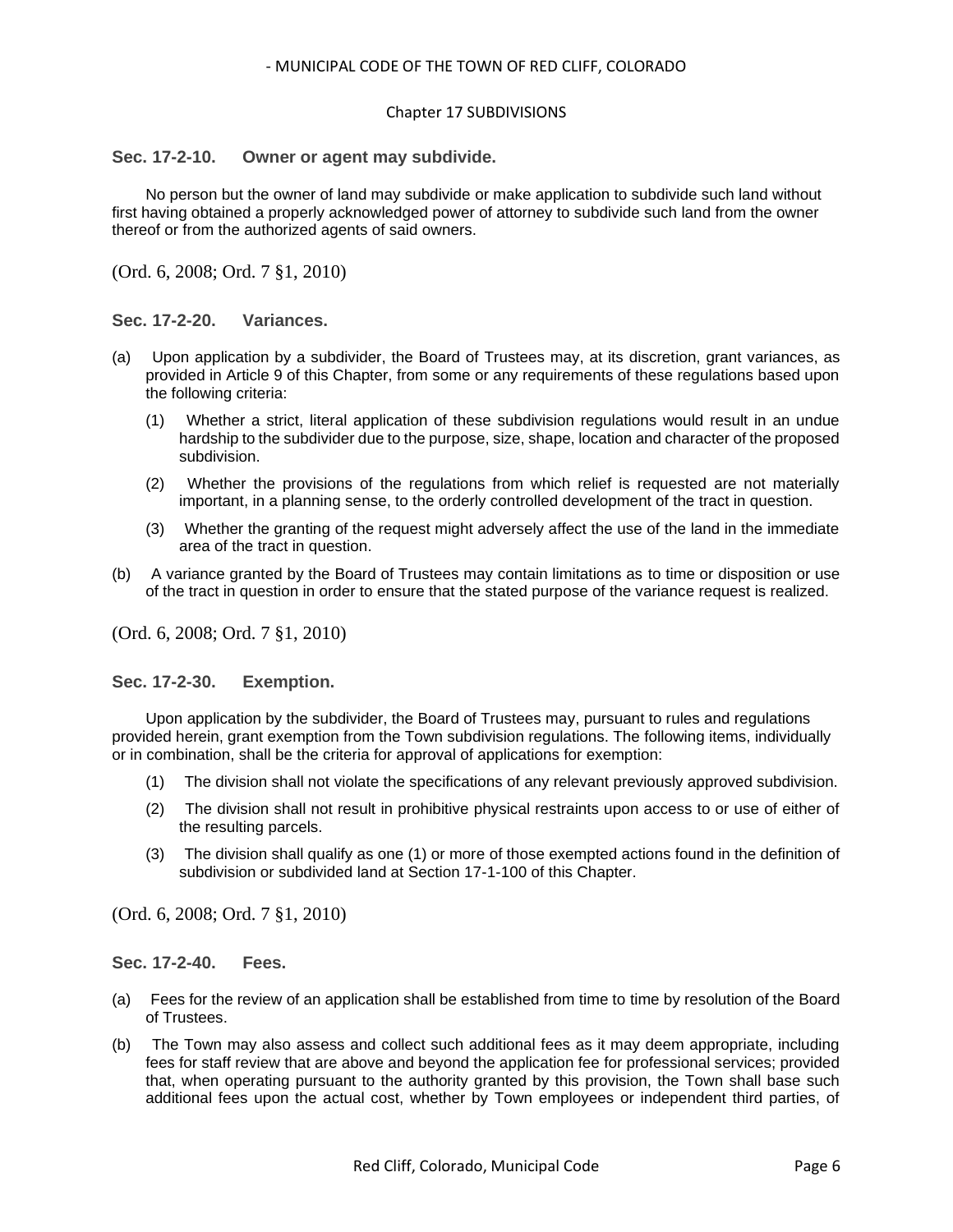#### Chapter 17 SUBDIVISIONS

performing related plan and document preparation and review, inspection of construction of public and related improvements and all related services, including attorney and engineering fees. Such additional fees may be charged on a per-unit basis, such as by foot or mile, and the Town may also include in such additional fees a factor for overhead or other indirect expenses.

(Ord. 6, 2008; Ord. 7 §1, 2010)

## <span id="page-6-0"></span>**Sec. 17-2-50. Adequacy of applications.**

- (a) All materials and information, as required by applicable sections of these regulations, including applications, fees, sketches, maps, plans, plats and reports, must be submitted to the Town Clerk, complete in every detail and by the times specified.
- (b) No item or application which is not in compliance with the standards and procedures of these regulations may be placed on a meeting agenda of the Board of Trustees. The Town Clerk shall determine the compliance of each application and shall be the authority for placing any application or item on an agenda.
- (c) No application shall be placed on a meeting agenda of the Board of Trustees at a time when the applicant is in default under any related or unrelated agreement or obligation to the Town.
- (d) Appeals from a ruling of the Town Clerk may be made to the Board of Trustees in writing, specifying details of the appeal, at least ten (10) days prior to the regular meeting at which the appellant wishes to be heard.
- (e) The Board of Trustees, at the specified meeting, shall hear facts and relevant information as presented by the Town Clerk and by the appellant and shall render a decision in writing on how to proceed with further action within thirty (30) days of the meeting.

(Ord. 6, 2008; Ord. 7 §1, 2010)

#### <span id="page-6-1"></span>**Sec. 17-2-60. Suspension of approval; service of written notice.**

- (a) The Board of Trustees may suspend or withdraw any approval of a plan or plat or may require certain corrective measures to be taken following a determination that the information provided by the subdivider upon which such approval was based is false or inaccurate or that new significant information has been brought to its attention. Suspension of approval may occur if construction of public improvements is not in accordance with the approved final plat and supplemental information.
- (b) A written notice from the Town Clerk shall be served upon the subdivider, setting out a clear and concise statement of alleged facts and directing the subdivider to appear at a regular or special meeting of the Board of Trustees not less than ten (10) days nor more than thirty (30) days after the date of service of notice. The Board of Trustees shall determine at the meeting the nature and extent of alleged false or inaccurate information, shall consider any new significant information that has been brought to its attention and shall have power, upon good cause being shown, to suspend or withdraw any approval or require certain corrective measures to be taken.

(Ord. 6, 2008; Ord. 7 §1, 2010)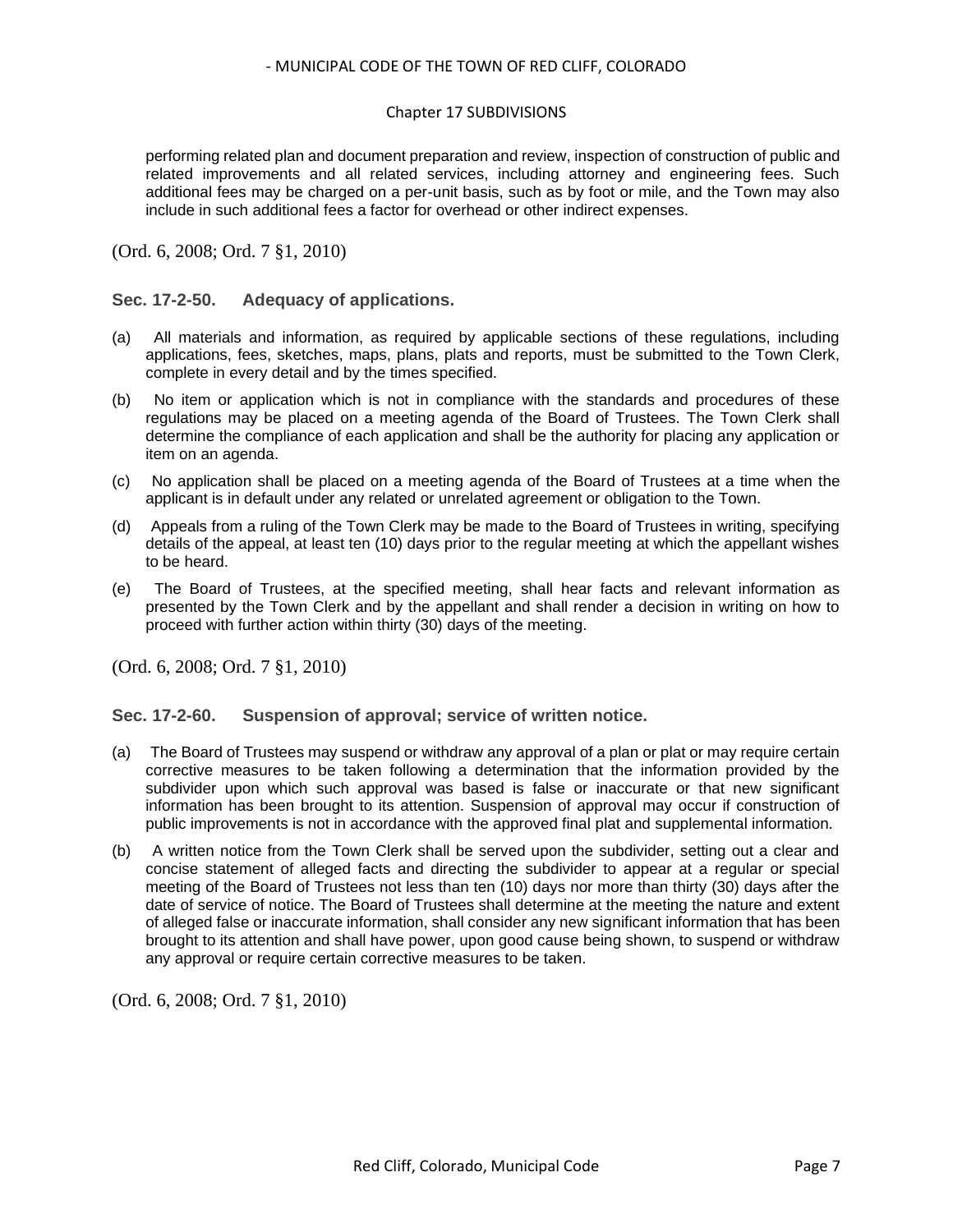## Chapter 17 SUBDIVISIONS

<span id="page-7-0"></span>**Sec. 17-2-70. Permits for development; changes and erasures on final plat.**

- (a) No permits of any kind shall be issued by the Building Administrator, or any other administrative officer of the Town, for the construction of any building or other improvements upon any land to which these regulations apply, unless and until the requirements in this Chapter have been met.
- (b) No changes, erasures, modifications or revisions shall be made on the final plat after the approval by the Board of Trustees without specific approval, in writing, by the Board of Trustees. Such approval shall be noted on the final plat and signed by the Mayor.

(Ord. 6, 2008; Ord. 7 §1, 2010)

## **ARTICLE 3. PRELIMINARY PLANS**

[Sec. 17-3-10. Submittal.](#page-7-1)

[Sec. 17-3-20. Transmittal to other agencies.](#page-8-0)

[Sec. 17-3-30. Time restriction on response from other agencies.](#page-8-1)

[Sec. 17-3-40. Review; conformance to applicable regulations.](#page-8-2)

- [Sec. 17-3-50. Review consideration of reports on file.](#page-8-3)
- [Sec. 17-3-60. Review new material or revisions.](#page-9-0)

[Sec. 17-3-70. Hearing and notice.](#page-9-1)

[Sec. 17-3-80. Period of validity.](#page-9-2)

[Sec. 17-3-90. Approval extension.](#page-9-3)

[Sec. 17-3-100. Request for review by Planning and Zoning Commission.](#page-9-4)

[Sec. 17-3-110. Evidence of approval by utilities.](#page-10-0)

[Sec. 17-3-120. Scale of maps.](#page-10-1)

[Sec. 17-3-130. Maps, plans and reports; form, content and additional information.](#page-10-2)

[Sec. 17-3-140. Vicinity sketch map.](#page-12-0)

[Sec. 17-3-150. Maps and reports on physical conditions.](#page-12-1)

[Sec. 17-3-160. Supplemental plan for roads and drainage.](#page-13-0)

[Sec. 17-3-170. Water and sewer service; supplemental plan for alternate service, underground utilities](#page-13-1)  [and fire protection.](#page-13-1)

[Sec. 17-3-180. Revegetation and/or landscaping plan.](#page-15-0)

[Sec. 17-3-190. Number of copies required.](#page-15-1)

## <span id="page-7-1"></span>**Sec. 17-3-10. Submittal.**

The subdivider, in compliance with this Article, must submit the preliminary plan of the proposed subdivision with the maps and supporting information required in this Chapter to the Board of Trustees at least sixty (60) days prior to the meeting at which the applicant wishes to be heard.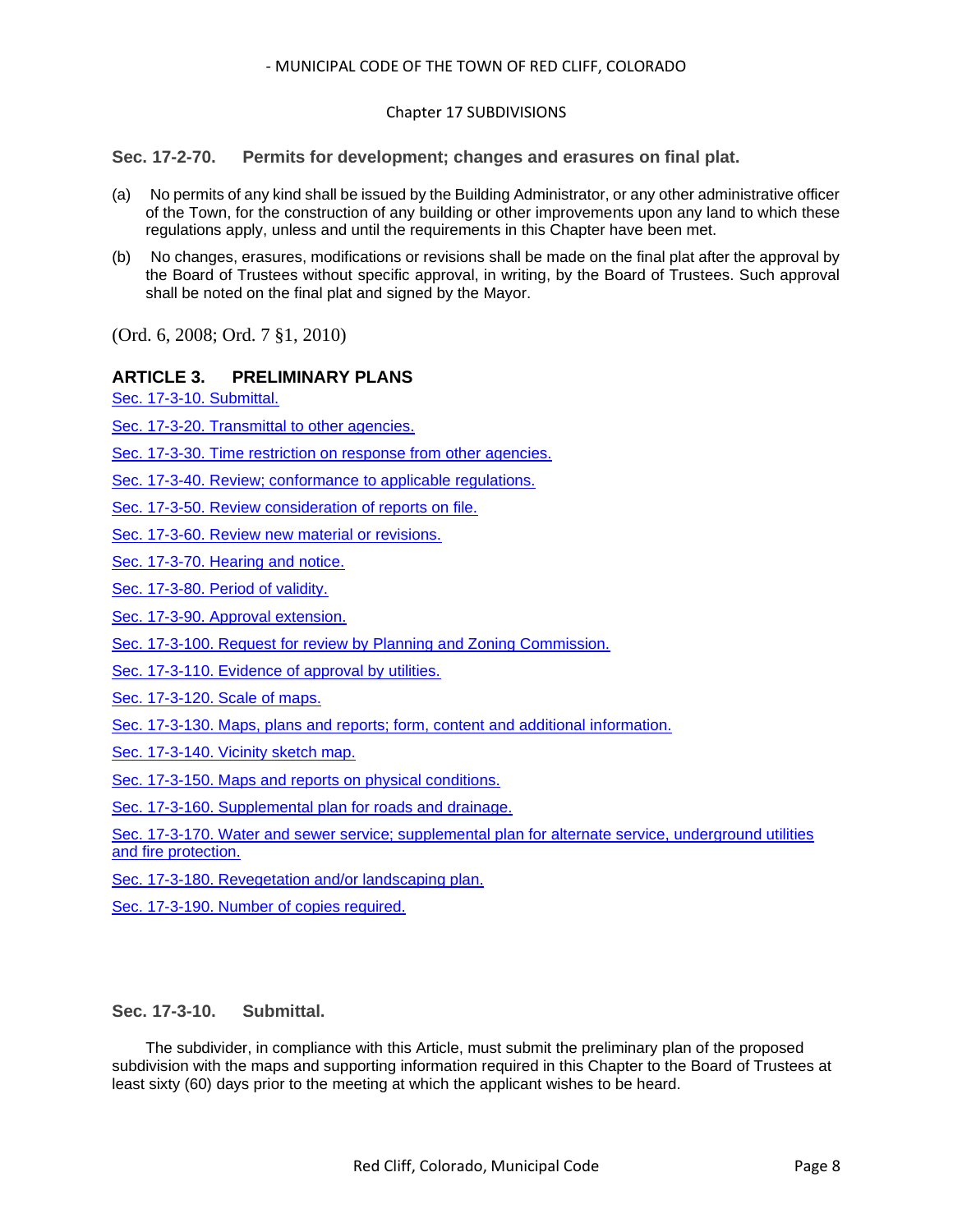#### Chapter 17 SUBDIVISIONS

(Ord. 6, 2008; Ord. 7 §1, 2010)

## <span id="page-8-0"></span>**Sec. 17-3-20. Transmittal to other agencies.**

The Board of Trustees may, at its discretion, transmit prints of the preliminary plan and supporting information to one (1) or more of the following agencies for their review and appropriate comments and recommendations and further may require the applicant to provide the prints and information needed for these transmittals:

- (1) Any utility, local improvement or service district or ditch company, when applicable.
- (2) The Colorado Department of Transportation when the proposed subdivision is adjacent to or in sufficient proximity to affect a right-of-way, interchange or other facility.
- (3) The Colorado Geological Survey for findings and recommendations pertaining to geologic factors, including geologic hazards, mineralized areas and sand and gravel areas which would have a significant impact on the proposed use of the land.
- (4) To any other agency concerned with a matter or area of local interest which could be affected by the subdivision, upon the advice of the Town Engineer and as determined by the Board of Trustees.

(Ord. 6, 2008; Ord. 7 §1, 2010)

<span id="page-8-1"></span>**Sec. 17-3-30. Time restriction on response from other agencies.**

The Board of Trustees shall instruct each of the agencies to which the prints are distributed that any of their recommendations must be submitted back to the Board of Trustees within twenty-four (24) days after receipt of such prints, or the plan will be deemed to have been approved by the agency.

(Ord. 6, 2008; Ord. 7 §1, 2010)

<span id="page-8-2"></span>**Sec. 17-3-40. Review; conformance to applicable regulations.**

The Board of Trustees shall review the preliminary plan to determine whether the proposed subdivision conforms to applicable zoning and these subdivision regulations and whether it takes into consideration:

- (1) The Comprehensive Plan;
- (2) For PUDs, the relevant Planned Unit Development Master Plan and the Comprehensive Plan, as reflected in the approval of that PUD;
- (3) Physical suitability of lots proposed for subdivision; and
- (4) Compatibility with surrounding land uses.

(Ord. 6, 2008; Ord. 7 §1, 2010)

<span id="page-8-3"></span>**Sec. 17-3-50. Review consideration of reports on file.**

The Board of Trustees shall review reports on file and others available, pertaining to geologic, soils, wildfire, flood and airport hazards, mineral resource areas and significant wildlife areas, and shall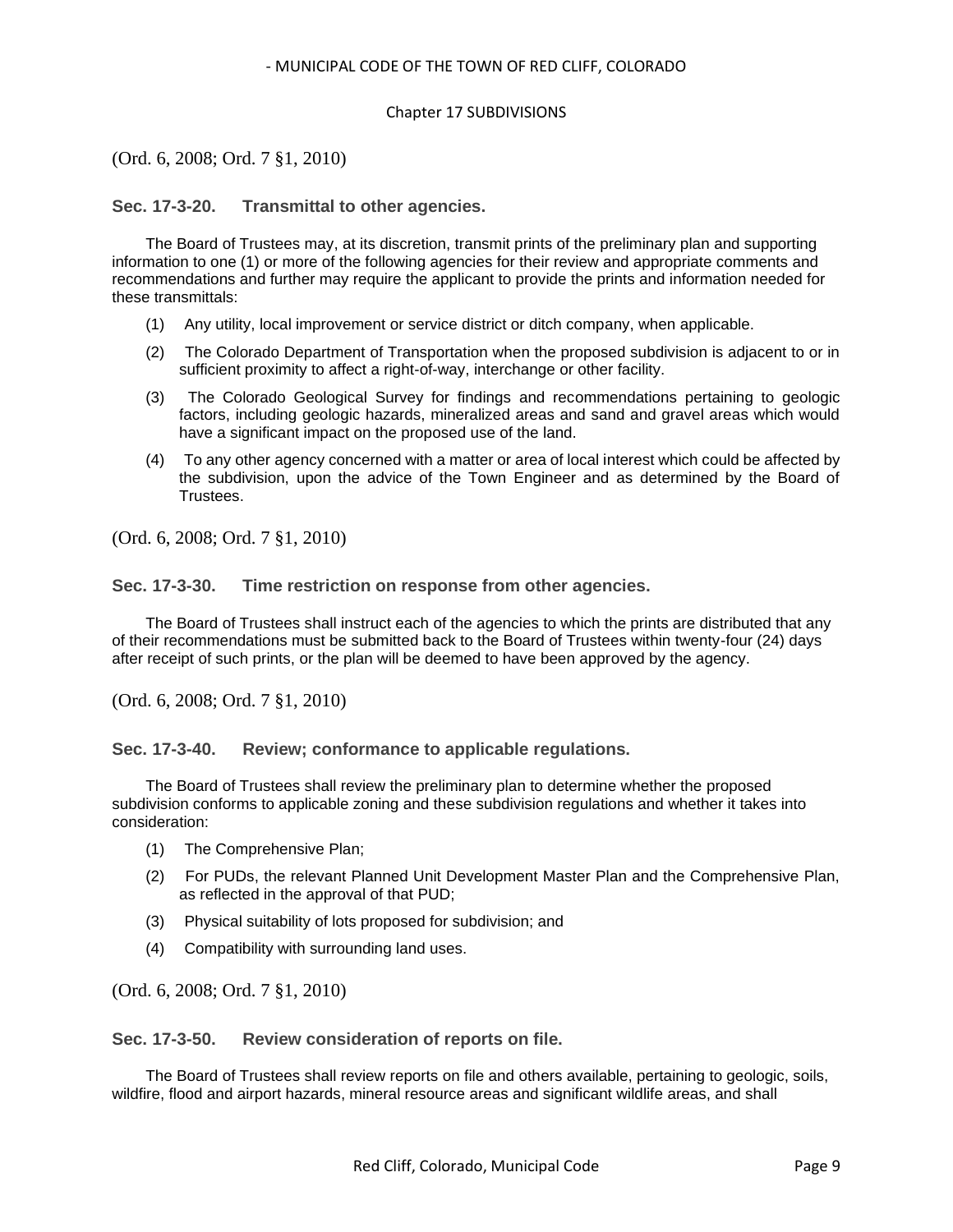#### Chapter 17 SUBDIVISIONS

consider the guidelines and recommendations as prepared by the appropriate agency, to mitigate hazards and to protect resources.

(Ord. 6, 2008; Ord. 7 §1, 2010)

<span id="page-9-0"></span>**Sec. 17-3-60. Review new material or revisions.**

If new material or revisions are to be submitted for approval, the Town and its reviewers shall have at least twenty-one (21) days to complete the review of this material, but no more than forty-five (45) days before consideration in front of the Board of Trustees.

(Ord. 6, 2008; Ord. 7 §1, 2010)

<span id="page-9-1"></span>**Sec. 17-3-70. Hearing and notice.**

The Board of Trustees shall hold a public hearing upon any application for preliminary plan approval submitted pursuant to this Chapter. Notice of such hearing shall be sent by first-class mail or delivered personally, at least twelve (12) days prior to the hearing date, to owners of property within three hundred (300) feet of the property in question. Owners of residential condominium units may be served with notice by mailing (or delivering) a copy of the notice to the homeowners' association or its manager. The applicant shall furnish to the Town Clerk the names and addresses of the owners of property within three hundred (300) feet of the property in question. The public hearing and notice requirements hereof may be combined and run concurrently with the public hearing and notice requirements contained in Section 17- 9-40 of this Chapter. Where subdivision approval will be required to implement development in a proposed PUD, a preliminary subdivision plan application must be filed and reviewed concurrently with the PUD application. The public hearing notice requirements for preliminary subdivision plan approval shall be combined and run concurrently with the PUD public notice and hearing requirements as prescribed in Chapter 16 of this Code.

(Ord. 6, 2008; Ord. 7 §1, 2010)

<span id="page-9-2"></span>**Sec. 17-3-80. Period of validity.**

Approval of a preliminary plan shall be valid for a period of two (2) years from the date of approval.

(Ord. 6, 2008; Ord. 7 §1, 2010)

<span id="page-9-3"></span>**Sec. 17-3-90. Approval extension.**

Approval may be extended for good cause shown when such request is submitted by the subdivider in writing to the Town Clerk at least sixty (60) days prior to the date of approval expiration.

(Ord. 6, 2008; Ord. 7 §1, 2010)

<span id="page-9-4"></span>**Sec. 17-3-100. Request for review by Planning and Zoning Commission.**

The Board of Trustees may, at its discretion, request that the preliminary plan be reviewed by the Planning and Zoning Commission for specific recommendations.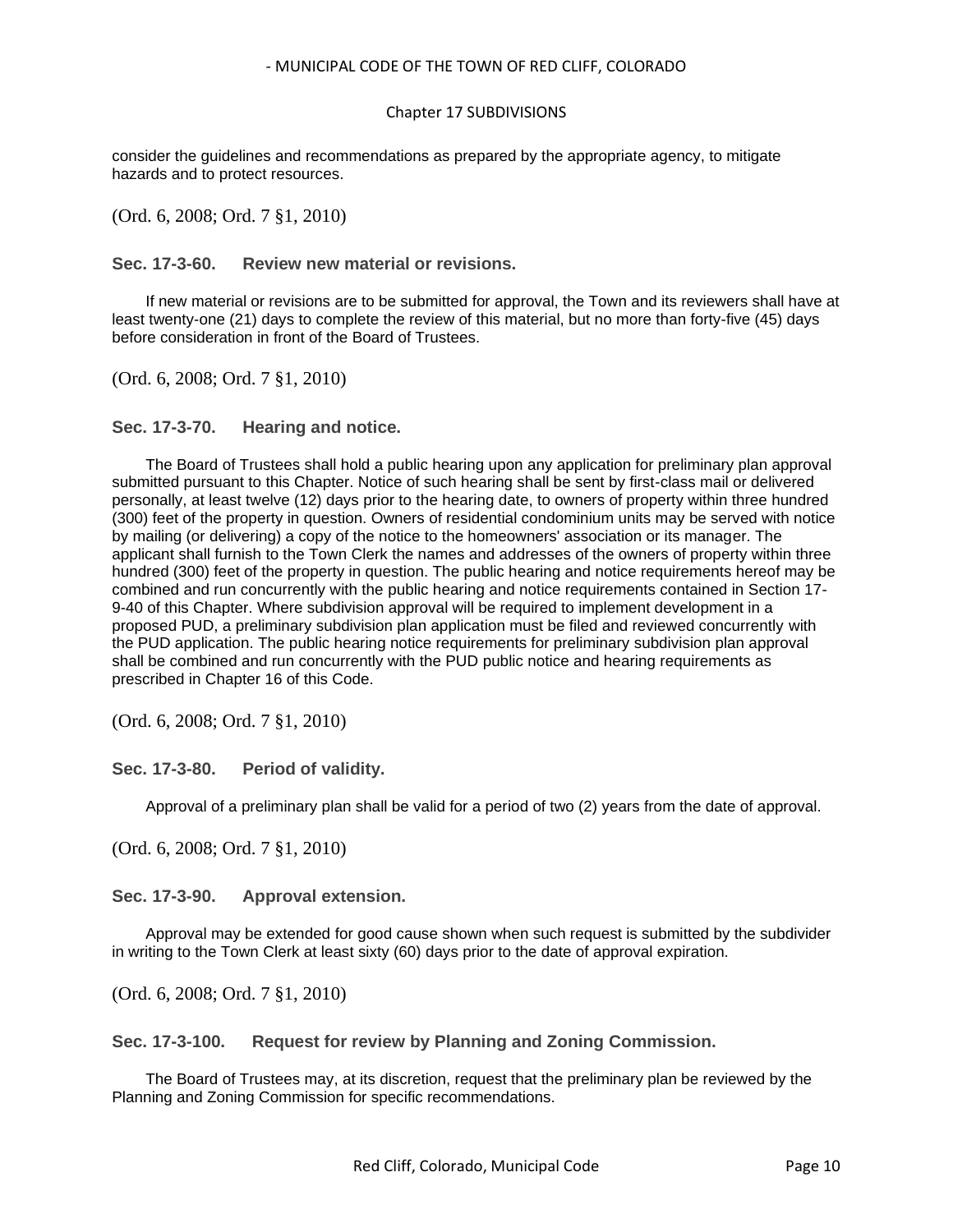#### Chapter 17 SUBDIVISIONS

(Ord. 6, 2008; Ord. 7 §1, 2010)

<span id="page-10-0"></span>**Sec. 17-3-110. Evidence of approval by utilities.**

Before final action can be taken by the Board of Trustees on any preliminary plan, evidence of approval by the appropriate utilities (including water and sewer utilities) shall be supplied to the Board of Trustees.

(Ord. 6, 2008; Ord. 7 §1, 2010)

#### <span id="page-10-1"></span>**Sec. 17-3-120. Scale of maps.**

Preliminary plan maps shall be drafted in a preliminary fashion, scaled and dimensioned to the nearest foot; construction details requested for street or utility improvements may be shown schematically. Maps and plans submitted shall be to the same scale, as follows:

| Lot Area                  | Scale                  |
|---------------------------|------------------------|
| Less than 10,000 sq. ft.  | $1" = 10$ or less feet |
| 10,001 sq. ft. to 2 acres | $1" = 20$ or less feet |
| 2.01 acres to 5 acres     | $1" = 40$ or less feet |
| More than 5 acres         | $1" = 50$ or less feet |

*Table 17-1 Subdivision Lot Area Scale*

(Ord. 6, 2008; Ord. 7 §1, 2010)

## <span id="page-10-2"></span>**Sec. 17-3-130. Maps, plans and reports; form, content and additional information.**

The entire area proposed for subdivision shall be shown on one (1) sheet; if practical, the only size limitation being a forty-two-inch width. If more than one (1) map is necessary, given the above limitation, they shall be accompanied by a general area map showing the relationships between the component parts of the subdivision. All maps, except a required general area map, shall conform to the format and shall include the following:

- (1) Preliminary information sufficient to indicate that the final plat will meet requirements established under Section 38-51-102, C.R.S.
- (2) North arrow, graphic scale, date of plat preparation (and of revisions thereto) and contour interval.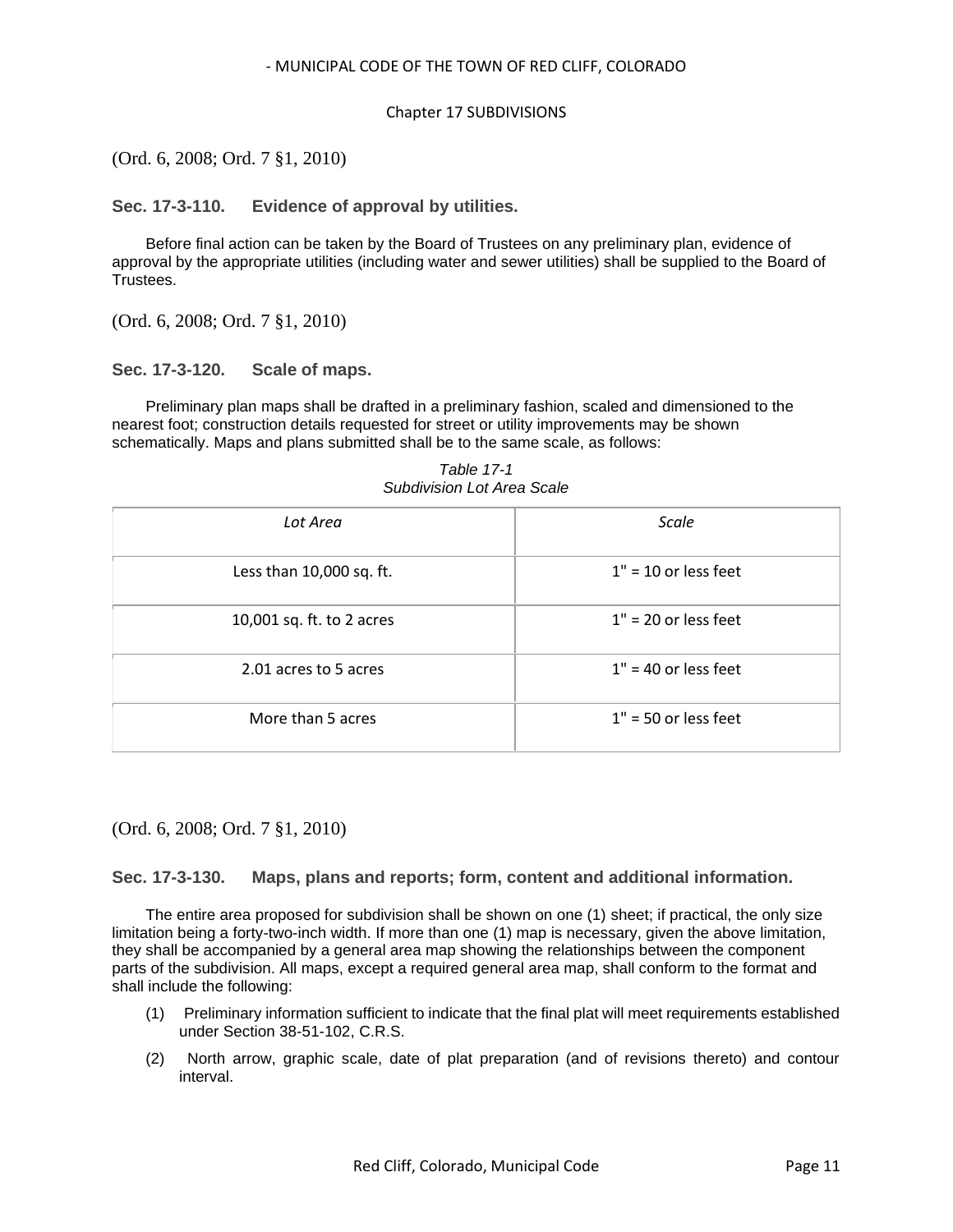#### Chapter 17 SUBDIVISIONS

- (3) Boundary lines with bearings and distances, plus a property description of the tract proposed for subdivision. Said property description shall be a metes-and-bounds survey, unless an acceptable parcel description identifies the property as the subject of a previously recorded survey.
- (4) Departing property lines and owners of record of all parcels adjoining the proposed subdivision, including parcels separated therefrom only by a public right-of-way.
- (5) Existing contours at five-foot intervals on all portions of land proposed for development to either public or private use, to ten-foot intervals for all areas to remain in a natural state, except that areas sloping less than two percent (2%) shall have two-foot contour intervals.
- (6) All mapping shall meet National Map Accuracy Standards, with ninety percent (90%) of the elevations determined from the map within one-half (½) contour interval of true elevation, and the remaining ten percent (10%) of such elevations shall be in error by no more than one (1) contour interval.
- (7) Plans and reports shall be prepared, dated and signed by professional persons as follows:
	- a. Legal description and maps: By a registered professional land surveyor licensed in the State.
	- b. Utility road, grading and drainage plans: By a registered professional engineer licensed in the State.
	- c. Soils reports: By a registered professional engineer licensed in the State and actively engaged in the practice of soils engineering.
	- d. Landscaping plans: At a minimum, by a licensed architect or a professional landscape architect practicing in the area.
	- e. Geologic reports: By a registered professional geologist as defined in Chapter 12, C.R.S.
	- f. Wildfire reports: By a professional forester as recognized by the Colorado State Forest Service.
- (8) Street names and a block and lot numbering system shall be shown.
- (9) Approximate area and use of each lot shall be shown.
- (10) Sites to be reserved or dedicated for public parks, schools and other public buildings, facilities or use shall be shown.
- (11) Common open space not reserved or dedicated to the public shall be shown.
- (12) Additional information shall accompany the preliminary plan as follows:
	- a. Name of the proposed subdivision, which shall be different from that of any existing subdivision previously recorded in the County.
	- b. Name and mailing address of the record owners, the subdivider and the person or firm preparing the preliminary plat.
	- c. Names and mailing addresses of the owners of land within three hundred (300) feet of the land to be platted. Owners of residential multi-family condominium units shall be designated by the name and address of the manager of the homeowners' association.
	- d. Total acreage of land to be subdivided and acreage intended for each type of usage in sufficient detail to satisfy requirements under Section 30-28-136, C.R.S.
	- e. Filing fee as provided in Section 17-2-40 of this Chapter.
	- f. Proposed terms of reservations or dedications of public sites for parks, schools and other public buildings, facilities or use.
	- g. Brief description of proposed covenants.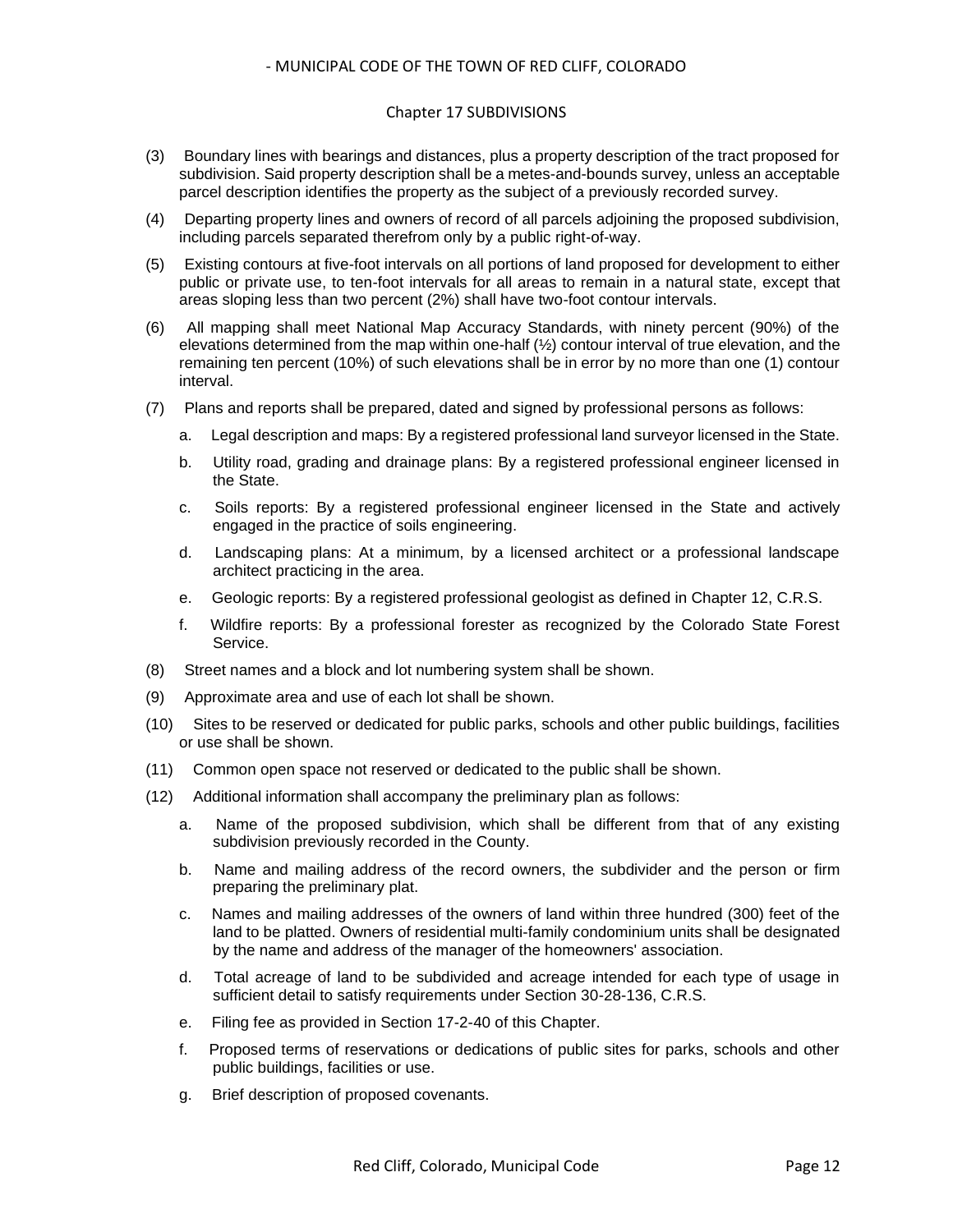#### Chapter 17 SUBDIVISIONS

- h. Statement realistically demonstrating the needs for the proposed subdivision, including current availability of lots and housing, current and future needs and demand for housing and types of housing in the Town, and other supporting information.
- (13) All professionals involved in the development of subdivision documents shall state, in writing, all other plans and documents which they have reviewed which affect or would be affected by their product and shall further state that all plans and documents reflect the relevant limitations and constraints observed.

(Ord. 6, 2008; Ord. 7 §1, 2010)

## <span id="page-12-0"></span>**Sec. 17-3-140. Vicinity sketch map.**

A vicinity sketch map shall be drawn at a scale of one (1) inch equals one thousand (1.000) feet, although if such maps are not available, a USGS map, 1:24,000 scale, may be accepted. The vicinity sketch map shall depict tract lines and names of all abutting subdivisions, the location of streets and highways within an area of approximately one-half (1/2) mile of the proposed subdivision tract, the location of all adjacent utility systems within an approximate one-half-mile area minimum, the natural drainage courses for streams flowing through the proposed subdivision, with the limits of tributary areas shown where it is reasonable. All maps submitted in accordance with this Section shall include clear indications of the section, township and range containing the lands which are the subject of the maps.

(Ord. 6, 2008; Ord. 7 §1, 2010)

## <span id="page-12-1"></span>**Sec. 17-3-150. Maps and reports on physical conditions.**

The site's geological, mineral resource, drainage and floodways, soil, vegetation, wildfire and other natural or man-made characteristics, including hazards which will affect the proposed land use, shall be investigated and shown on a map, accompanied by such reports as thought necessary to complete the description of the existing conditions.

- (1) Geology. Bedrock lithology and the stratigraphy of overlaying unconsolidated materials shall be generally described and/or illustrated in sufficient detail to indicate any potential development problems resulting from groundwater, subsidence, instability in road excavations and fills, expansive soils, drainage, structural bearing strength for building foundations, etc.
- (2) Soils. Soil types and their boundaries based upon the National Cooperative Soil Survey, USDA, Soil Conservation Service or on-site investigation by a soils engineer, plus a table of interpretations for included soil types, shall be mapped and described.
- (3) Vegetation. Plant associations, including a description of adapted materials, shall be mapped and described following practices of the Soil Conservation Service. Major tree masses shall be shown on the plan.
- (4) Wildlife. The wildlife species inhabitation inventory, including wildlife habitats which may be affected by the proposed subdivision, shall be mapped and described following the practices of the Colorado Division of Wildlife.
- (5) Wildfire. The relationship of vegetation types, aspect, slope and weather in the area of the proposed subdivision shall be inventoried and mapped following practices of the Colorado Division of Forestry to determine wildfire hazard conditions.

(Ord. 6, 2008; Ord. 7 §1, 2010)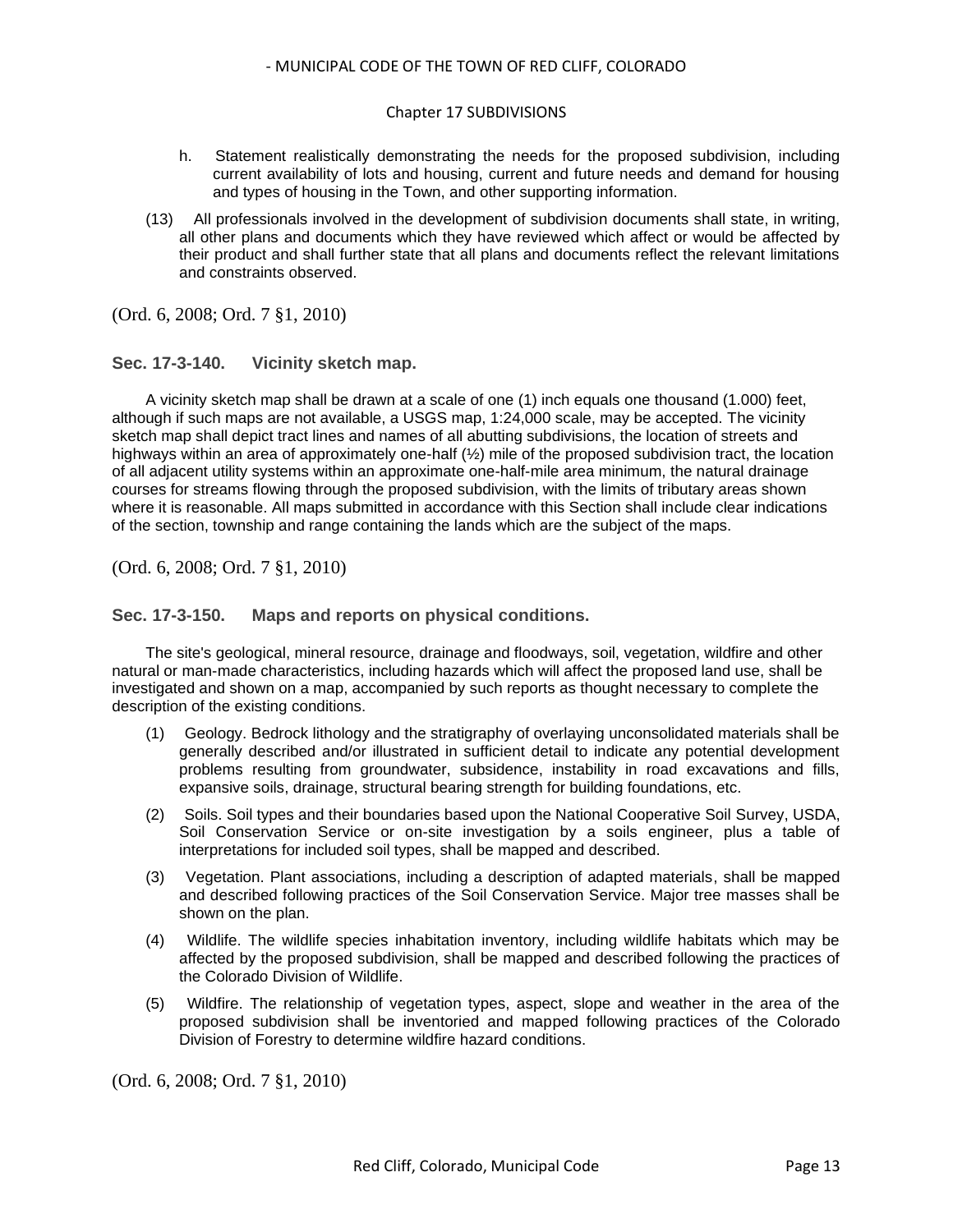#### Chapter 17 SUBDIVISIONS

## <span id="page-13-0"></span>**Sec. 17-3-160. Supplemental plan for roads and drainage.**

On a plan supplemental to and at the same scale as the preliminary plan maps, the following shall be depicted:

- (1) Generalized grading plan for the roads and drainageways to be developed for public or private use, showing existing and revised contours and any proposed retaining structures.
- (2) Cross-sections to illustrate potentially difficult grade relationships between proposed roads, building sites and parking areas and the recommended solutions to these problem areas.
- (3) Street plan and profiles. Plan views and centerline profiles shall be plotted on sheets supplemental to the drainage plan. These plans and profiles shall show all intersections with existing streets and all existing and proposed drainage areas and easements crossing or parallel to the roads. Also shown will be any known areas of high water table, unsuitable soils and other geological hazards. These plans shall include a typical cross-section showing road widths, including driving surface, shoulders, curbs and gutters, barrow ditches and cut-and-fill slopes, to the point of intersections with natural ground and the pavement structure details proposed. The plan shall include the extremities of all cut-and-fill areas. Supplemental sheets, if necessary, shall be included to illustrate all drainage, retaining and bridge structures to be constructed as part of the roadway.
- (4) Drainage study. A drainage study shall be prepared in accordance with Article 8 of this Chapter. This study shall include a contour map showing all existing and proposed watercourses, including the seasonal course limits of tributaries, indicating the surface conditions and locations of points of departure from the development. This study shall include computations of ten-year flows and one-hundred-year flows, in addition to an indication of the limits of the one-hundred-year floodplain plotted on the contour map. The drainage study shall also include computations of the increase or decrease in flows anticipated as a result of the development, the capacity and velocity through all drainage structures, including open channels, and the revised floodplains shall be plotted on a contour map. In no case shall the area within the one-hundred-year floodplain be used for structural development without specific approval of the Board of Trustees. Detention ponds and/or infiltration galleries shall be included in the drainage plan to reduce peak runoff rates and to minimize pollution release to receiving streams when such can be reasonably fit into the development and when they will not create unusual maintenance responsibilities for the Town. The drainage study shall comply with the hydrology recommended in the *Procedures for Determining Peak Flows in Colorado.*

(Ord. 6, 2008; Ord. 7 §1, 2010)

## <span id="page-13-1"></span>**Sec. 17-3-170. Water and sewer service; supplemental plan for alternate service, underground utilities and fire protection.**

- (a) All applicants are required to obtain service for water and sewer from the Town.
- (b) In the event water and sewer service cannot be provided, a supplemental plan shall be submitted to the Town, and, at the same scale as the preliminary plan map, the plan for alternate water supply and sanitary sewage disposal shall be depicted.
	- (1) *Alternate water supply.* If a central water supply and distribution system is to be provided, a general description of the system which includes the following information shall be shown:
		- a. Source-adequate evidence shall be prepared by a registered professional engineer that a water supply that is sufficient in terms of quality, quantity and dependability will be available to ensure an adequate supply of water for the type of subdivision proposed, namely: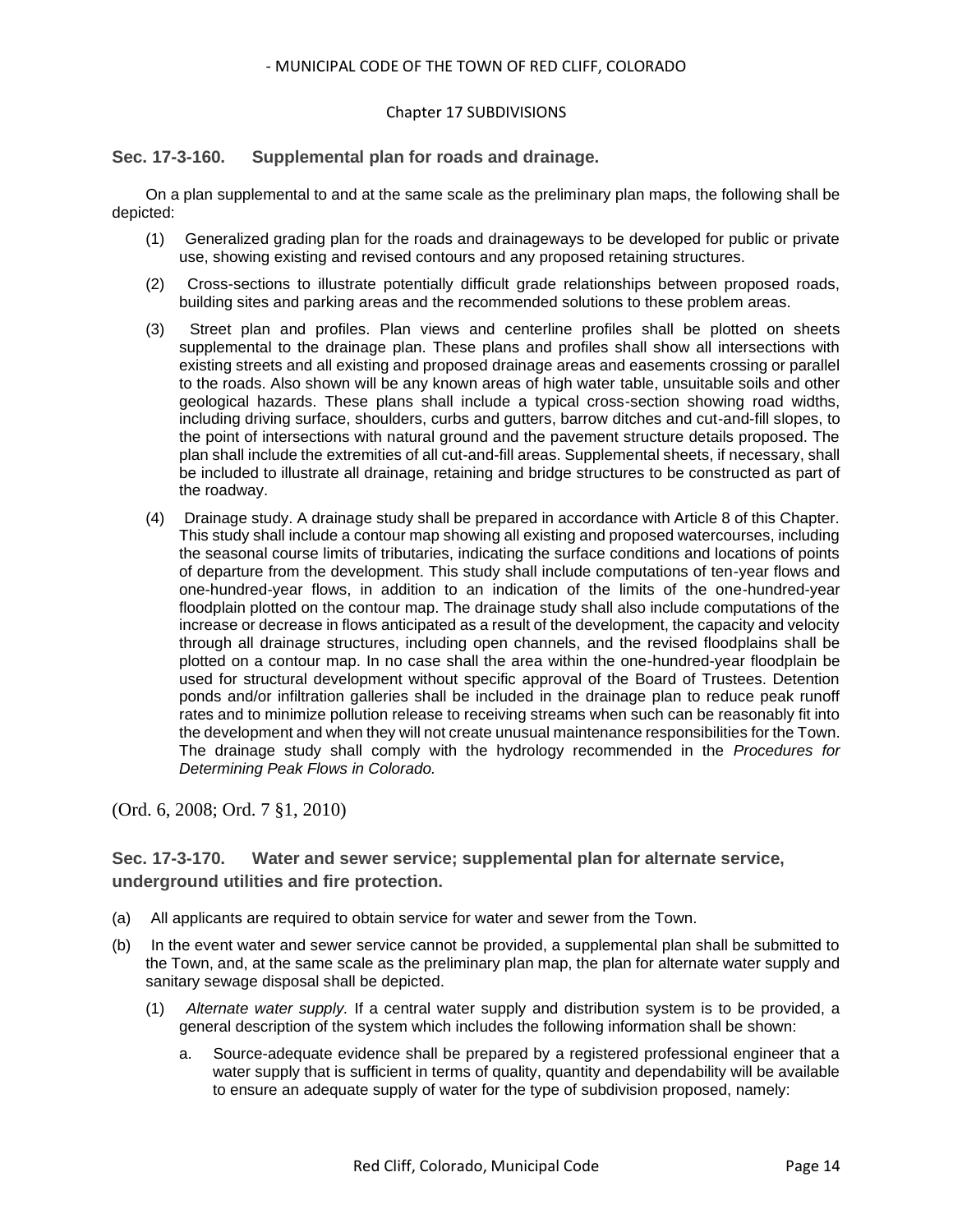#### Chapter 17 SUBDIVISIONS

- 1. Evidence of ownership or right of acquisition of existing and proposed water rights.
- 2. Historic use and estimated yield of claimed water rights.
- 3. Amenability of existing rights to a change in use.
- 4. Evidence confirming the potability of the proposed water supply for the subdivision.
- b. The nature of the legal entity which will own and operate the water system shall be described as well as the proposed method of financing.
- c. If connection is to be made to an existing system, at minimum, the following information shall be provided:
	- 1. The nature of the legal entity which will supply water to the proposed subdivision.
	- 2. Evidence that the above entity is willing to service the proposed subdivision.
	- 3. Information on present service requirements, future commitments and present water supply capabilities.
	- 4. Information on the water rights owned and used by the above entity.
- d. If it is intended that individual water systems will be provided by lot owners, a report indicating the availability of ample potable groundwater at estimated depths throughout the subdivision and the expected quality and long-term yield of such wells shall be provided by a registered professional engineer or geologist qualified to perform such work. The cumulative effect of on-lot domestic wells shall be considered on existing water rights.
- (2) *Alternate sanitary sewage disposal.* If a central sanitary sewage system is to be provided, a general description of the collection system and treatment facilities, which includes the following information, shall be shown:
	- a. Treatment. Evidence shall be that public or private sewage treatment facilities can and will provide adequate sewage treatment for the proposed subdivision if such service is to be provided by an existing district.
	- b. The nature of the legal entity which will own and operate the sewer system shall be described.
	- c. If connection is to be made to an existing sewer system, at a minimum, the following information shall be provided:
		- 1. The nature of the legal entity which will treat the wastewater to the proposed subdivision.
		- 2. Evidence that the above entity is willing to service the proposed subdivision.
		- 3. Information on present service requirements, future commitments and present wastewater treatment capabilities.
	- d. If it is intended that sanitary sewage disposal will be accomplished by individual lot owners, the results of soil percolation tests and maximum groundwater level data, where applicable, shall be furnished. Location of percolation tests shall be indicated on the plat. The percolation tests shall be performed and signed by a registered professional engineer or geologist qualified to do such work. The number and locations of tests shall be as necessary to meet requirements of the Colorado Department of Public Health and Environment, Water Pollution Control Commission.
- (3) *Underground utilities.* Underground distribution of gas (if available), electrical power or communication lines are required, and a description of the system shall be shown. The subdivider shall present written evidence that the utility companies involved have been advised of the proposed system and that an agreement on design has been reached. Evidence shall be provided that the utilities involved are willing to service the proposed subdivision.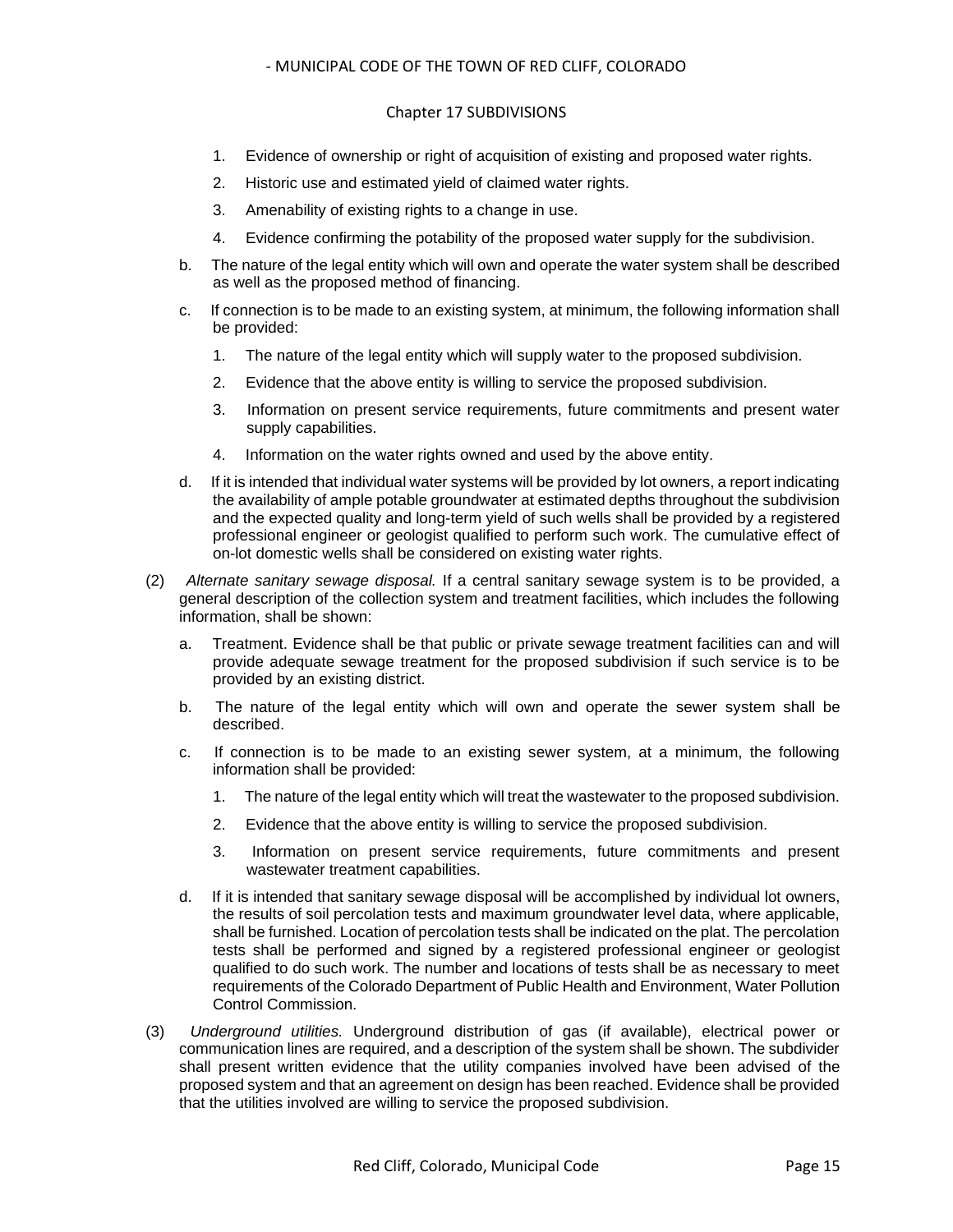#### Chapter 17 SUBDIVISIONS

(4) *Fire protection.* An adequate supply of water storage facilities, hydrant spacing, water main size and other related systems shall be shown to comply with the International Fire Code currently adopted by the Town and in effect, and the grading schedule for Municipal Fire Protection and *Guide for Determining Required Fire Flow* , published by the Insurance Services Office shall be followed.

(Ord. 6, 2008; Ord. 7 §1, 2010)

## <span id="page-15-0"></span>**Sec. 17-3-180. Revegetation and/or landscaping plan.**

A revegetation and/or landscaping plan shall be required of any applicant proposing three (3) or more units (dwelling, commercial, etc.) in any one (1) project. The Board of Trustees, or its authorized representative, may impose the requirement upon any other applicant at the Board of Trustee's option. Numbers of units notwithstanding, potential damage to existing landscaping/vegetation shall be adequate reason for requiring a landscaping plan. All plans submitted shall be prepared by a person who is qualified under Section 17-3-120 of this Chapter. At a minimum, plans submitted under this Section shall include revegetation of land disturbed by development.

(Ord. 6, 2008; Ord. 7 §1, 2010)

#### <span id="page-15-1"></span>**Sec. 17-3-190. Number of copies required.**

All of the above maps, plans and supporting documents shall be submitted in four (4) or more copies, as required by the Town Clerk.

(Ord. 6, 2008; Ord. 7 §1, 2010)

## **ARTICLE 4. FINAL PLATS**

[Sec. 17-4-10. Submittal; conformance to preliminary plan; new or revised material.](#page-16-0)

[Sec. 17-4-20. Comparison with County records.](#page-16-1)

[Sec. 17-4-30. Review by Board of Trustees.](#page-16-2)

Sec. [17-4-40. Evidence of approval by utilities.](#page-16-3)

[Sec. 17-4-50. Alterations subsequent to approval.](#page-17-0)

- [Sec. 17-4-60. Correction of errors.](#page-17-1)
- [Sec. 17-4-70. Vacation proceedings.](#page-17-2)
- [Sec. 17-4-80. Time for completion and extensions.](#page-17-3)
- [Sec. 17-4-90. Notation of completion date on plat.](#page-17-4)

[Sec. 17-4-100. Guarantee of public improvements; agreements and collateral.](#page-17-5)

[Sec. 17-4-110. Guarantee of public improvements; conditions for release of collateral.](#page-18-0)

[Sec. 17-4-120. Form.](#page-18-1)

- [Sec. 17-4-130. Information to be included.](#page-18-2)
- [Sec. 17-4-140. Supplemental requirements.](#page-19-0)

[Sec. 17-4-150. Number of copies required.](#page-20-0)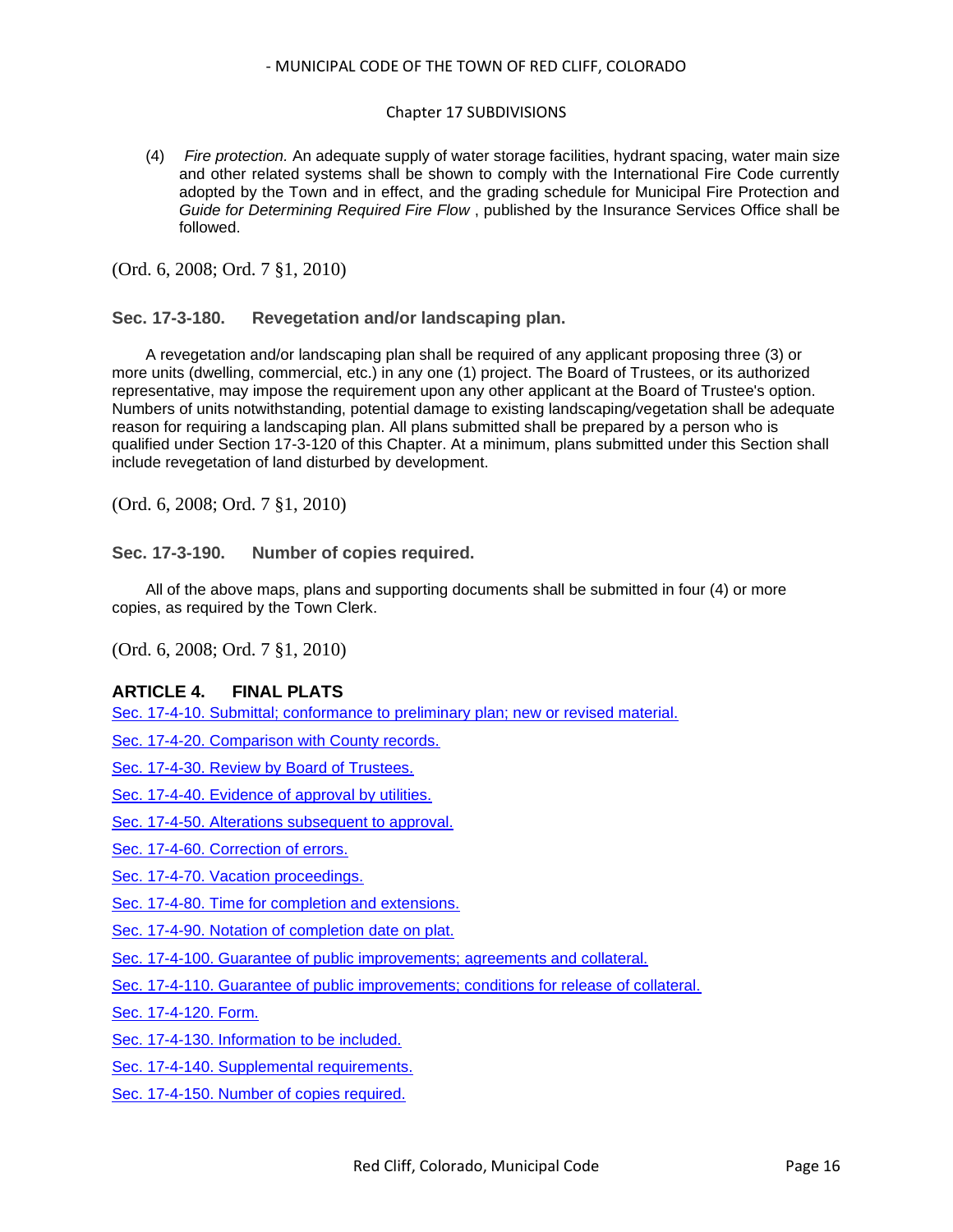<span id="page-16-0"></span>**Sec. 17-4-10. Submittal; conformance to preliminary plan; new or revised material.**

The subdivider shall submit the final plat for all or a portion of an area within an approved preliminary plan to which it must conform, with maps and information as required under Article 2 of this Chapter, to the Town Clerk at least forty-five (45) days prior to the meeting at which the applicant wishes final plat approval.

(Ord. 6, 2008; Ord. 7 §1, 2010)

<span id="page-16-1"></span>**Sec. 17-4-20. Comparison with County records.**

The Town Engineer shall compare the legal description of the subject property with the County records to ensure that:

- (1) The property described contains all contiguous single ownership and does not create a new or remaining unrecognized parcel of less than thirty-five (35) acres in size;
- (2) The lots and parcels have descriptions which both close and contain the area indicated; and
- (3) The plat is correct in accordance with surveying and platting standards of the State.

(Ord. 6, 2008; Ord. 7 §1, 2010)

## <span id="page-16-2"></span>**Sec. 17-4-30. Review by Board of Trustees.**

The Board of Trustees, at a regularly scheduled meeting, shall review the final plat and take final action on acceptance or rejection. The Board of Trustees may continue its review of the plat for additional information if a determination is made that the plat or prior conditions are not yet complete. The subdivider shall cause the final plat and restrictive covenants, if any, to be recorded within ninety (90) days from the date of approval and acceptance by the Board of Trustees. In the event that the plat is not so recorded, the approval of the Board of Trustees shall be deemed to be void, and such plat shall not thereafter be recorded unless and until the Mayor executes a written authorization for recording such final plat. Board of Trustees approval of any final plat shall terminate in the event that, within two (2) years from the date of said approval, no substantial effort has been made to realize the development as shown on the plat.

(Ord. 6, 2008; Ord. 7 §1, 2010)

#### <span id="page-16-3"></span>**Sec. 17-4-40. Evidence of approval by utilities.**

Before final action can be taken by the Board of Trustees, evidence of approval by the appropriate utility (including water and sewer utilities) for the final plat shall be supplied to the Board of Trustees.

(Ord. 6, 2008; Ord. 7 §1, 2010)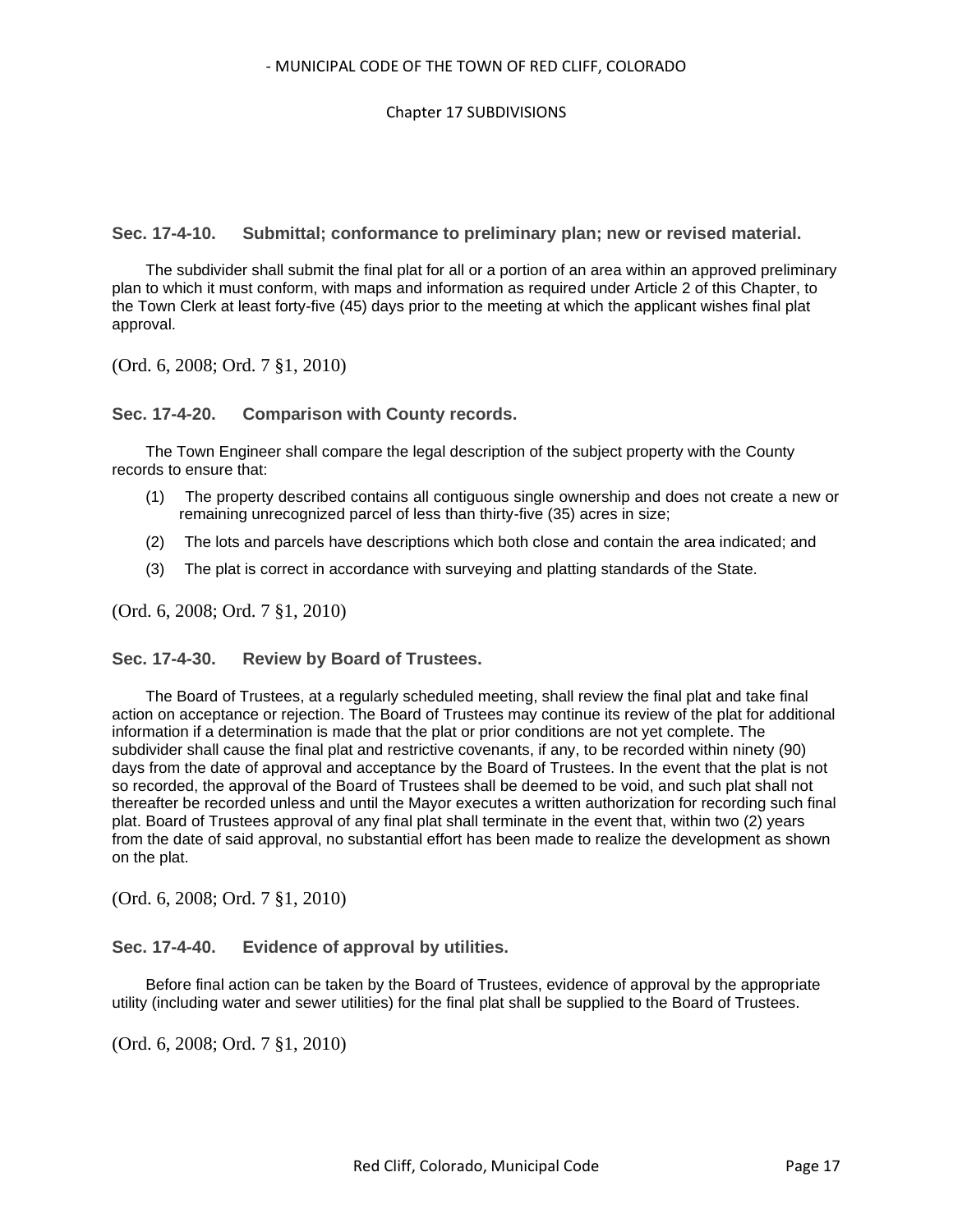#### Chapter 17 SUBDIVISIONS

## <span id="page-17-0"></span>**Sec. 17-4-50. Alterations subsequent to approval.**

Any provision, stipulation, restriction or covenant filed and recorded as part of a final plat shall not be altered subsequent to final plat approval by the Board of Trustees, unless said change is first referred to the Board of Trustees for approval. Such changes may be referred to the Planning and Zoning Commission for recommendation to the Board of Trustees.

(Ord. 6, 2008; Ord. 7 §1, 2010)

<span id="page-17-1"></span>**Sec. 17-4-60. Correction of errors.**

The Board of Trustees may summarily grant permission to alter a final plat by the filing of an amended plat, to cure errors caused by mistakes which do not materially alter the substance of the plat as represented to the Board of Trustees.

(Ord. 6, 2008; Ord. 7 §1, 2010)

<span id="page-17-2"></span>**Sec. 17-4-70. Vacation proceedings.**

A plat or any portion thereof that has been finally approved by the Board of Trustees and has been recorded shall be subject to vacation proceedings if the project which is the subject of the subdivision is not completed within a time set by the Board of Trustees.

(Ord. 6, 2008; Ord. 7 §1, 2010)

<span id="page-17-3"></span>**Sec. 17-4-80. Time for completion and extensions.**

Part of the plat approval proceedings shall include a determination by the Board of Trustees of a reasonable time by which the project involved should be completed. Extensions of such time limit may be obtained from the Board of Trustees for good cause shown, upon request by the subdivider or owner of the tract, if made before vacation proceedings are instituted.

(Ord. 6, 2008; Ord. 7 §1, 2010)

#### <span id="page-17-4"></span>**Sec. 17-4-90. Notation of completion date on plat.**

All plats given final approval by the Board of Trustees shall contain a notation indicating the time by which a project is expected to be completed. This notation shall be prima facie evidence of a reasonable time by which the project should have been completed.

(Ord. 6, 2008; Ord. 7 §1, 2010)

<span id="page-17-5"></span>**Sec. 17-4-100. Guarantee of public improvements; agreements and collateral.**

No final plat shall be recorded until the subdivider has submitted, and the Board of Trustees has approved, one (1) or a combination of the following: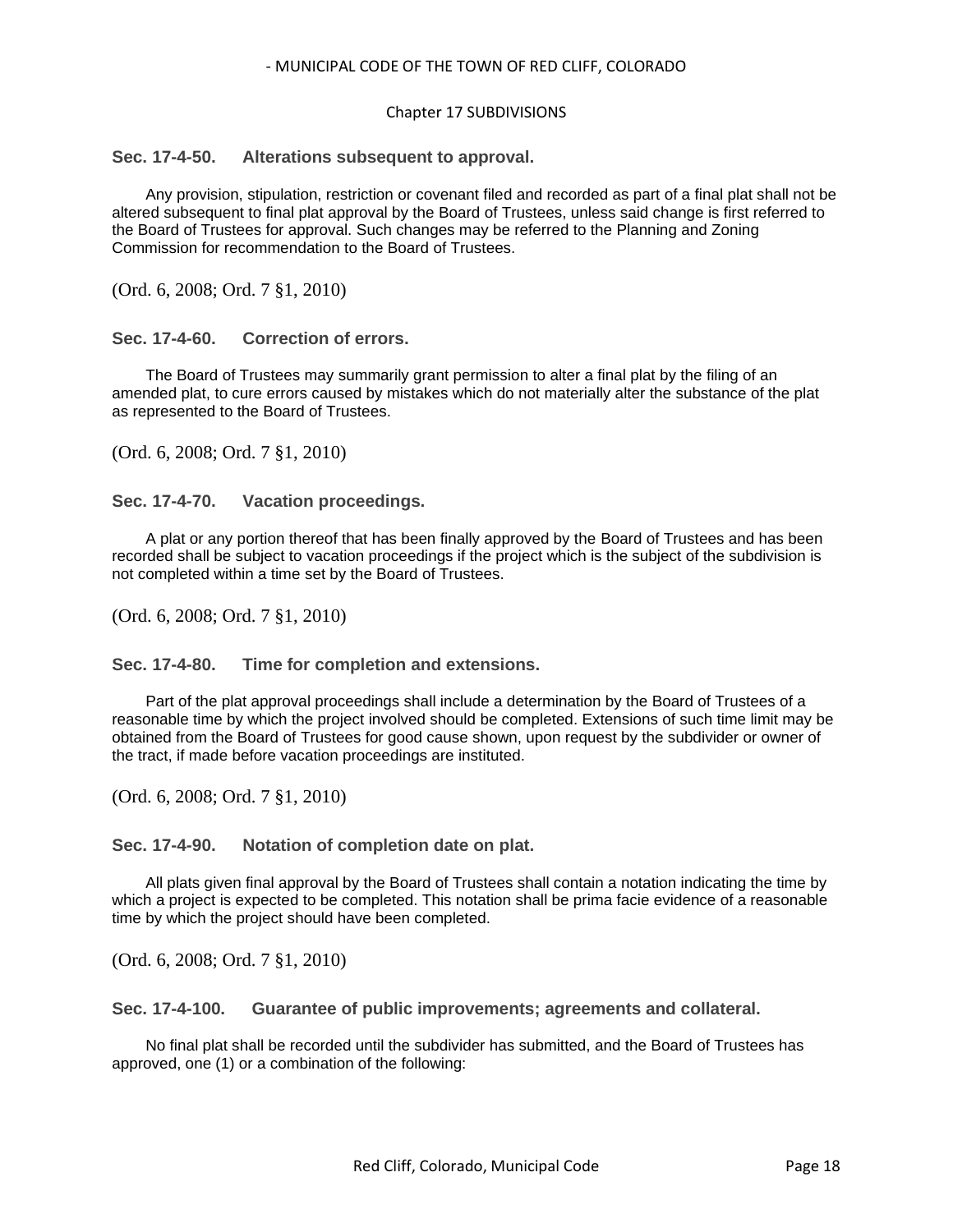#### Chapter 17 SUBDIVISIONS

- (1) The installation of all roads, utilities, drainage facilities, survey monuments and other public improvements serving all lots described in the subdivision agreement to specifications of the Board of Trustees or its designated representatives.
- (2) An agreement to construct any required public improvements shown in the final plat documents, together with collateral which is sufficient, in the judgment of the Board of Trustees, to make reasonable provision for the completion of said improvements in accordance with design and time specifications agreed to. Collateral shall be one (1) or a combination of the following:
	- a. Cash or its equivalent.
	- b. Securities of acceptable value.
	- c. Letter of credit.
	- d. Land of acceptable value by trust deed or other acceptable means.

(Ord. 6, 2008; Ord. 7 §1, 2010)

#### <span id="page-18-0"></span>**Sec. 17-4-110. Guarantee of public improvements; conditions for release of collateral.**

After a two-year performance period, upon improvement completion or a required improvement revision, the subdivider may apply to the Board of Trustees for release of part or all of the collateral deposited with the Board of Trustees. Upon inspection and approval, the Board of Trustees may authorize release of said collateral. If the Board of Trustees determines that any of such improvements are not constructed in substantial compliance with specifications, it shall furnish to the subdivider a list of specific deficiencies and shall be entitled to retain collateral sufficient to ensure such substantial compliance. If the Board of Trustees determines that the subdivider will not construct any or all of the improvements in accordance with all of the specifications, the Board of Trustees may withdraw and employ from the deposit of collateral such funds as may be necessary to construct the improvements in accordance with the specifications or return the land to its previous condition.

(Ord. 6, 2008; Ord. 7 §1, 2010)

#### <span id="page-18-1"></span>**Sec. 17-4-120. Form.**

The final plat shall be drafted in a legible form with black, waterproof ink on a permanent reproducible material, such as Mylar, on sheets measuring twenty-four (24) by thirty-six (36) inches with clear margins measuring two (2) inches on the left-hand side and one-half  $(\frac{1}{2})$  inch on the remaining sides. The plat shall show the name of the subdivision, date, date of survey, north arrow and graphic scale and a vicinity map to appropriate scale. Where multiple sheets are necessary to depict the total filing, the vicinity map, legal description of the tract boundary, a key map to sheet location and all certifications and dedications shall appear on the title or cover sheet. Scale of the final plat shall be consistent with that of the preliminary plan or at such larger scale as necessary to clearly convey all necessary information.

(Ord. 6, 2008; Ord. 7 §1, 2010)

<span id="page-18-2"></span>**Sec. 17-4-130. Information to be included.**

The final plat shall adhere to the format and include information as follows: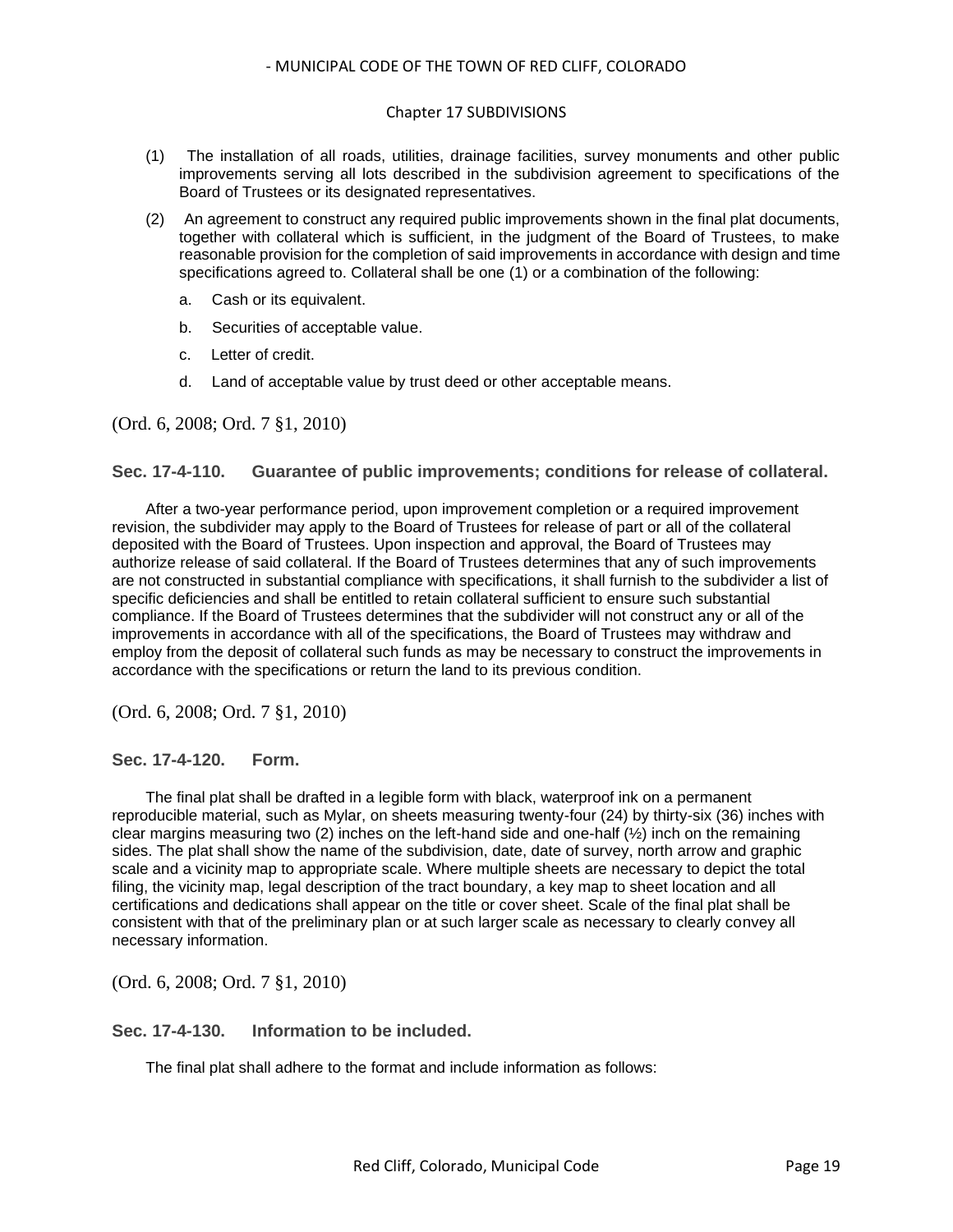#### Chapter 17 SUBDIVISIONS

- (1) Tract boundary lines and right-of-way lines in solid black lines, easements or other right-of-way lines in dashed lines and lot boundaries in solid lines shall be shown with accurate dimensions to the nearest hundredth of a foot. Bearings or deflection angles, arc lengths, tangent distances and central angles of all curves shall be shown. Each lot shall be numbered, and the dimensions and area of each lot shall be shown. Widths and dimensions of all easements, rights-of-way and streets shall be indicated. In addition to requirements described herein, the final plat shall meet all requirements established under Section 38-51-102, C.R.S.
- (2) Names of all streets or roads, block and lot numbers shall be indicated for easy plat identification. Street addresses shall also be shown on each lot, and each number shall be circled to distinguish these numbers from lot numbers. The Building Administrator shall designate the appropriate street addresses.
- (3) The location of all major drainage channels or areas showing the boundaries of lands subject to inundation by the one-hundred-year flood event.
- (4) All surveying data shall be tied to primary control as specified in Section 38-51-101, et seq., C.R.S. Steel pins with metal caps shall be set in eight-inch concrete monuments at each curve and at such additional points as necessary for intervisibility of monuments along street rights-ofway.
- (5) Vicinity map at a scale of one (1) inch equals one thousand (1,000) feet, including section lines, and township and range lines where practical.
- (6) Certifications and information as follows:
	- a. Name and address of owners of record.
	- b. Total acreage of the subdivision, total number of lots and acreage within the subdivision devoted to each use, such as single-family residential, commercial, street or open space.
	- c. A reference to any protective covenants which shall be filed with the plat and an indication of the purpose for which sites other than residential lots are dedicated or reserved.
	- d. A certificate of dedication and ownership. (See Section 17-10-10 of this Chapter).
	- e. Surveyor's certificate. (See Section 17-10-20 of this Chapter). The certificate shall be signed by a registered land surveyor in the State who is responsible for the survey and final subdivision plat.
	- f. An approval block for the Board of Trustees and a title insurance company or attorney's certificate. (See Article 10 of this Chapter).
	- g. The recorder's certificate. (See Section 17-10-70 of this Chapter).
	- h. A statement of whether or not lots or, in the case of a condominium subdivision, units may be converted to timesharing units.

(Ord. 6, 2008; Ord. 7 §1, 2010)

#### <span id="page-19-0"></span>**Sec. 17-4-140. Supplemental requirements.**

Supplemental requirements to be filed with the final plat shall be as follows:

- (1) A letter must be received stating that all supplemental information furnished with the preliminary plat is valid for the final plat or, if this is not the case, revised supplemental data of the same scope and format as required for the preliminary plat shall be furnished.
- (2) Filing fee as required under Section 17-2-40 of this Chapter.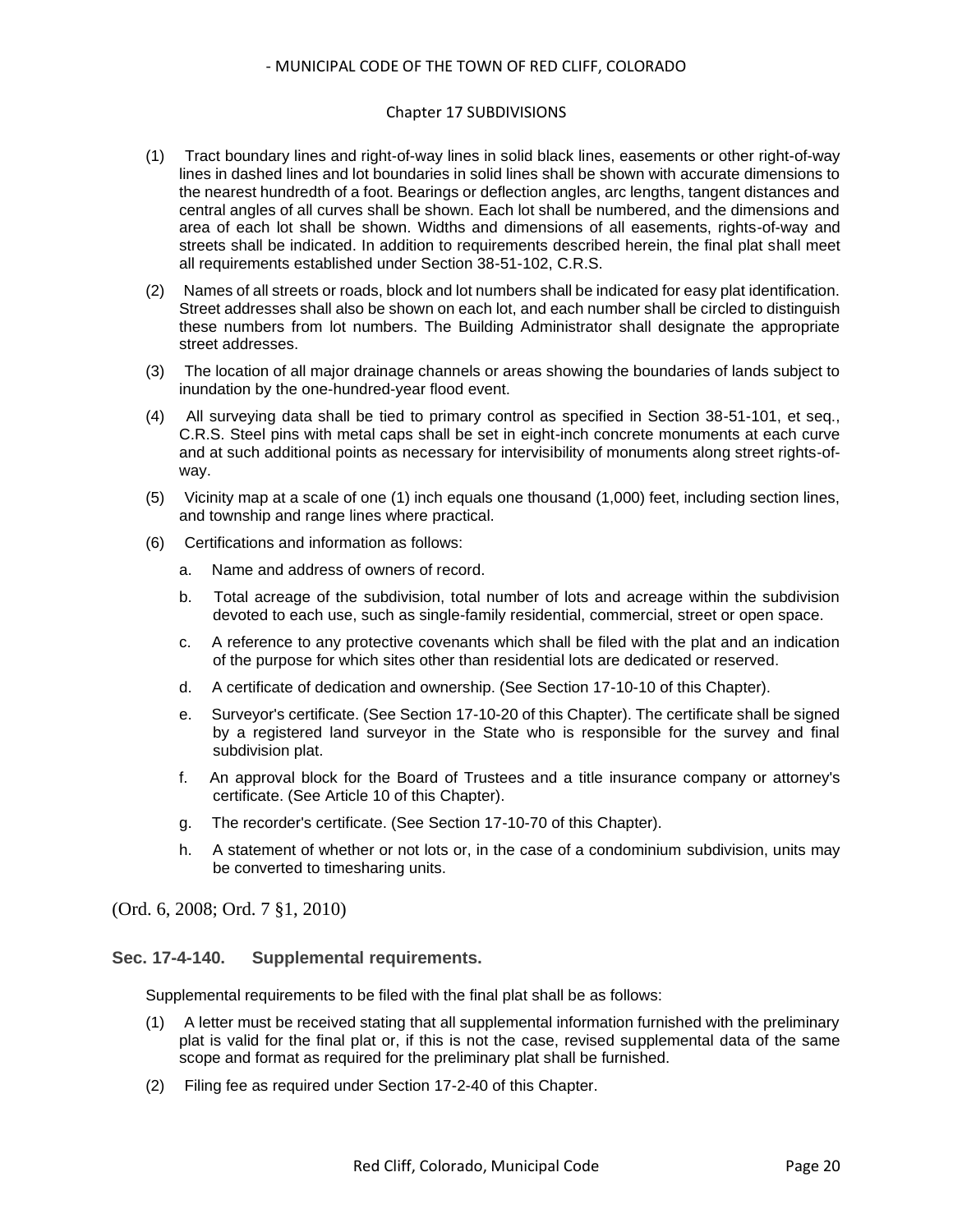#### Chapter 17 SUBDIVISIONS

- (3) Three (3) copies of all the protective covenants or restrictions placed on the subdivision, one (1) copy of which shall be filed for record in the Office of the County Clerk and Recorder at the time of recording the final plat.
- (4) Preliminary construction plans and specifications, time schedules and cost estimates for all public improvements, including streets, access roads, drainage facilities, utility systems, bridges, landscaping and other improvements proposed or required to be installed by the developer and a statement of proof that the subdivider has the ability to pay for such improvements. All such construction plans and specifications shall be prepared as per Section 17-3-140 of this Chapter.
- (5) Improvements. Approval of the plat of the entire area of the subdivision may be given, and improvements may be installed in only a portion of the subdivision, provided that a street or streets are dedicated or provided to allow access to said portion and the improvements are installed on said street or streets. Any utilities construction in a portion of a subdivision shall be designated and built in such a manner that they can be extended or expanded to serve the entire subdivision.
	- a. No lot shall be developed, offered for sale or sold, except within that area and portion wherein the improvements have been installed or collateral furnished, funds placed in escrow or other assurance given to ensure the installation thereof; and, if the plat is recorded in the office of the County Clerk and Recorder, the plat shall contain a statement that lots described in the plat may be sold only in the area where the improvements have been installed or other conditions of this Chapter complied with.
	- b. No construction of subdivision improvements shall be started until the improvement plan for the entire area covered by the final plat has been approved by the Board of Trustees. After the improvement plans have been filed and the approval of the Board of Trustees has been obtained, the subdivider shall construct the required improvements subject to obtaining the required permits from the Town.
	- c. All required subdivision improvements, as specified in this Chapter and other applicable Town ordinances and regulations, shall be fully constructed and be approved by the Town, and a written notice of approval shall be transmitted to the subdivider. The approval of the improvements by the Town shall be contingent upon the subdivider guaranteeing and being responsible for any defaults with said improvements for a two-year period.
- (6) A subdivision agreement to be executed by the subdivider and the Board of Trustees at the time of approval of the final plat. Said agreement shall be in the form agreed to and specified under these regulations and shall include all items under Paragraphs (4) and/or (5) above and additional items as may be required by the Board of Trustees.
- (7) A final court decree of adjudicated water rights for adequate quantity or other determination of adequate water rights and use shall be a prerequisite of a final plat approval.

(Ord. 6, 2008; Ord. 7 §1, 2010)

## <span id="page-20-0"></span>**Sec. 17-4-150. Number of copies required.**

All of the above-mentioned maps, plats and information shall be submitted in original and three (3) copies thereof. An additional Mylar copy of the final plat which must be signed is also required and all filing data placed on it and returned to the Town Clerk for Town records.

(Ord. 6, 2008; Ord. 7 §1, 2010)

## **ARTICLE 5. MINOR SUBDIVISIONS**

[Sec. 17-5-10. Requirements.](#page-21-0)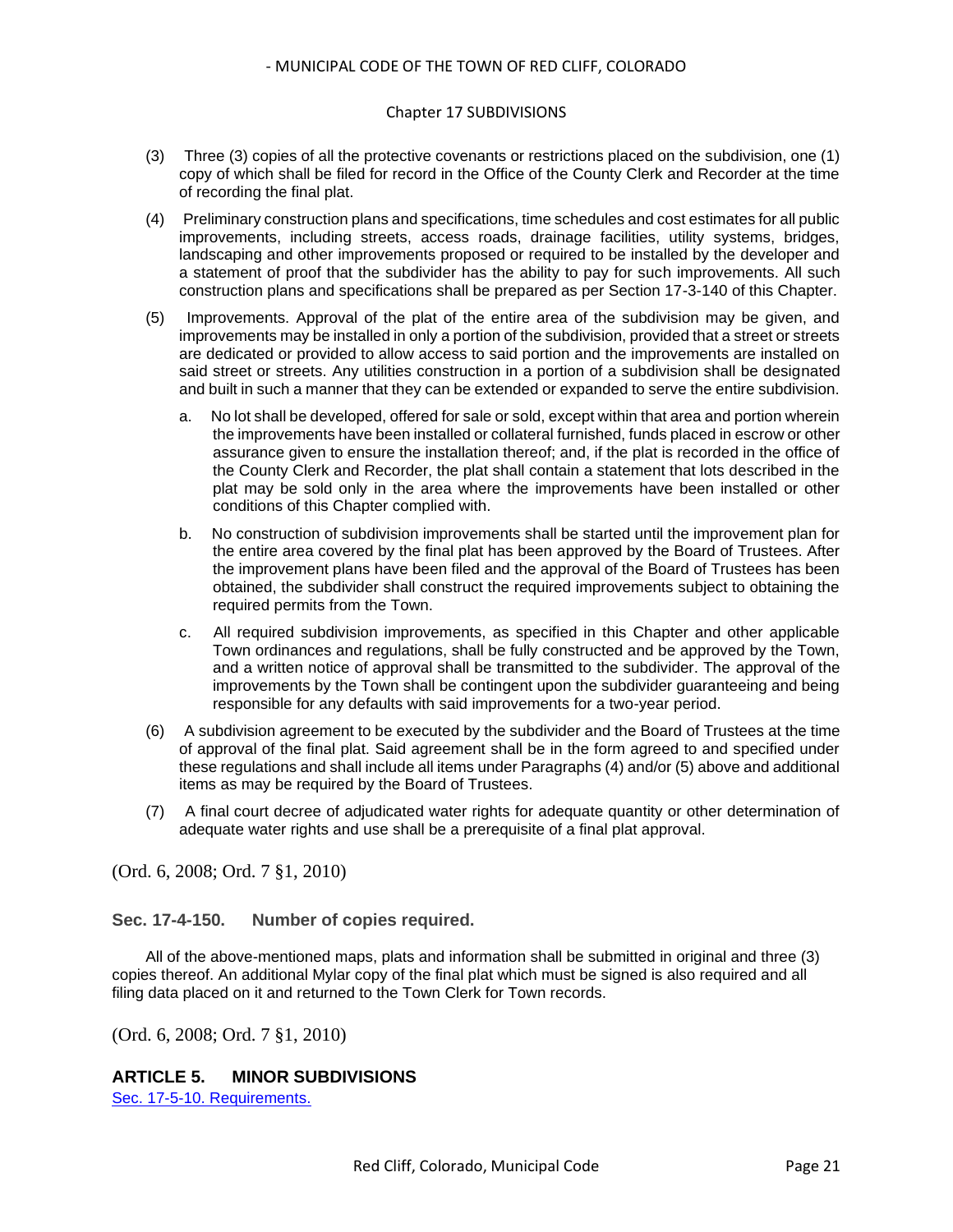#### Chapter 17 SUBDIVISIONS

[Sec. 17-5-20. Water service.](#page-21-1)

[Sec. 17-5-30. Sewage disposal.](#page-21-2)

[Sec. 17-5-40. Evidence concerning physical conditions.](#page-21-3)

[Sec. 17-5-50. Submittal of site plan and final plat.](#page-21-4)

[Sec. 17-5-60. Approval; filing and fees.](#page-22-0)

[Sec. 17-5-70. Applicability.](#page-22-1)

## <span id="page-21-0"></span>**Sec. 17-5-10. Requirements.**

Minor subdivisions, as defined in Section 17-1-100 of this Chapter, shall adhere to the requirements set forth in this Chapter.

(Ord. 6, 2008; Ord. 7 §1, 2010)

<span id="page-21-1"></span>**Sec. 17-5-20. Water service.**

Satisfactory evidence must be furnished to the Board of Trustees that adequate water service is available to serve each lot in the proposed subdivision. All installations must comply with the current rules of the Eagle River Water and Sanitation District.

(Ord. 6, 2008; Ord. 7 §1, 2010)

<span id="page-21-2"></span>**Sec. 17-5-30. Sewage disposal.**

Satisfactory evidence must be furnished to the Board of Trustees that adequate sewer service is available to serve each lot in the proposed subdivision. All installations must comply with the current rules of the Eagle River Water and Sanitation District.

(Ord. 6, 2008; Ord. 7 §1, 2010)

<span id="page-21-3"></span>**Sec. 17-5-40. Evidence concerning physical conditions.**

Satisfactory evidence must be provided to the Board of Trustees concerning the geology, soil, topography, drainage, fire protection and any other conditions so as to indicate that the subdivision will not create any hazards and that all lots will contain safe, adequate building sites.

(Ord. 6, 2008; Ord. 7 §1, 2010)

<span id="page-21-4"></span>**Sec. 17-5-50. Submittal of site plan and final plat.**

A site plan, final plat and supplemental information shall be submitted to the Town Clerk in accordance with the current policy of submittal deadline, number of copies required and filing fee.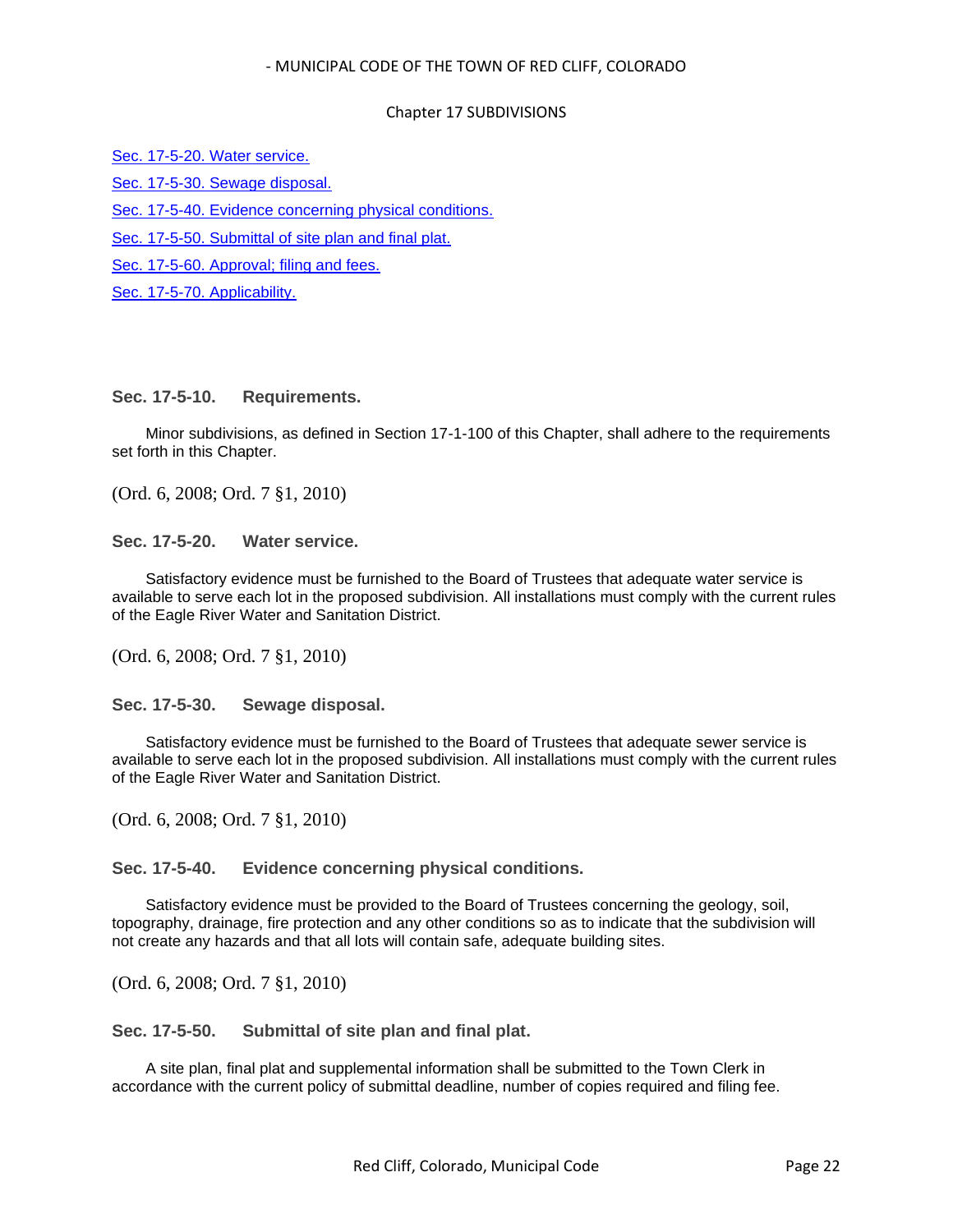- (1) The site plan shall be drawn and submitted in accordance with the standards set forth in preliminary plan requirements of these regulations or other governing rules and regulations.
- (2) The final plat shall be drawn and submitted in accordance with the standards set forth in the final plat requirements in these regulations.

(Ord. 6, 2008; Ord. 7 §1, 2010)

<span id="page-22-0"></span>**Sec. 17-5-60. Approval; filing and fees.**

- (a) After reviewing the submittals required in this Article, the Board of Trustees may approve the subdivision as a minor subdivision if it finds that all the requirements listed above have been met without waiver.
- (b) Upon final approval by the Board of Trustees, the map shall be filed with the County Clerk and Recorder upon payment of all required filing or recording fees. Two (2) Mylar copies of the subdivision plat shall also be filed with the Town Clerk.

(Ord. 6, 2008; Ord. 7 §1, 2010)

<span id="page-22-1"></span>**Sec. 17-5-70. Applicability.**

Applicability of a proposed subdivision to the minor subdivision procedure is to be determined by the Board of Trustees. Applications may be determined to not be in accordance with the regulations and be directed through the full subdivision process.

(Ord. 6, 2008; Ord. 7 §1, 2010)

## **ARTICLE 6. DUPLEX SUBDIVISIONS**

[Sec. 17-6-10. Requirements.](#page-22-2)

- [Sec. 17-6-20. Submittal of final plat.](#page-23-0)
- [Sec. 17-6-30. Approval; filing and fees.](#page-23-1)
- [Sec. 17-6-40. Final plat requirements.](#page-23-2)

[Sec. 17-6-50. Applicability.](#page-23-3)

#### <span id="page-22-2"></span>**Sec. 17-6-10. Requirements.**

Duplex subdivisions, as defined in Section 17-1-100 of this Chapter, shall adhere to the following requirements set forth in this Article.

(Ord. 6, 2008; Ord. 7 §1, 2010)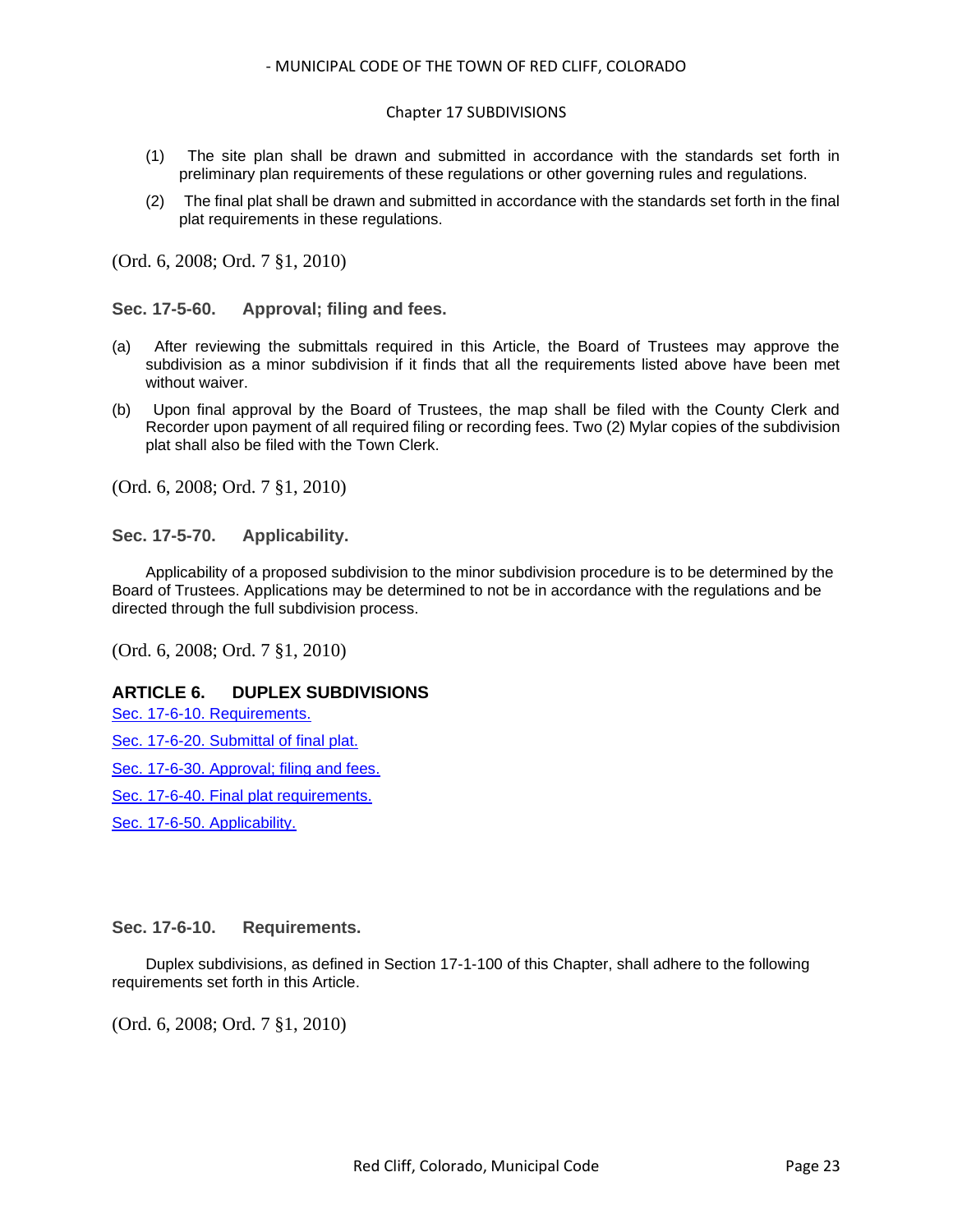## <span id="page-23-0"></span>**Sec. 17-6-20. Submittal of final plat.**

A final plat showing the subdivision of the duplex and lot and a party wall agreement outlining the responsibility of each owner with respect to maintenance, restoration and upkeep of the building and provisions for landscaping and maintenance of the common elements of the duplex subdivision shall be submitted to the Town Clerk in accordance with the current policy of submittal deadline, number of copies required and filing fee.

(Ord. 6, 2008; Ord. 7 §1, 2010)

#### <span id="page-23-1"></span>**Sec. 17-6-30. Approval; filing and fees.**

- (a) The Town Attorney and the Building Administrator shall review the documents submitted pursuant to this Article and determine whether or not all the requirements have been met. Upon a finding that all requirements have been met, they shall recommend to the Board of Trustees that final approval be granted.
- (b) Upon final approval by the Board of Trustees, the plat and party wall agreement shall be filed with the County Clerk and Recorder by the Town Clerk pursuant to the applicable statutes upon payment of all required filing or recording fees. One (1) Mylar copy of the plan and a signed copy of the party wall agreement shall also be filed and remain with the Town Clerk.

(Ord. 6, 2008; Ord. 7 §1, 2010)

#### <span id="page-23-2"></span>**Sec. 17-6-40. Final plat requirements.**

The final plat shall be drawn and submitted in accordance with the standards set forth in the final plat requirements in these regulations.

(Ord. 6, 2008; Ord. 7 §1, 2010)

<span id="page-23-3"></span>**Sec. 17-6-50. Applicability.**

Applicability of a proposed subdivision to the duplex subdivision procedure is to be determined by the Town Attorney and/or Building Administrator at their discretion. Applications may be determined to be not in accordance with the regulations and be directed through the full subdivision process.

(Ord. 6, 2008; Ord. 7 §1, 2010)

## **ARTICLE 7. TIMESHARING SUBDIVISIONS**

[Sec. 17-7-10. Requirements.](#page-24-0)

[Sec. 17-7-20. Disclosure statement; contents.](#page-24-1)

[Sec. 17-7-30. Conversions.](#page-24-2)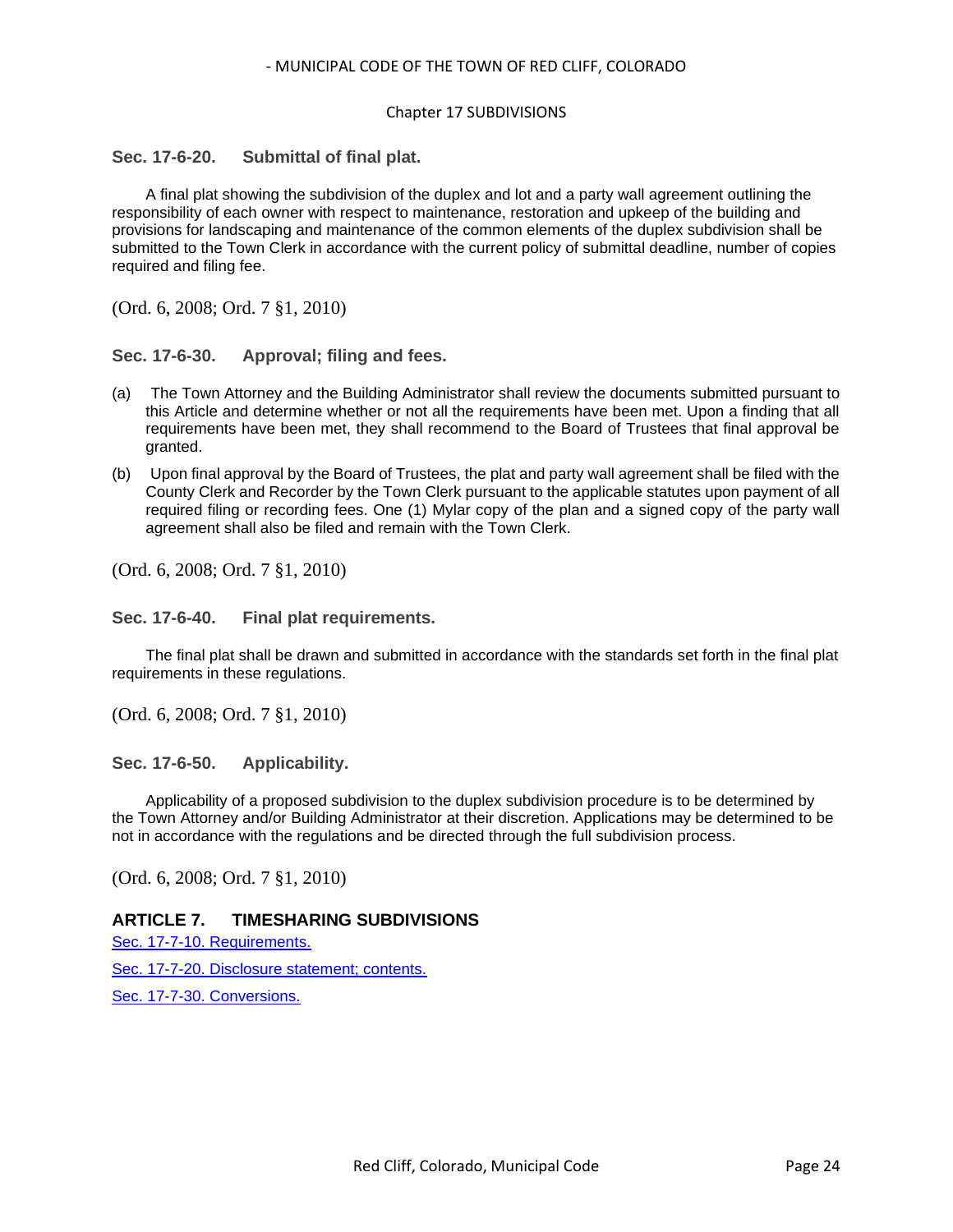#### Chapter 17 SUBDIVISIONS

#### <span id="page-24-0"></span>**Sec. 17-7-10. Requirements.**

Timesharing subdivisions, as defined in Section 17-1-100 of this Chapter, shall adhere to the procedure for division review as well as the further requirements set forth in this Article.

(Ord. 6, 2008; Ord. 7 §1, 2010)

#### <span id="page-24-1"></span>**Sec. 17-7-20. Disclosure statement; contents.**

Satisfactory evidence must be furnished to the Board of Trustees that prospective purchasers will be provided a disclosure statement, including but not limited to the following:

- (1) A first-year budget, including any reserves for maintenance and replacement and the projected common expense of each time-share unit.
- (2) Any services to be provided by the developer.
- (3) A description of any liens or encumbrances affecting the timeshare unit.
- (4) The terms of any limitation on any warranty to be given by the developer.
- (5) A statement that any deposit made in connection with the purchase of a timeshare will be held in an escrow account until closing of a transaction.
- (6) Any restraints on alienation of a timeshare.
- (7) A description of insurance coverage.
- (8) The extent to which one (1) timeshare unit may become subject to a tax or other lien arising out of claims against or the tax liability of other owners of the same timeshare unit or other units.
- (9) Description of any program for the exchange of occupancy rights with owners of other timeshare units, including whether such program is mandatory.
- (10) A statement that, in any transfer of the developer's interest to any third person, the third person shall assume the obligations of the developer.
- (11) A statement of any rights of cancellation of purchasers and whether the same may be waived.

(Ord. 6, 2008; Ord. 7 §1, 2010)

<span id="page-24-2"></span>**Sec. 17-7-30. Conversions.**

In the case of any conversion of a multiple-dwelling unit or condominium subdivision to a timesharing subdivision, the Board of Trustees shall be provided with satisfactory evidence that such conversion will not have a detrimental effect on the availability of long-term rental housing or accommodations in the Town.

(Ord. 6, 2008; Ord. 7 §1, 2010)

#### **ARTICLE 8. DESIGN AND IMPROVEMENT STANDARDS**

[Sec. 17-8-10. Conformance.](#page-26-0)

[Sec. 17-8-20. Suitability of land for subdivision.](#page-26-1)

[Sec. 17-8-30. Street pattern.](#page-26-2)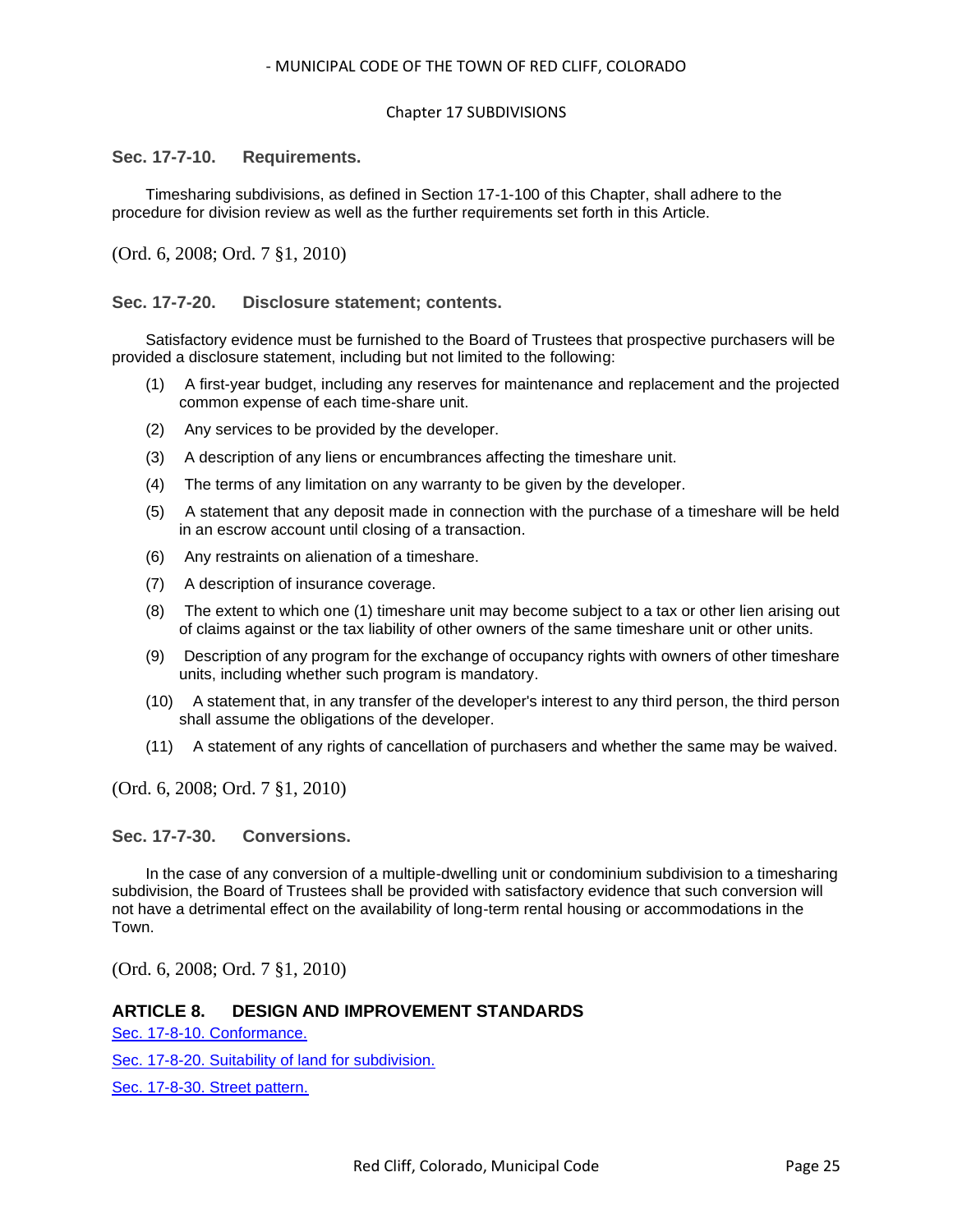#### Chapter 17 SUBDIVISIONS

- [Sec. 17-8-40. Private streets.](#page-26-3)
- [Sec. 17-8-50. New street classifications.](#page-27-0)
- [Sec. 17-8-60. Rights-of-way widths.](#page-28-0)
- [Sec. 17-8-70. Roadway widths.](#page-28-1)
- [Sec. 17-8-80 Driveways.](#page-28-2)
- Sec. [17-8-90. Grades, curves and sight distance; variances.](#page-29-0)
- [Sec. 17-8-100. Relationship to adjacent slopes.](#page-29-1)
- [Sec. 17-8-110. Roadway structural section.](#page-30-0)
- [Sec. 17-8-120. Drainage.](#page-30-1)
- [Sec. 17-8-130. Bridges.](#page-30-2)
- [Sec. 17-8-140. Street names.](#page-31-0)
- [Sec. 17-8-150. Railroad crossings.](#page-31-1)
- [Sec. 17-8-160. Road acceptance.](#page-31-2)
- [Sec. 17-8-170. Guardrails.](#page-32-0)
- [Sec. 17-8-180. Soil compaction.](#page-32-1)
- [Sec. 17-8-190. Service connections.](#page-32-2)
- [Sec. 17-8-200. Drainage study and improvements.](#page-32-3)
- [Sec. 17-8-210. One-hundred-year floodplain defined.](#page-32-4)
- [Sec. 17-8-220. Drainage structures required.](#page-33-0)
- [Sec. 17-8-230. Roadways designed as drainage structures.](#page-33-1)
- [Sec. 17-8-240. Design of drainage structures.](#page-33-2)
- [Sec. 17-8-250. Nondegradation of streams.](#page-34-0)
- [Sec. 17-8-260. Procedures for determining runoff.](#page-34-1)
- [Sec. 17-8-270. Water supply.](#page-34-2)
- [Sec. 17-8-280. Sanitary sewage disposal systems.](#page-35-0)
- [Sec. 17-8-290. Stream setbacks.](#page-35-1)
- [Sec. 17-8-300. Utility easements.](#page-35-2)
- [Sec. 17-8-310. Drainage easements.](#page-35-3)
- [Sec. 17-8-320. Irrigation ditches.](#page-36-0)
- [Sec. 17-8-330. Subdivider's responsibility.](#page-36-1)
- [Sec. 17-8-340. Utility plan.](#page-36-2)
- [Sec. 17-8-350. Lot and block design.](#page-36-3)
- Sec. [17-8-360. Planned Unit Development.](#page-36-4)
- [Sec. 17-8-370. Architectural variations.](#page-37-0)
- [Sec. 17-8-380. Park sites; dedication.](#page-37-1)
- [Sec. 17-8-390. Park sites; location.](#page-37-2)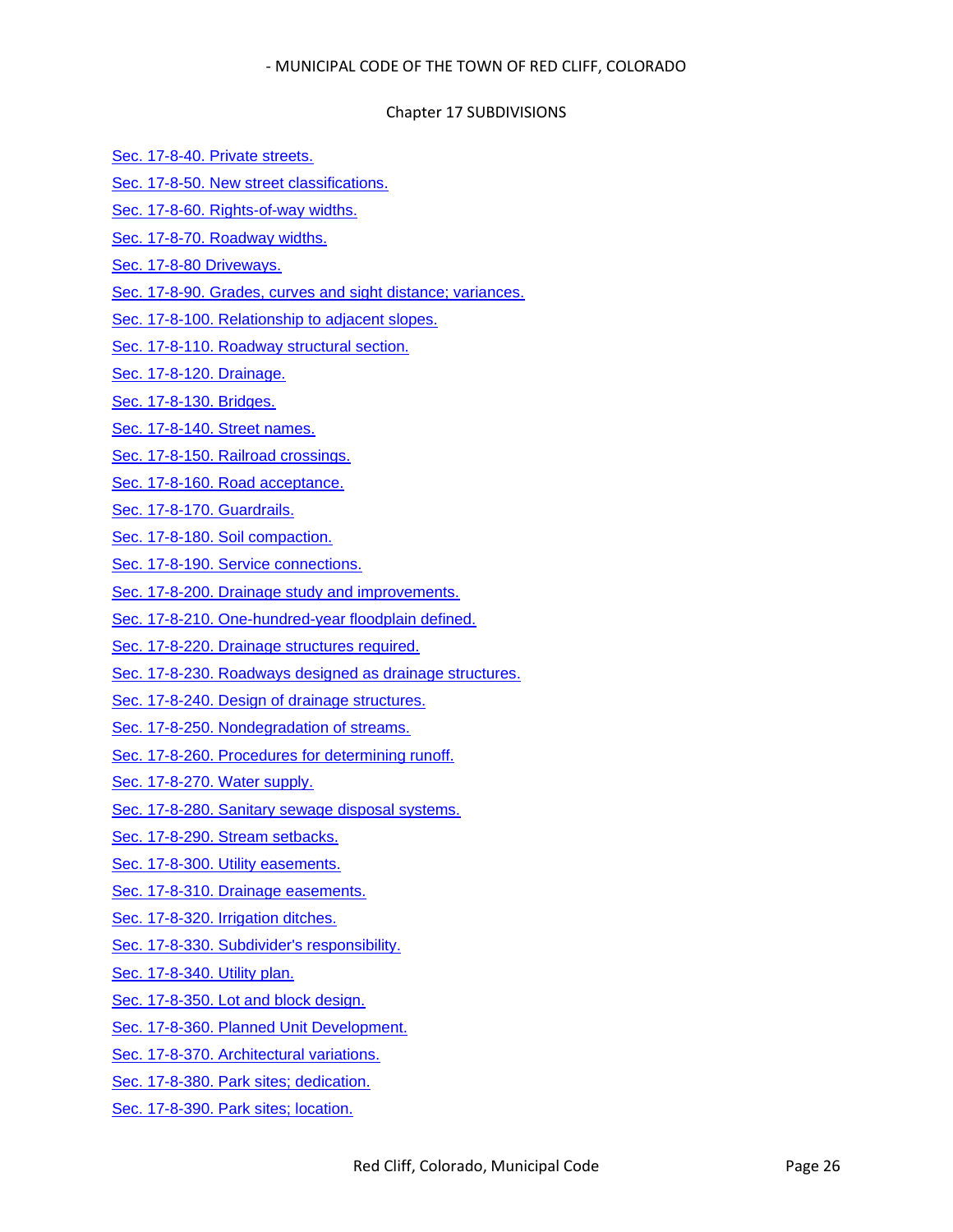#### <span id="page-26-0"></span>**Sec. 17-8-10. Conformance.**

The individual lots and subdivision layout, the constructed improvements, and engineering investigation and design shall conform to the provisions of this Chapter as well as the development standards set forth in Chapter 16, Article 6. In the event of a conflict between Chapters 16 and 17 as applied to a particular property, the more restrictive provision shall control.

(Ord. 6, 2008; Ord. 7 §1, 2010; Ord. 3 §2, 2017)

#### <span id="page-26-1"></span>**Sec. 17-8-20. Suitability of land for subdivision.**

Land subject to natural hazards, such as flooding, falling rock, landslides, snow slides, wildfire or other natural hazards, shall not be platted for any use which might endanger the health, safety or welfare of the inhabitants. Such lands shall be reserved for other uses that will not present these hazards.

(Ord. 6, 2008; Ord. 7 §1, 2010)

#### <span id="page-26-2"></span>**Sec. 17-8-30. Street pattern.**

The street pattern in the subdivision shall be in general conformity with a plan for the most advantageous development of adjoining areas. Where appropriate to the design, the streets shall be continuous and in alignment with the existing plat or platted streets with which they are to connect. Proposed streets shall be extended to the boundary lines of the land to be subdivided unless prevented by topography or other physical conditions or unless, in the opinion of the Board of Trustees, such extension is not necessary for connection of the subdivision with the existing layout or the probable future layout of adjacent tracts. All dead-end streets shall be provided with a turnaround. Design of dead-end streets shall include areas for storage of plowed snow. Proposed streets shall intersect one another as nearly at right angles as topography permits, unless specifically approved by the Town Engineer. Excessively long residential streets conducive to high-speed traffic shall be discouraged. Alleys will not normally be permitted in residential subdivisions but may be required in commercial areas. Where subdivisions are located adjacent to existing or proposed arterial or subarterial highways, the subdivision street pattern shall conform to highway plans. Intersection of proposed streets in the subdivision with such highways shall be held to a minimum. Lots bordering such highways shall be either reverse-facing (on an internal street within the subdivision) or be served by a frontage road designed to collect traffic from within the subdivision and provide access to a designed intersection with the arterial or subarterial highway.

(Ord. 6, 2008; Ord. 7 §1, 2010)

#### <span id="page-26-3"></span>**Sec. 17-8-40. Private streets.**

The creation of private streets is discouraged. Private streets may be permitted based on the character and location of a proposed subdivision, provided that the following requirements are satisfied: the right-of-way width, grades, curves, sight distances and improvements within the proposed subdivision are all in conformance with the requirements of this Chapter and there is no land either adjacent to or in the vicinity of the proposed subdivision which will be denied public access for traffic, utilities, drainage or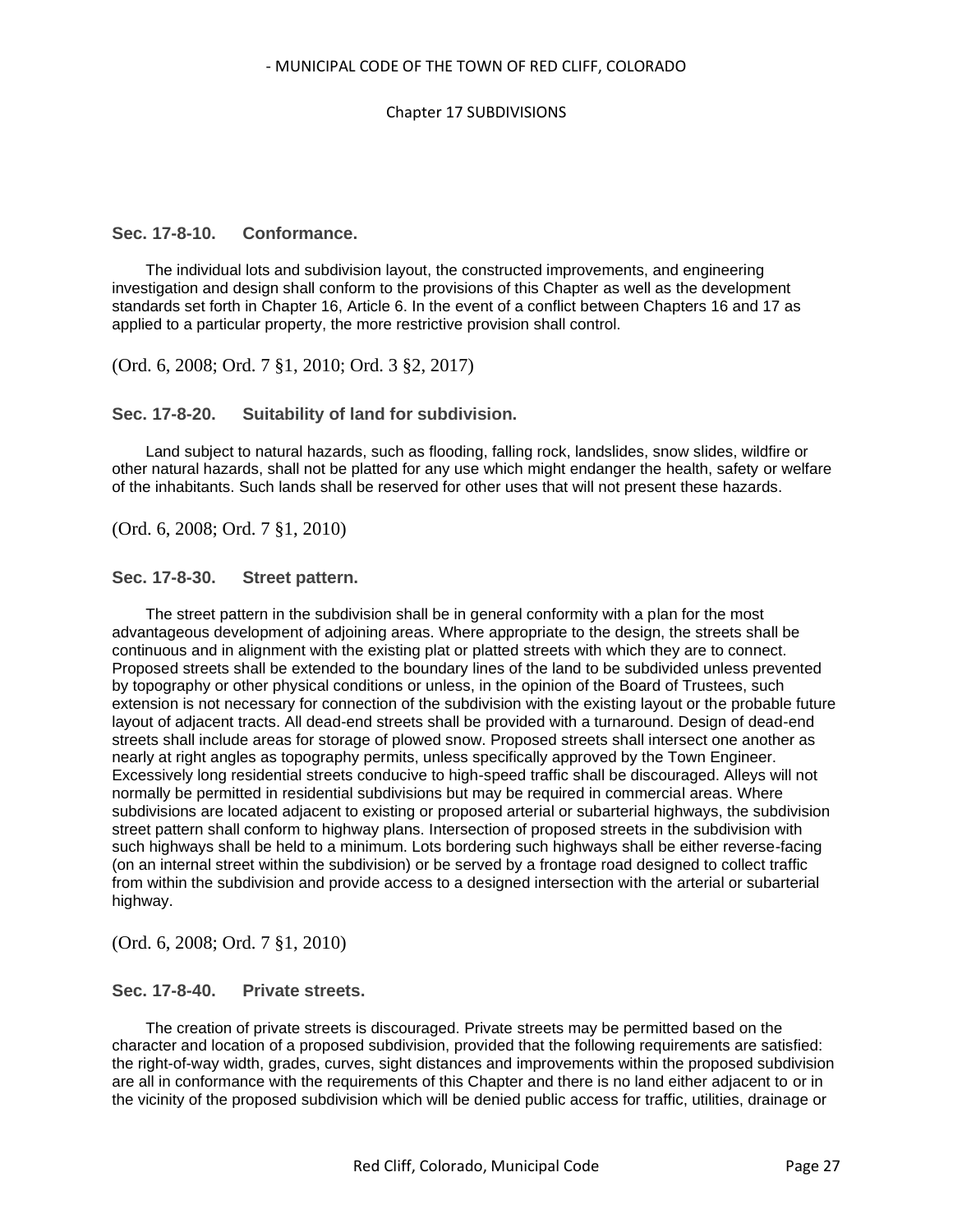other purposes through creation of private streets, and provided that an adequate homeowners' association or other entity is formed to be responsible for all maintenance of such private streets.

(Ord. 6, 2008; Ord. 7 §1, 2010)

<span id="page-27-0"></span>**Sec. 17-8-50. New street classifications.**

- (a) All streets within the proposed subdivision shall be classified by the Board of Trustees in one (1) of the following general classifications:
	- (1) Arterial streets: A broad roadway with limited property access providing high-volume access within and around the Town and being traffic-loaded primarily by collector roads.
	- (2) Collector streets: A roadway providing access to properties and being traffic-loaded primarily by local roadways.
	- (3) Local streets: A roadway to provide direct access to property frontage and to allow minimum traffic flows, particularly within residential areas.
	- (4) Cul-de-sacs.: Cul-de-sacs are dead-end local streets. The overall length of a cul-de-sac from the intersection with another street or road to the radius point of the turnaround shall not exceed one thousand (1,000) feet. No cul-de-sac will service more than twenty (20) residential units. Cul-desacs will be allowed only in those cases where it can be adequately assured that the roads will be passable year-round by virtue of minimum grades and curvature, adequate parking and snow removal. Each cul-de-sac shall have a minimum of a thirty-six-foot paved radius roadway bulb at the dead end.
- (b) To determine road classification, the following table shall be used, unless otherwise directed by the Town. This table is based upon average daily traffic (ADT). The value used should be based upon the Town's Master Plan or other sources approved by the Town.

| Table 17-2                 |
|----------------------------|
| Practical Capacity for     |
| Specific Types of Roadways |

| Type of Roadway | <b>Practical Capacity</b> |
|-----------------|---------------------------|
| Arterial        | 8,000                     |
| Collector       | 4,400                     |
| Local street    | N/A                       |

Capacities shall include truck traffic calculations.

(Ord. 6, 2008; Ord. 7 §1, 2010)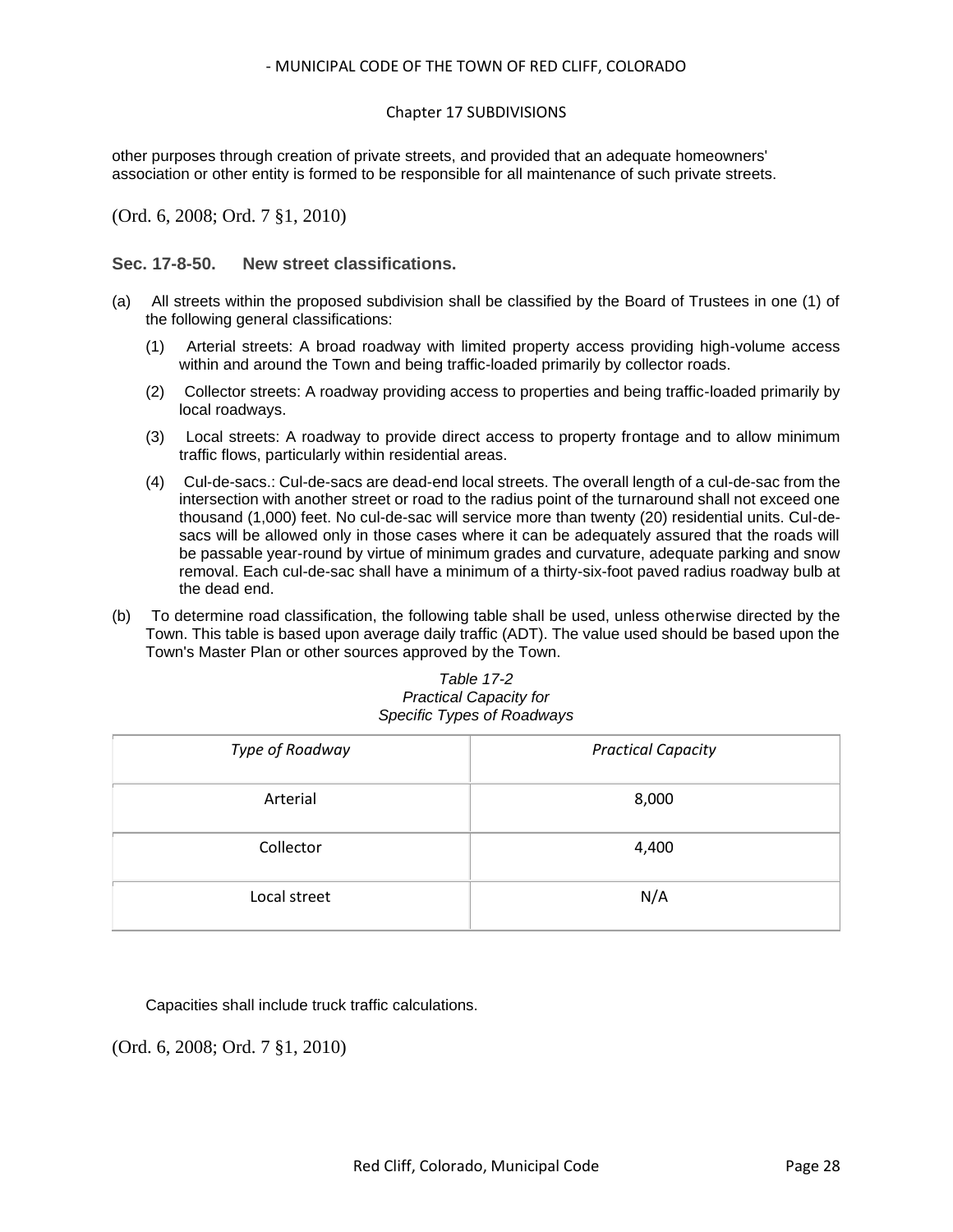## <span id="page-28-0"></span>**Sec. 17-8-60. Rights-of-way widths.**

- (a) Rights-of-way shall be provided to the following minimum widths:
	- (1) Arterial streets: eighty (80) feet.
	- (2) Collector streets: sixty (60) feet.
	- (3) Local streets: fifty (50) feet.
	- (4) Cul-de-sac: fifty-foot radius bulb at a dead end.
- (b) Right-of-way widths shall be increased or easements provided as necessary to include all cut-and-fill slopes necessary for road construction and maintenance. In calculating this width, all slopes will be calculated at the rate of three (3) feet horizontal to one (1) foot vertical, except in those cases where adequate engineering reports are submitted by the subdivider to assure the Board of Trustees that the back slopes will be stable at steeper slopes. In areas of unstable soils, additional slope protection shall be provided for, as indicated by a soils engineer.

(Ord. 6, 2008; Ord. 7 §1, 2010)

#### <span id="page-28-1"></span>**Sec. 17-8-70. Roadway widths.**

Roadway widths will be designed and constructed in accordance with the following table:

| <b>Street Classification</b> | Driving Surface Width | <b>Shoulder Side Each</b> | Each Side as Applicable |                    |
|------------------------------|-----------------------|---------------------------|-------------------------|--------------------|
|                              |                       |                           | Parking                 | Drainage Each Side |
| Arterial                     | 44 ft.                | 8 ft.                     | Emergency only          | $10$ ft.           |
| Collector                    | 24 ft.                | 8 ft.                     | Emergency only          | $10$ ft.           |
| Local                        | 22 ft.                | 4 ft.                     | Discouraged             | $10$ ft.           |

*Table 17-3 Roadway Widths*

Note: Minimum channelization may be required.

(Ord. 6, 2008; Ord. 7 §1, 2010)

<span id="page-28-2"></span>**Sec. 17-8-80 Driveways.**

Driveways shall not exceed 4% for the first 10' from the road and should not exceed 4% for the 10' in front of a garage. Under no circumstances should the driveway exceed 12% unless it is heated and not exceed 16% with heat. The driveways should also be as close to perpendicular to the road as possible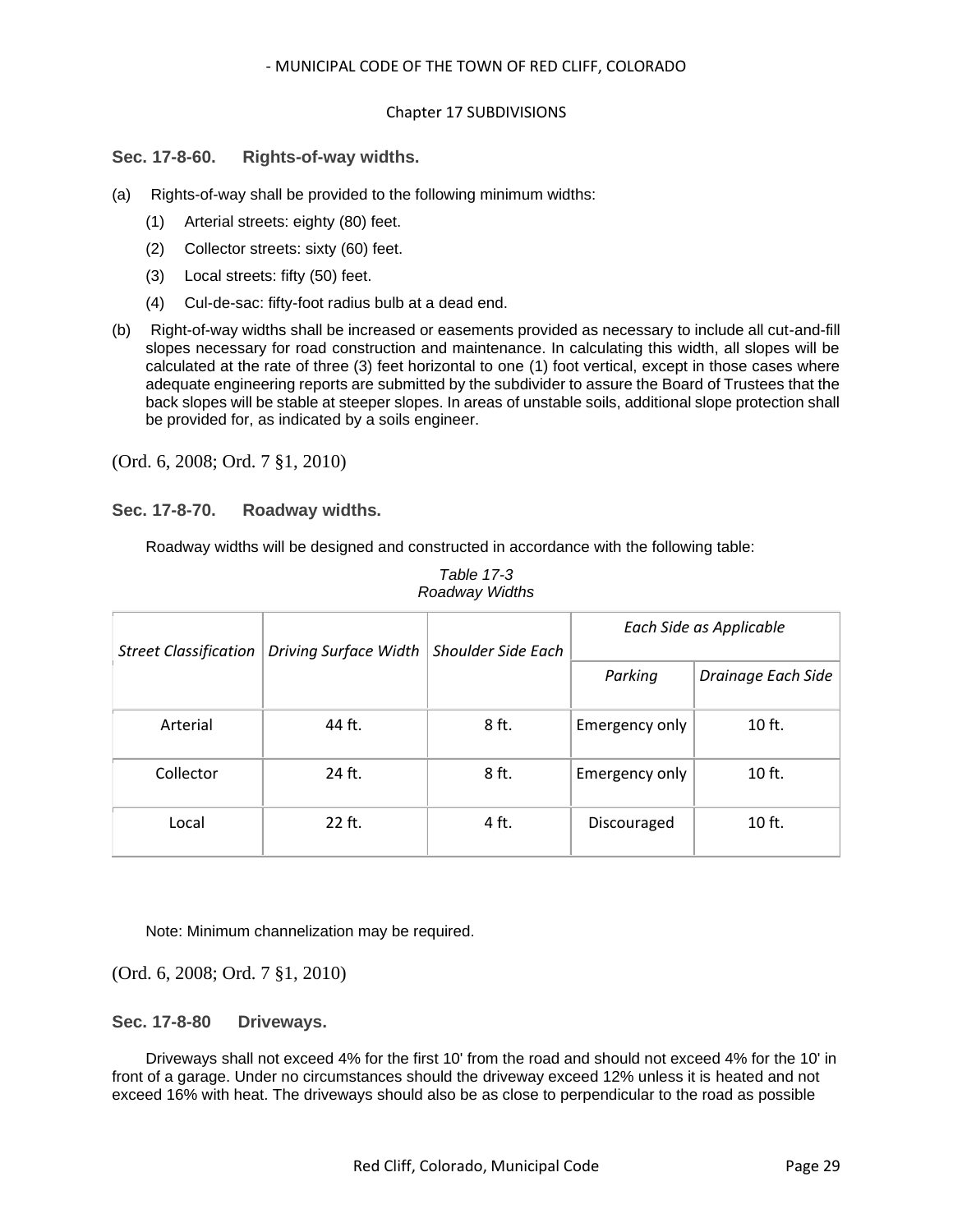## Chapter 17 SUBDIVISIONS

and not exceed a 15 degree deviation from perpendicular without a variance. Residential driveways should be a minimum of 12' wide and have a minimum centerline radius of 20'. Commercial and other non-residential driveways shall be a minimum of 20' wide and accommodate deliveries from large and oversized vehicles.

(Ord. 6, 2008; Ord. 7 §1, 2010

<span id="page-29-0"></span>**Sec. 17-8-90. Grades, curves and sight distance; variances.**

(a) Grades, curves and sight distances shall be subject to approval of the Board of Trustees to assure proper drainage and safety for vehicles and pedestrians. Table 17-4 below establishes minimum design criteria:

| <b>Street</b><br>Classification | Design<br>Speed | Maximum Grade<br>(1)(2) | Minimum Curve<br>Radius | <b>Minimum Stopping Sight</b><br><b>Distance</b> |
|---------------------------------|-----------------|-------------------------|-------------------------|--------------------------------------------------|
| Arterial                        | 40 mph          | 5%                      | 500 ft.                 | 300 ft.                                          |
| Collector                       | 30 mph          | 6%                      | 300 ft.                 | 200 ft.                                          |
| Local                           | 30 mph          | 8%                      | $100$ ft.               | $200$ ft.                                        |

#### *Table 17-4 Design Criteria*

- (b) Maximum grades for distance equal to the stopping sight distance from an intersection shall be six percent (6%). In addition, the maximum grade for fifty (50) feet from an intersection shall be four percent (4%).
- (c) Variances from Table 17-4 above may be granted by the Board of Trustees upon recommendation from the Town Engineer and satisfactory demonstration of need with adequate design to minimize the effects of any variance granted. All design and construction shall incorporate other standard highway design considerations, such as crowns, super elevation, spiral transitions, etc. Vertical curves shall be used in all cases where the change in grade exceeds one and one-half percent (1½%).

(Ord. 6, 2008; Ord. 7 §1, 2010)

<span id="page-29-1"></span>**Sec. 17-8-100. Relationship to adjacent slopes.**

A grading plan showing revised contours for street construction through such areas shall be submitted. Such plan shall depict the extent and slope of cut-and-fill areas created by street construction and ensure provision for vehicular access to each lot created by the proposed subdivision and served by the road to be constructed. Any proposed retaining structures shall be designed in detail with cost estimates. All cut-and-fill slopes and retaining structures shown as a result of street construction shall be located within the proposed dedication of street right-of-way or provided easements.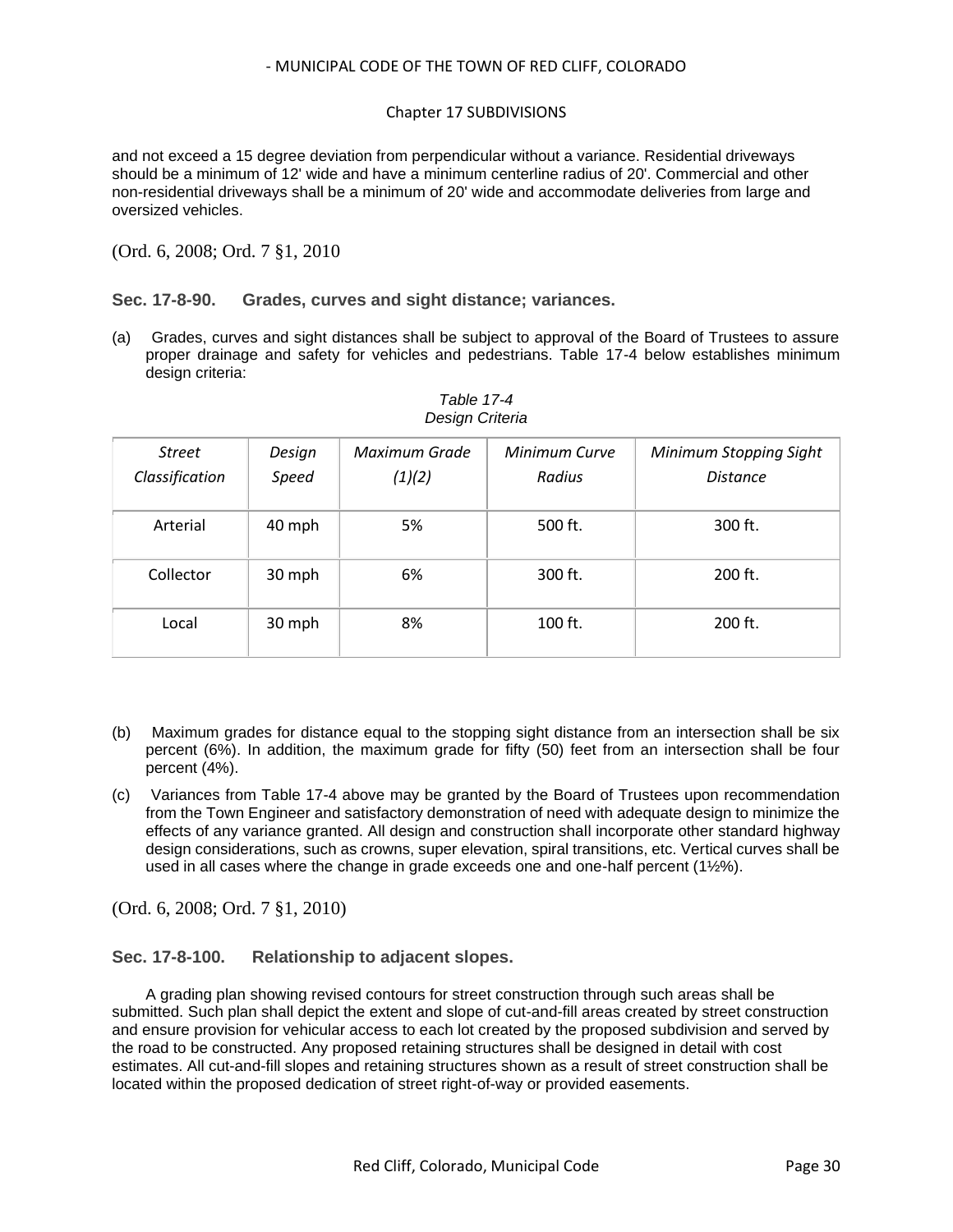#### Chapter 17 SUBDIVISIONS

(b) A Stormwater Management Plan in accordance with Colorado requirements shall be submitted for all cut-and-fill slopes. The revegetation plan shall utilize native or similar horticultural materials and include a cost estimate for implementation. The revegetation plan shall be implemented concurrently with street construction.

(Ord. 6, 2008; Ord. 7 §1, 2010)

## <span id="page-30-0"></span>**Sec. 17-8-110. Roadway structural section.**

- (a) All streets and roads shall be laid out and constructed by the subdivider at his or her expense. Roadway construction shall be in accordance with such regulations as promulgated by the Board of Trustees and CDOT.
- (b) Pavement structural sections shall be designed by a registered soils engineer to withstand the loads anticipated on the subgrade material present. As a minimum, all streets will be designed to the American Association of State Highway and Transportation Officials (AASHTO) Group Index Method.
- (c) The subdivider shall submit complete construction specifications to the Town for approval as a part of the final plat submittal. The specifications shall cover all work involved, including but not limited to stripping and grubbing, excavation and embankment, compaction, base and surface course, installation of drainage facilities, reseeding, sign installation, and shall include material and method specifications.

(Ord. 6, 2008; Ord. 7 §1, 2010)

#### <span id="page-30-1"></span>**Sec. 17-8-120. Drainage.**

The subdivider shall be responsible for constructing all drainage facilities required and providing all drainage easements required, as determined by the drainage study. All drainage facilities shall be designed by a registered professional engineer in a manner that will protect all roadways and adjacent lots. Particular attention will be given to items which will prevent overtopping erosion or silting up of drainage facilities. Culverts of sufficient length to extend beyond the point where a two-horizontal-to-onevertical slope from the edge of the road shoulder intercepts the bottom of the culvert or headwalls shall be installed. All drainage facilities under the roadway shall be designed and constructed to withstand an AASHTO-recommended HS-20 loading. The minimum accepted culvert size shall be eighteen (18) inches in diameter. Open channels shall be a trapezoidal shape with a minimum side slope of two (2) horizontal to one (1) vertical. They shall be sized to retain the anticipated flows at the approved velocities. Drop structures shall be installed as necessary. All drainage easements shall be a minimum of twenty (20) feet wide. Where necessary, storm sewers with appropriate inlets and manholes will be constructed by the subdivider.

(Ord. 6, 2008; Ord. 7 §1, 2010)

#### <span id="page-30-2"></span>**Sec. 17-8-130. Bridges.**

It shall be the responsibility of the subdivider to construct, reconstruct or repair all bridges within any proposed subdivision to meet the following minimum requirements:

- (1) Sufficient strength to accommodate an AASHTO HS-20 live load.
- (2) Provide a width equal to or greater than the approved driving surface, plus four (4) feet.
- (3) Adequate pedestrian facilities, including walkways and handrails.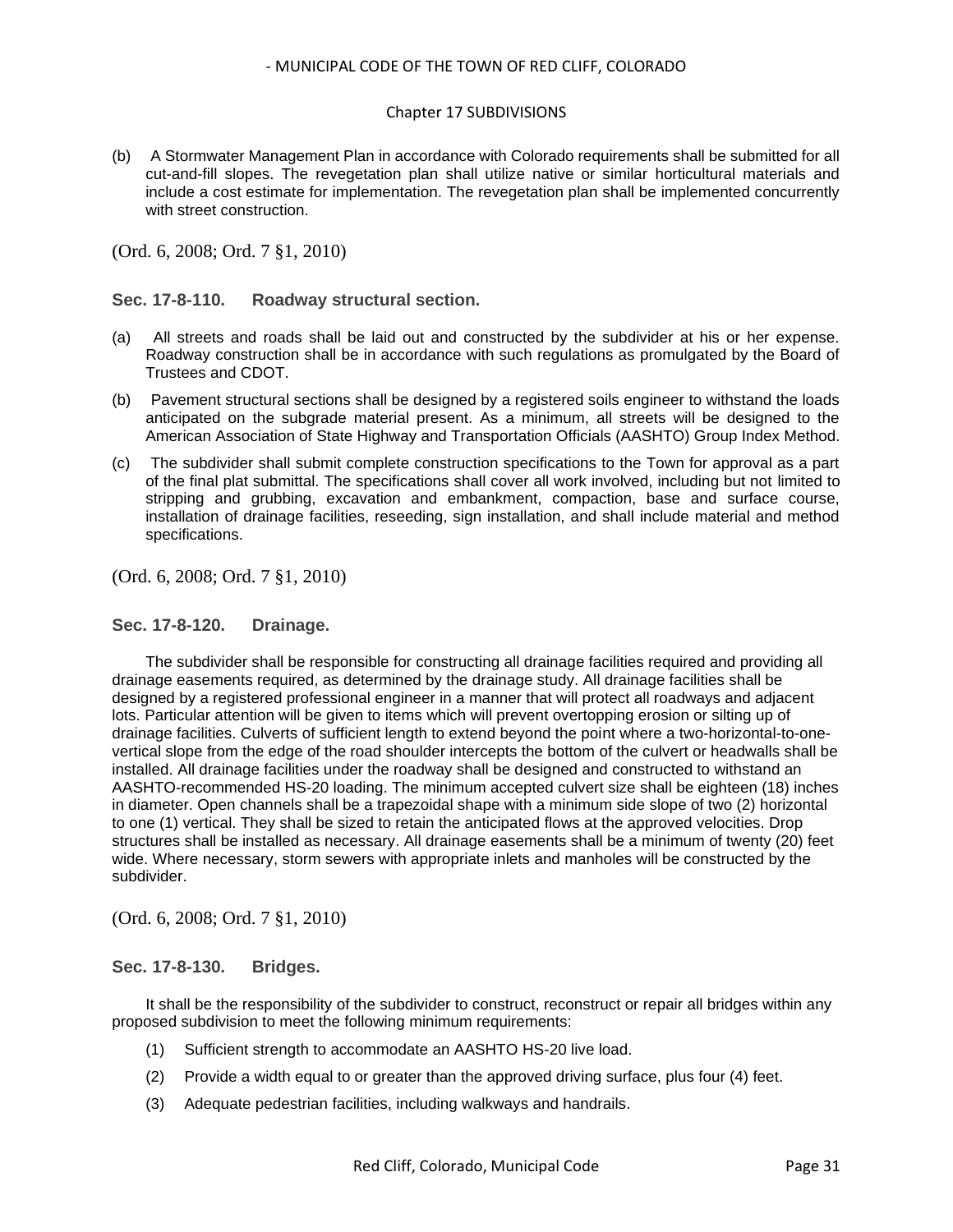#### Chapter 17 SUBDIVISIONS

- (4) Hydraulic capacity to pass the maximum one-hundred-year probable flow as determined by the drainage study without excessive inundation or velocities.
- (5) Roadway approach grades and curvatures to approach safe sight distance.
- (6) Adequate channel and wingwalls to protect approach roadway fill.

(Ord. 6, 2008; Ord. 7 §1, 2010)

#### <span id="page-31-0"></span>**Sec. 17-8-140. Street names.**

Names of streets shall be subject to the approval of the Board of Trustees and shall be consistent with the following criteria:

- (1) Names shall relate to one (1) or more of the following:
	- a. The history of the State, the Town and the area, including persons associated with that history.
	- b. Skiing and the history of skiing.
	- c. Local flora and fauna.
	- d. Local geography, including creeks, lakes and mountain peaks.
	- e. The American West, particularly including farming, mining, ranching and Native American culture.
- (2) Names of living persons are discouraged.
- (3) Names shall be consistent with the surrounding area so as to avoid duplication with names of other streets in the Town and adjacent subdivisions of unincorporated Eagle County.

(Ord. 6, 2008; Ord. 7 §1, 2010)

<span id="page-31-1"></span>**Sec. 17-8-150. Railroad crossings.**

The subdivider shall be required to obtain all permits and necessary forms and perform all work required by the Public Utilities Commission in the event any portion of his or her subdivision involves a railway crossing.

(Ord. 6, 2008; Ord. 7 §1, 2010)

#### <span id="page-31-2"></span>**Sec. 17-8-160. Road acceptance.**

The subdivider shall post at all entrances to the subdivision a sign which states: "NOTICE - Roads within this subdivision have not been accepted by the Town of Red Cliff." This sign shall remain in place until acceptance by the Town of the roads within the subdivision. Acceptance inspection of roads will not be made during the period of November 15 through May 15 of the following year.

(Ord. 6, 2008; Ord. 7 §1, 2010)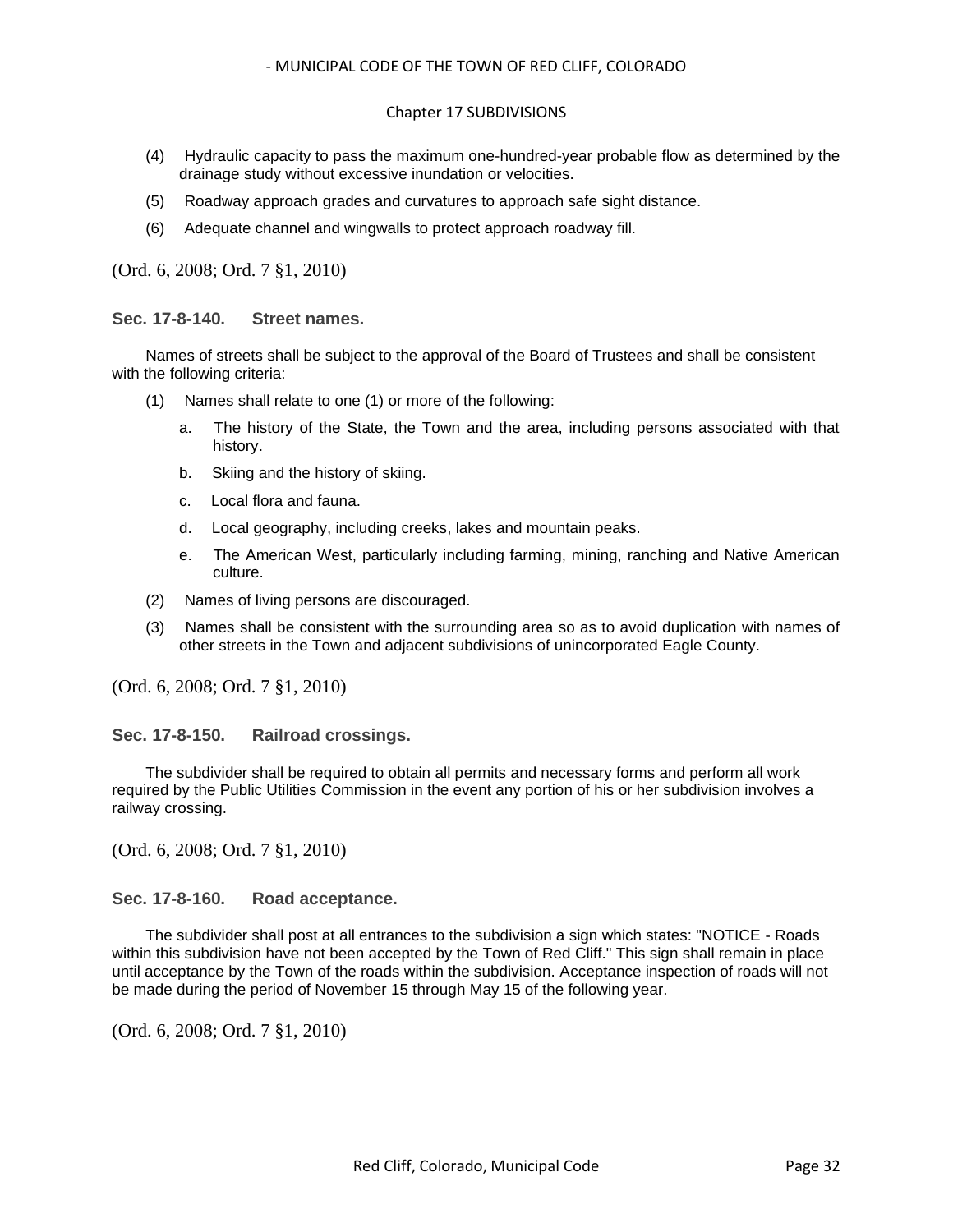#### Chapter 17 SUBDIVISIONS

#### <span id="page-32-0"></span>**Sec. 17-8-170. Guardrails.**

Guardrails shall be installed at bridges, bridge approach sections, on the outside of sharp-radius curves or at other locations specified by the Town. The design of guardrails shall be as outlined as a Type-3 guardrail from the Colorado Department of Transportation, or equivalent construction.

(Ord. 6, 2008; Ord. 7 §1, 2010)

#### <span id="page-32-1"></span>**Sec. 17-8-180. Soil compaction.**

Soil compaction shall be required for fill of all utility lines (including service connections) within highway or street rights-of-way. The compaction shall be a minimum of ninety-five percent (95%) Standard Proctor. The applicant shall provide a geotechnical report verifying the compaction results and/or recommendations prepared by a State-licensed professional engineer.

(Ord. 6, 2008; Ord. 7 §1, 2010)

<span id="page-32-2"></span>**Sec. 17-8-190. Service connections.**

All service connections shall be stubbed out from the main utility line to the right-of-way line prior to paving and adequately marked with rebar, treated four-by-four or 3M marker at the discretion of the Town.

(Ord. 6, 2008; Ord. 7 §1, 2010)

#### <span id="page-32-3"></span>**Sec. 17-8-200. Drainage study and improvements.**

The subdivider shall be responsible for submitting a drainage plan for the subdivision prepared by a registered professional engineer licensed in the State. He or she shall further provide all easements and construct all drainage facilities called for in the approved plan. The drainage study shall be in accordance with Section 17-3-160 of this Chapter and in addition to the provisions set forth in this Article.

(Ord. 6, 2008; Ord. 7 §1, 2010)

## <span id="page-32-4"></span>**Sec. 17-8-210. One-hundred-year floodplain defined.**

"One-hundred-year floodplain" is defined as the area that can be anticipated to be inundated by the one-hundred-year-frequency storm. This area shall be divided into two (2) subareas:

- (1) The "high-hazard area" is defined as that area where severe damage to structures and possible loss of life could be expected. Such area shall be defined as the portion of the floodplain where water velocities can be expected to be three (3) feet per second or higher or the water depth can be expected to exceed one (1) foot. The high-hazard area shall be reserved for open space and shall not be developed without the specific approval of the Board of Trustees at the recommendation of the Town Engineer and of the Colorado Water Conservation Board.
- (2) The "low-hazard area" is defined as the remaining portion of the one-hundred-year floodplain where it is not anticipated that the water velocity will exceed three (3) feet per second or the depth of one (1) foot. The low-hazard area may be used for any purpose not requiring permanent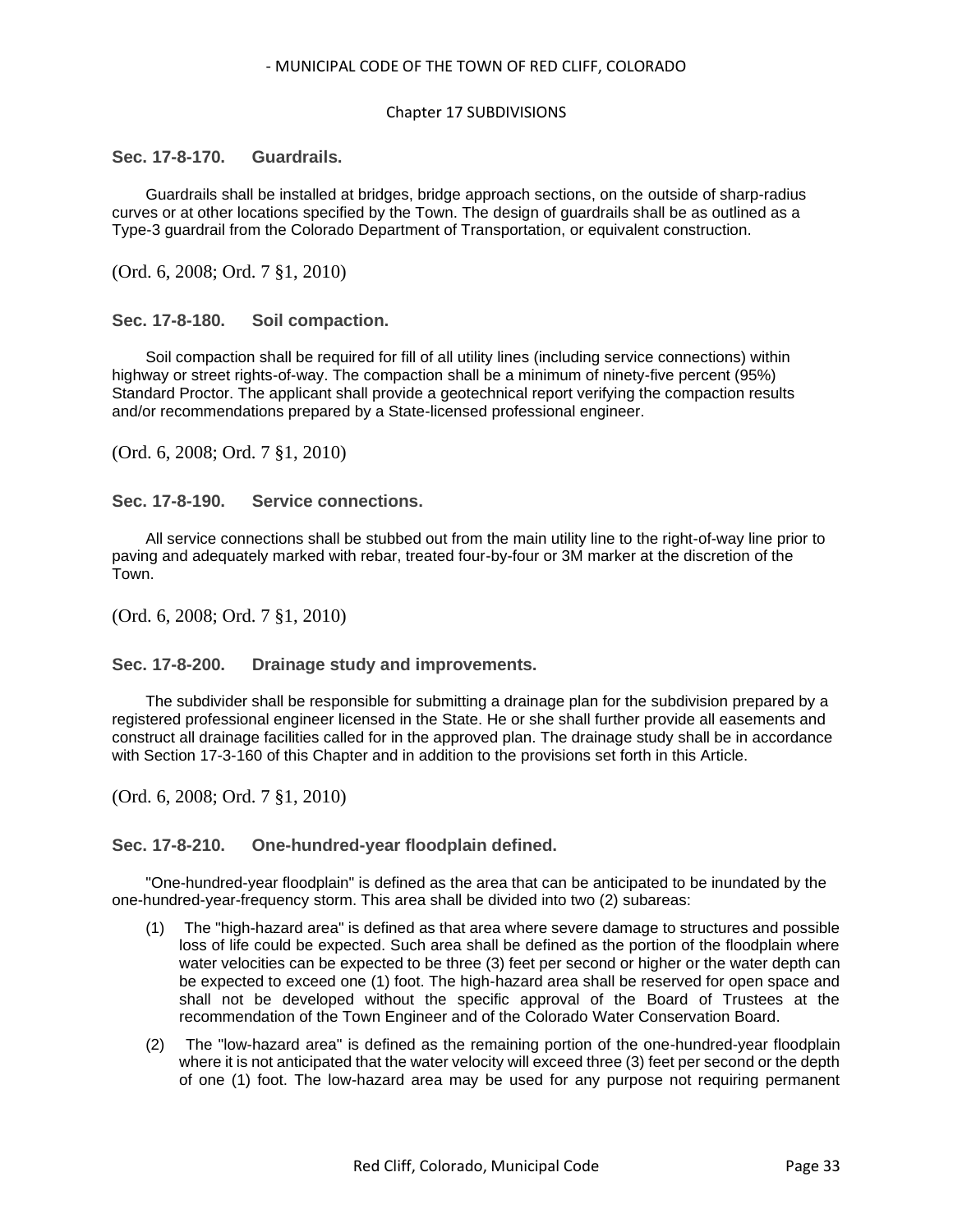#### Chapter 17 SUBDIVISIONS

structures when such uses or structures are otherwise in compliance with all other Town regulations; however, the low-hazard area should not be used for:

- a. Storage or processing of materials that in times of flooding are buoyant, flammable, explosive or otherwise potentially injurious to human, animal or plant life.
- b. Solid waste disposal sites.
- c. Uses which will result in enlargement of the floodplain causing damage to or on lands other than those proposed for development.
- d. New or replacement water supply systems or sanitary sewage systems that do not make provisions for minimizing or eliminating infiltration of floodwaters.
- e. Development that does not minimize flood damage.

(Ord. 6, 2008; Ord. 7 §1, 2010)

#### <span id="page-33-0"></span>**Sec. 17-8-220. Drainage structures required.**

Drainage structures are defined as all facilities necessary to control the direction, depth and velocity of water flow within a proposed subdivision. Drainage structures shall be required to direct and control the flow of all permanent and seasonal watercourses.

(Ord. 6, 2008; Ord. 7 §1, 2010)

<span id="page-33-1"></span>**Sec. 17-8-230. Roadways designed as drainage structures.**

- (a) Roads shall be designed to ensure that they will remain open to vehicular and pedestrian traffic in at least the following circumstances:
	- (1) Local streets: During periods of runoff anticipated from a twenty-five year-frequency storm.
	- (2) Collector streets: During periods of runoff anticipated from a twenty-five-year-frequency storm.
	- (3) Arterial streets: During periods of runoff anticipated from a one-hundred-year-frequency storm.
- (b) Roadways will be designed in a manner that will ensure that major damage will not result from runoff from a one-hundred-year-frequency storm.

(Ord. 6, 2008; Ord. 7 §1, 2010)

## <span id="page-33-2"></span>**Sec. 17-8-240. Design of drainage structures.**

- (a) Drainage structures shall be designed by a registered professional engineer licensed in the State who is qualified in the fields of hydrology and hydraulics and shall be approved by a registered professional engineer licensed in the State qualified in the field of soils engineering. Drainage structures shall be designed to prevent heavy sedimentation within or erosion of channels, overtopping of channels and damage to the structure. Drainage structures shall be designed in a manner that will not adversely affect adjacent property in any of the following manners:
	- (1) Relocation of the point where channels cross the boundary line of the subdivision.
	- (2) Increasing the depth of flow or velocity at the point where channels cross the boundary line.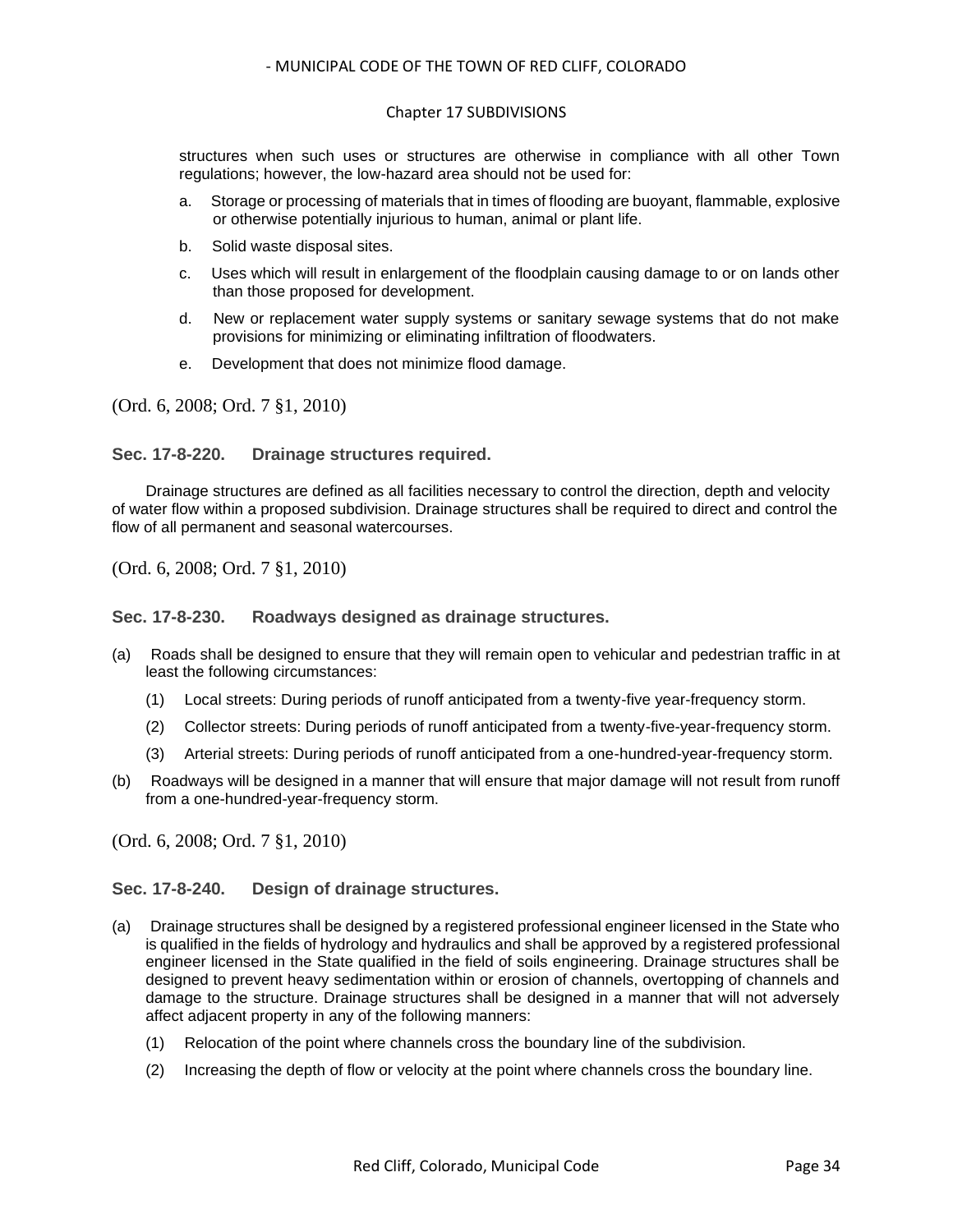#### Chapter 17 SUBDIVISIONS

- (b) Drainage structures shall be adequately described and detailed. This may require field surveys to define cross-sections, profiles and the computation of backwater curves.
- (c) Culverts shall be designed and detailed to show the size, length, slope and headwater depth at a maximum flow.

(Ord. 6, 2008; Ord. 7 §1, 2010)

#### <span id="page-34-0"></span>**Sec. 17-8-250. Nondegradation of streams.**

At the time of preliminary plan approval, the subdivider shall show evidence and plans to ensure that his or her proposed development does not result in reasonably avoidable degradation of streams. This condition shall apply to both his or her development activities and the ultimate use of the land. Items such as settling ponds, filtration galleries, sand traps and the ultimate maintenance of these items shall be addressed and resolved prior to subdivision approval.

(Ord. 6, 2008; Ord. 7 §1, 2010)

#### <span id="page-34-1"></span>**Sec. 17-8-260. Procedures for determining runoff.**

The engineer for the subdivider shall be allowed to use any recognized method for calculating runoff, subject to the approval of the Town. The drainage study shall specify the method used, shall include all maps and calculations and shall specify all assumptions and coefficients used. The Town Engineer shall review the drainage study and shall have the authority to require the use of different coefficients, corrections to calculations or the submittal of additional information.

(Ord. 6, 2008; Ord. 7 §1, 2010)

<span id="page-34-2"></span>**Sec. 17-8-270. Water supply.**

- (a) Water supply shall be available or made available to all lots platted. The water system, as proposed, and the availability of the water sources, shall be explained and certified by a registered professional engineer licensed in the State, and an attorney, if necessary, shall substantiate water rights. Water supply, treatment and distribution facilities must be provided in conformance with the requirements of the Colorado Department of Public Health and Environment and the Board of Trustees through their designated representatives. Design submitted with the preliminary plan shall be of a preliminary engineering level sufficiently detailed to permit accurate cost estimates. Complete construction plans and specifications shall be submitted with the final plat. The adequacy of water supply for any proposed system shall be calculated on total development of the subdivision served following standard engineering practice based on per-capita water usage derived from peak demand, storage and fire protection requirements, with the last-named requirement related to location and character of the subdivision. Construction of facilities may be on a phased basis. Fire hydrant spacing shall conform to the standards set forth by the Greater Eagle River Protection District, and the minimum size of water mains shall be eight-inch diameter. Where a central water system is to be installed, an organization shall be set up to administer the operation of this system.
- (b) The subdivider shall be required to make application to the Town of Red Cliff and its water maintenance provider and a letter from the district regarding this service shall be required.

(Ord. 6, 2008; Ord. 7 §1, 2010)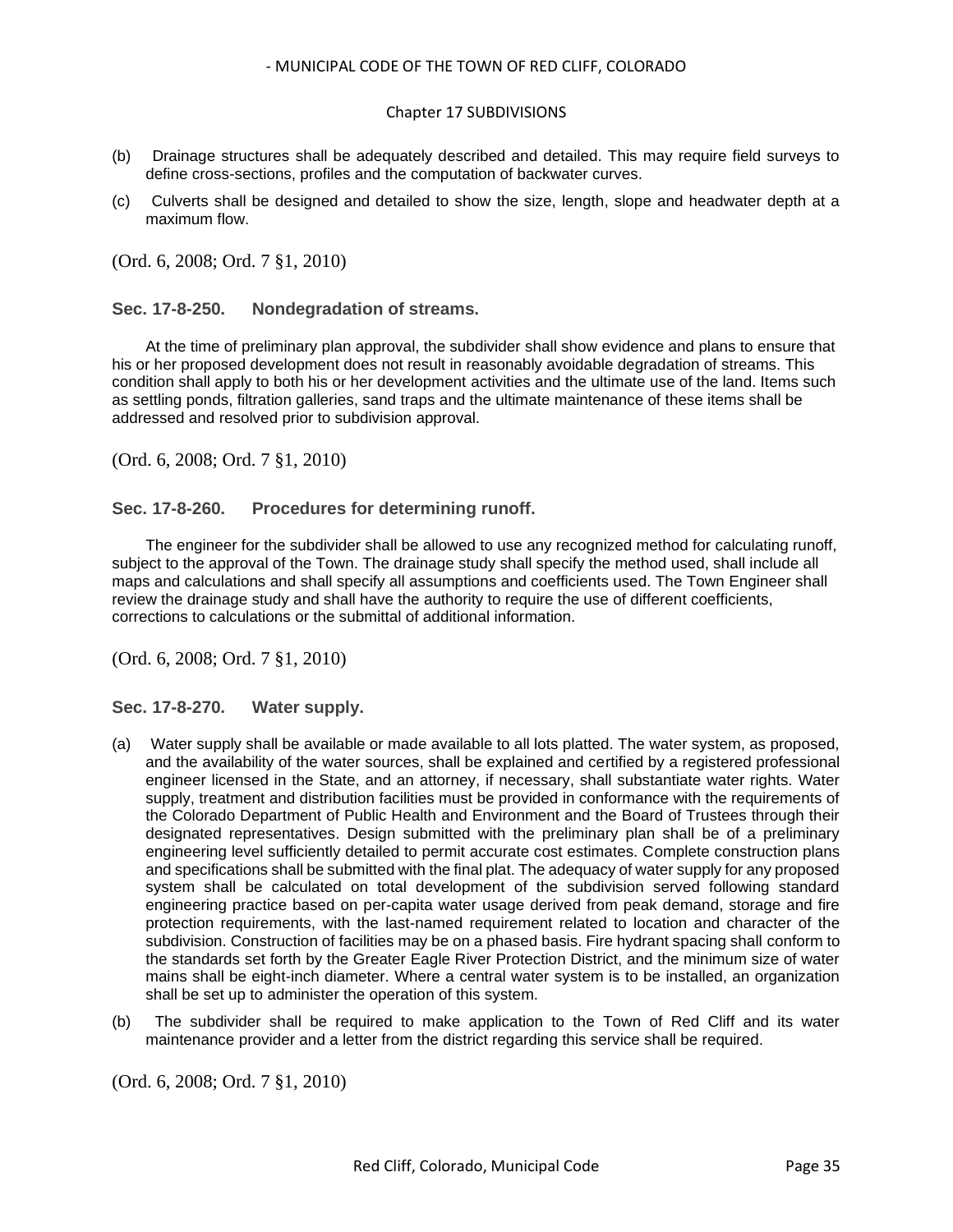#### Chapter 17 SUBDIVISIONS

## <span id="page-35-0"></span>**Sec. 17-8-280. Sanitary sewage disposal systems.**

- (a) The design and construction of the sanitary sewer system must be in conformity with the regulations of the Colorado Department of Public Health and Environment and must be approved by that Department and by the Board of Trustees and its sewer maintenance provider. Collection sewers shall be designed and provided to service each lot. Design submitted with the preliminary plat shall be of a preliminary engineering level sufficiently detailed to permit accurate cost estimates. Completed construction plans and specifications shall be submitted with the final plat. Capacity of the system shall be calculated on total development of the subdivision served following standard engineering practice based on per-capita water consumption. Construction of facilities may be on a phased basis. Sewage treatment facilities of an approved design shall be constructed to adequately treat all collected sewage. Administration of the sewage system shall be by the Town or a sanitation district. All proposed sewer plants shall make provisions for the drying and disposal of sewage sludge.
- (b) The subdivider shall be also be required to make application to Eagle River Water and Sanitation District or other authorized sanitation district for any sanitary sewer system, and a letter from the district regarding this service shall be required.

(Ord. 6, 2008; Ord. 7 §1, 2010)

<span id="page-35-1"></span>**Sec. 17-8-290. Stream setbacks.**

A ten-foot strip of land measured horizontally from the mean annual flood high-water mark on each side of any live stream located within or along the outer boundaries of a proposed subdivision shall be protected in its natural state, with the exception that footpaths, bridges, irrigation structures, flood control, and erosion-protection devices may be constructed thereon with approval by the Town Engineer. Underground utilities may be located in such protected area, provided that there is no practical alternative location for such utilities, that the plans are approved by the Board of Trustees, and that all construction scars are revegetated.

(Ord. 6, 2008; Ord. 7 §1, 2010; Ord. 3 §2, 2017)

<span id="page-35-2"></span>**Sec. 17-8-300. Utility easements.**

- (a) Acceptable easements shall be provided following utility design requirements. The subdivider shall have submitted his or her preliminary subdivision plat to all applicable utilities for their input as to where easements will be required by their particular utility and easements shown for the needs of the various utilities.
- (b) The minimum acceptable utility easement allowed is fifteen (15) feet. Larger easements may be required with multiple utilities within the easements or depending on the depth of the utility requirements.

(Ord. 6, 2008; Ord. 7 §1, 2010)

<span id="page-35-3"></span>**Sec. 17-8-310. Drainage easements.**

Drainage easements shall be provided for all permanent and seasonal watercourses and shall be in accordance with the approved drainage study and drainage plan and meet the requirement of Section 17- 8-110 of this Article.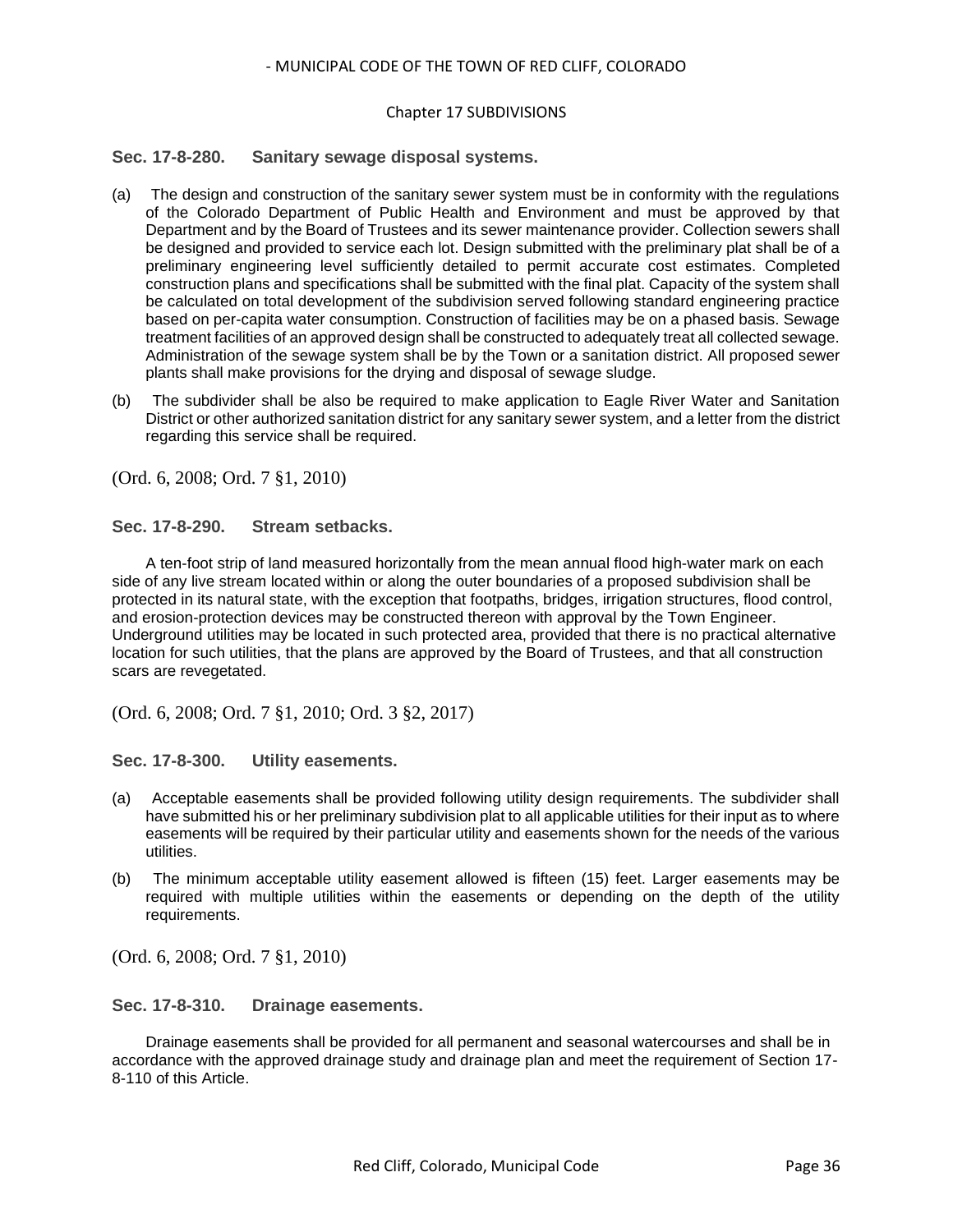#### Chapter 17 SUBDIVISIONS

(Ord. 6, 2008; Ord. 7 §1, 2010)

<span id="page-36-0"></span>**Sec. 17-8-320. Irrigation ditches.**

Irrigation ditch easements shall be provided for all irrigation ditches crossing the proposed subdivision, unless the subdivider can prove conclusively that they have been legally abandoned. Irrigation ditch easements shall be of a width equal to the average ditch width, plus twenty (20) feet or as otherwise recommended by the ditch owner and as approved by the Board of Trustees.

(Ord. 6, 2008; Ord. 7 §1, 2010)

<span id="page-36-1"></span>**Sec. 17-8-330. Subdivider's responsibility.**

It shall be the subdivider's responsibility to coordinate design of the utilities systems with the appropriate utility company during the preliminary design stage.

(Ord. 6, 2008; Ord. 7 §1, 2010)

<span id="page-36-2"></span>**Sec. 17-8-340. Utility plan.**

Final plat submittal stamped by a State-licensed professional engineer shall include a utility plan showing construction location of all utilities, profiles of all water and sewer main lines and utility easements.

(Ord. 6, 2008; Ord. 7 §1, 2010)

<span id="page-36-3"></span>**Sec. 17-8-350. Lot and block design.**

Each lot created in a subdivision shall be physically capable of accommodating a structure devoted to the intended use of the lot. Each lot shall have a frontage width on a dedicated street of not less than twenty-five (25) feet. Additional area may be required if determined necessary by the shape of the land or contours.

(Ord. 6, 2008; Ord. 7 §1, 2010)

<span id="page-36-4"></span>**Sec. 17-8-360. Planned Unit Development.**

To promote excellence of subdivision design and improvement, the Board of Trustees may recommend approval of a subdivision that departs from the usual design or regularly platted lots and blocks. Variations, as described in Article 9 of this Chapter, may be followed singly or in combination, provided that the standards set are maintained and all variations are clearly indicated and labeled as such on the preliminary and final plats.

(Ord. 6, 2008; Ord. 7 §1, 2010)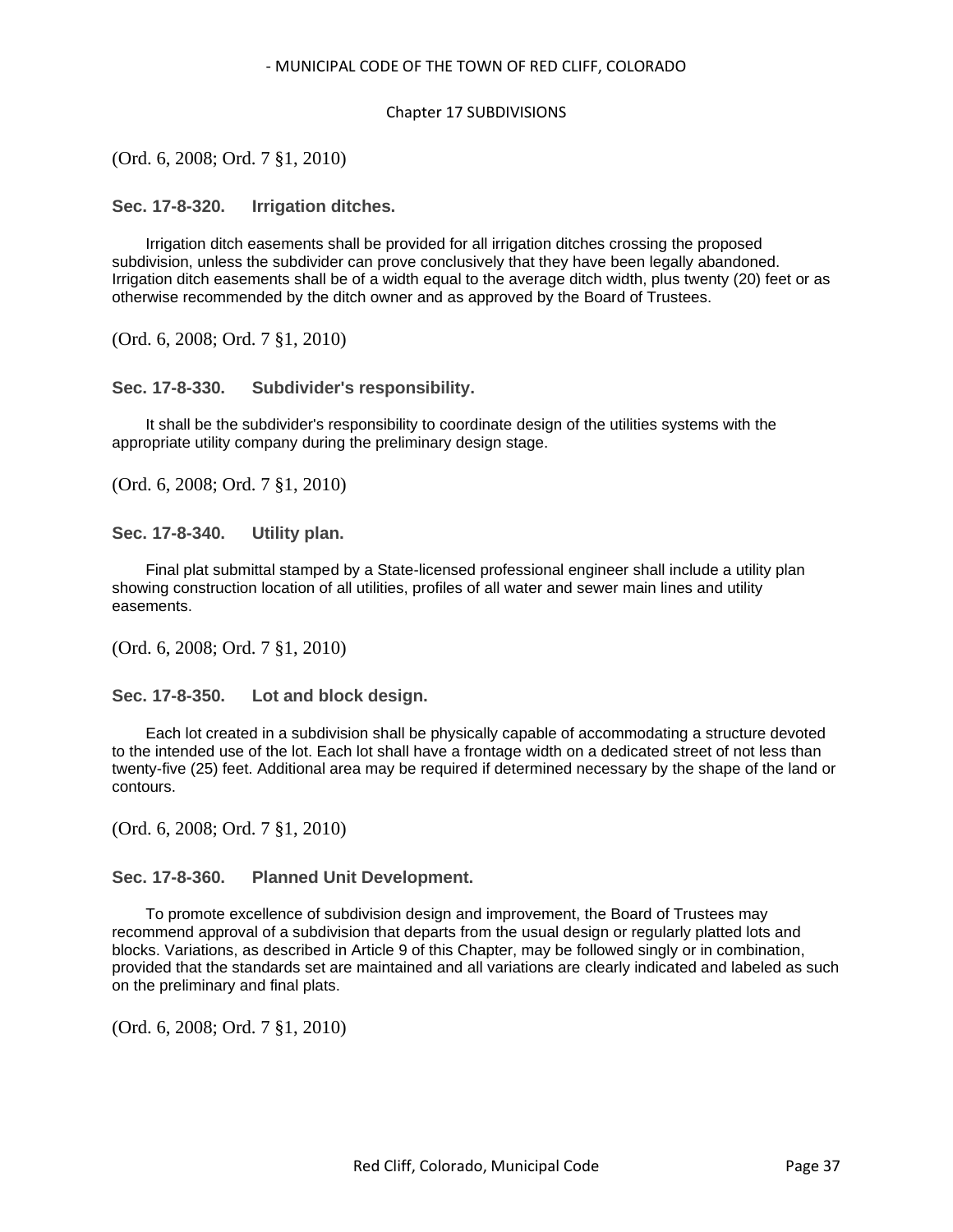#### Chapter 17 SUBDIVISIONS

## <span id="page-37-0"></span>**Sec. 17-8-370. Architectural variations.**

- (a) Setback and height restrictions as now or hereafter established may be varied to accommodate specific building types with unusual orientation on the lot or relationship between buildings.
- (b) The averaging of lot areas is intended to provide flexibility in design and relate lot size to topography so that each lot contains acceptable building sites. The clustering of development with a usable common open space is intended to encourage provisions for open space and save street and utility improvement and maintenance costs. The architectural cluster is intended to accommodate contemporary building types which are not spaced individually on their own lots but share common side walls, combined service facilities and similar architectural innovations while providing for separate ownership of land and buildings.
- (c) Further criteria and procedural requirements are found in Chapter 16 of this Code.

(Ord. 6, 2008; Ord. 7 §1, 2010)

#### <span id="page-37-1"></span>**Sec. 17-8-380. Park sites; dedication.**

The Board of Trustees may require the reservation or dedication of lands or sites for parks when such are reasonably necessary to serve the proposed subdivision and the future residents thereof. In lieu of the land dedication requirement set forth in this Section, the Board of Trustees may, in its sole discretion, accept (a) a cash payment in an amount to be mutually agreed upon by the Town and the subdivider, but not to exceed the fair market value of the property the Town would have otherwise required for dedication; or (b) recreation-related services, amenities, or infrastructure to be provided by the subdivider. All cash payments made in lieu of land dedication will be reserved for and used by the Town for recreation-related services and infrastructure. The Town may require the costs of the park and park improvements to be shared by the subdivider.

(Ord. 6, 2008; Ord. 7 §1, 2010; Ord. 3 §2, 2017)

<span id="page-37-2"></span>**Sec. 17-8-390. Park sites; location.**

The Board of Trustees may require that each proposed subdivision include a park plan consisting of park sites suitable for active recreation use and walkways or riding trails for access to recreation sites. Location of sites shall be based on topography, vegetation, circulation patterns and the size of the subdivision. Wherever possible, consistent with the foregoing locational criteria, such park sites should be located in such a fashion to permit expansion through creation of similar facilities in future subdivisions on adjacent undeveloped land.

(Ord. 6, 2008; Ord. 7 §1, 2010)

## **ARTICLE 9. VARIANCES AND EXEMPTIONS**

[Sec. 17-9-10. Applications; time of submittal.](#page-38-0)

[Sec. 17-9-20. Applications; preparation, copies, fees and supporting documents.](#page-38-1)

[Sec. 17-9-30. Applications; transmittal to other agencies.](#page-38-2)

[Sec. 17-9-40. Board of Trustees to grant or deny in writing.](#page-38-3)

[Sec. 17-9-50. Authority of written ruling; variance.](#page-39-0)

[Sec. 17-9-60. Authority of written ruling; exemption.](#page-39-1)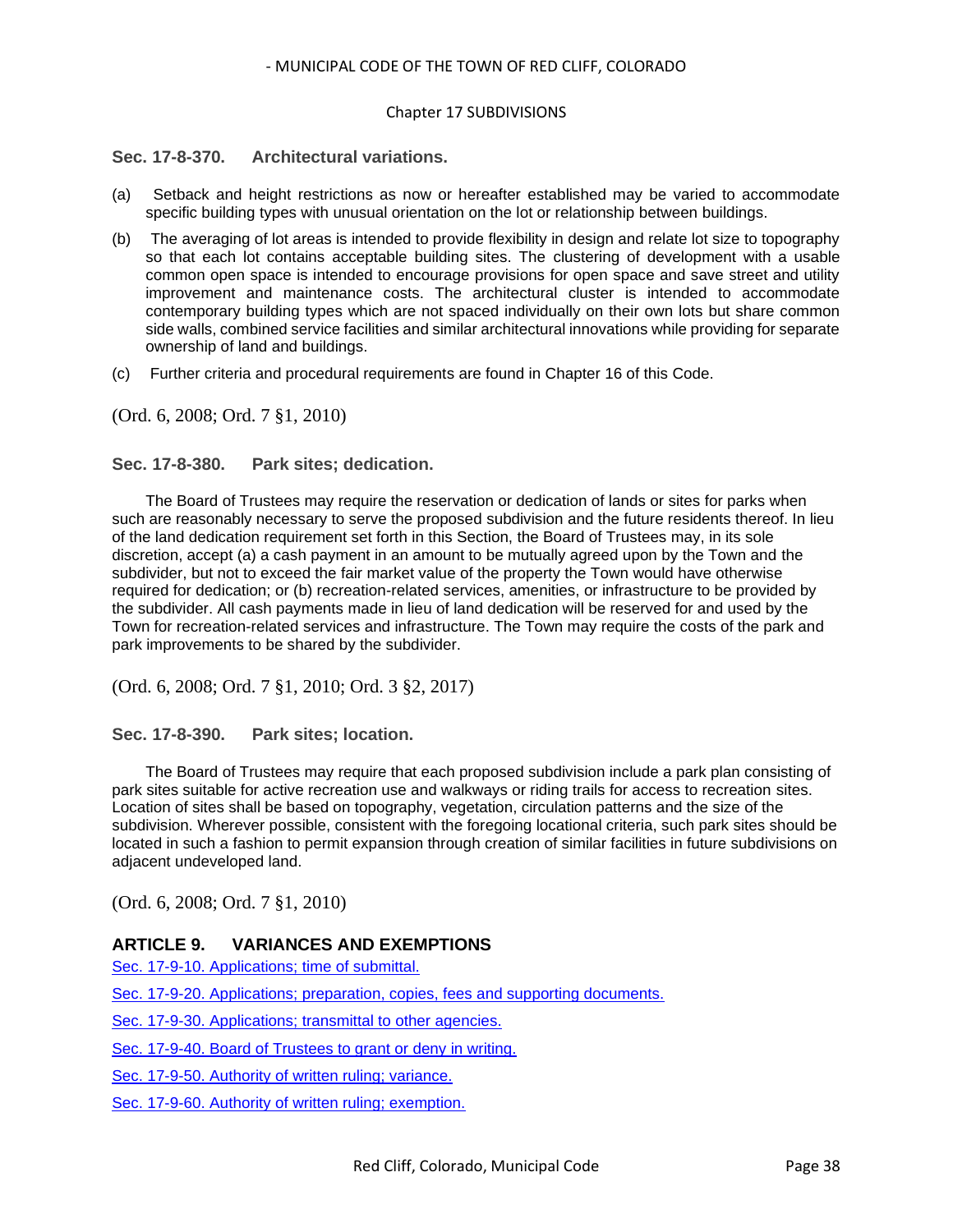#### Chapter 17 SUBDIVISIONS

[Sec. 17-9-70. Exemption termination.](#page-39-2)

[Sec. 17-9-80. Exemption; additional information may be required.](#page-39-3)

## <span id="page-38-0"></span>**Sec. 17-9-10. Applications; time of submittal.**

At the time of or after the submittal of the sketch plan, but not later than the submittal of the preliminary plan, the subdivider may apply to the Board of Trustees for variances or for a finding that his or her proposed subdivision is exempt from the definitions of the term "subdivision" as provided herein. Application for exemption shall be accompanied by a sketch or drawing, to scale, depicting the division of land held to be exempt from these regulations, noting the total land area enclosed in each of the proposed parcels.

(Ord. 6, 2008; Ord. 7 §1, 2010)

#### <span id="page-38-1"></span>**Sec. 17-9-20. Applications; preparation, copies, fees and supporting documents.**

- (a) Applications for variance shall be submitted in four (4) copies and shall include the required fee.
- (b) Applications for exemption shall be accompanied by sketches or drawings. Included will be a list of names and mailing addresses of all adjacent property owners. The required fee shall be included with applications for exemption.
- (c) Applications for exemption and all supporting sketches, documents, etc., as required, shall be submitted in four (4) copies, or more when required by the Town Clerk.
- (d) Completed applications for variance or exemption shall be submitted to the Board of Trustees at least thirty (30) days before the Board of Trustees meeting at which review is sought.

(Ord. 6, 2008; Ord. 7 §1, 2010)

<span id="page-38-2"></span>**Sec. 17-9-30. Applications; transmittal to other agencies.**

Upon receipt of an application for variance or exemption, the Board of Trustees shall, at its discretion, transmit a copy of said application to the agencies which might receive copies of the preliminary plan, with instructions to respond with recommendations within thirty (30) days after such applications have been received.

(Ord. 6, 2008; Ord. 7 §1, 2010)

#### <span id="page-38-3"></span>**Sec. 17-9-40. Board of Trustees to grant or deny in writing.**

The Board of Trustees shall hold a public hearing upon any application submitted pursuant to this Article. Notice of such hearing shall be sent by first-class mail or delivered personally, at least twelve (12) days prior to the hearing date, to owners of property within three hundred (300) feet of the property in question. Owners of residential condominium units may be served with notice by mailing (or delivering) a copy of the notice to the homeowners' association or its manager. The applicant shall furnish to the Town Clerk the names and addresses of the owners of property within three hundred (300) feet of the property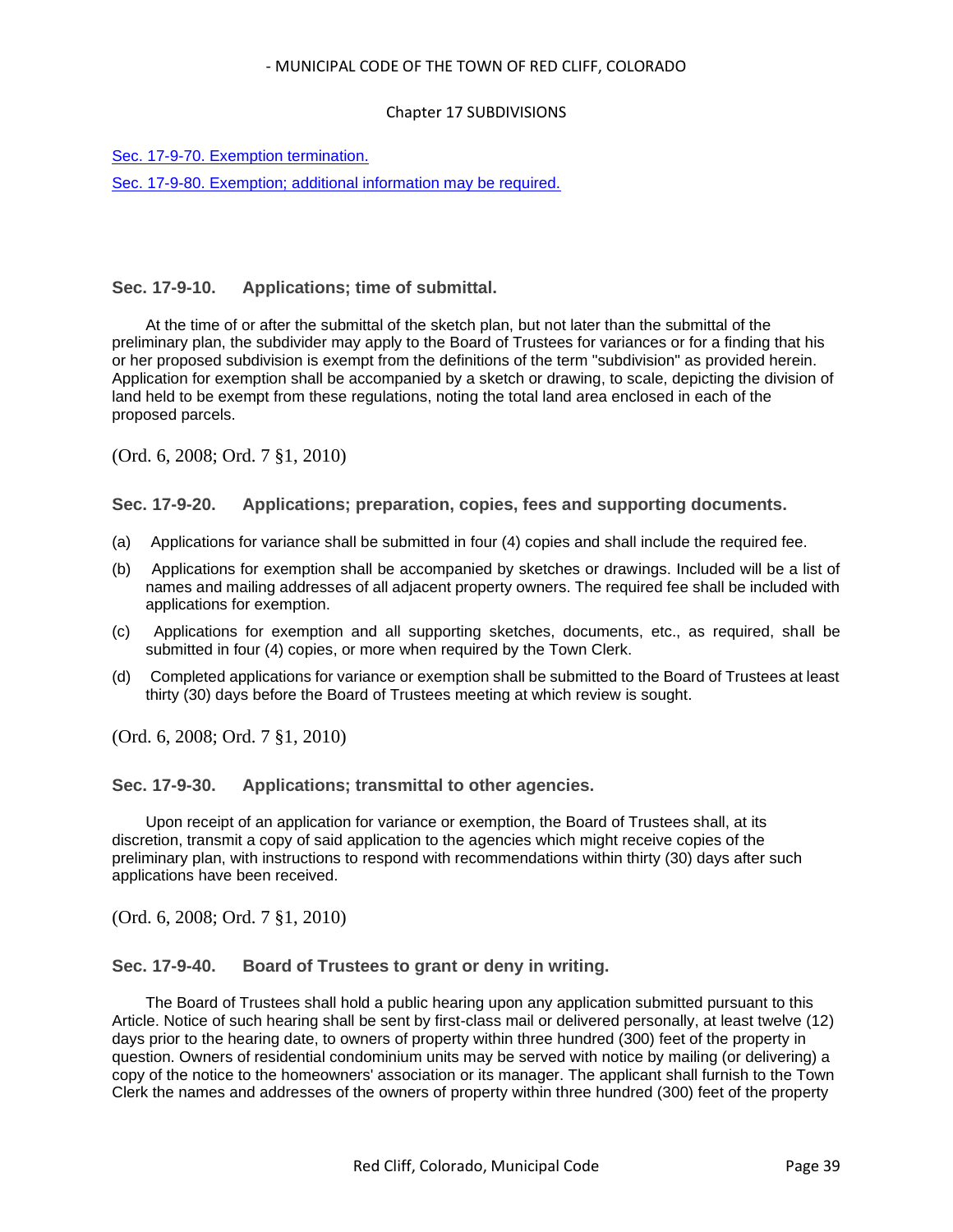#### Chapter 17 SUBDIVISIONS

in question. The public hearing and notice requirements hereof may be combined and run concurrently with the public hearing notice requirements contained in Section 17-3-70 of this Chapter.

(Ord. 6, 2008; Ord. 7 §1, 2010)

<span id="page-39-0"></span>**Sec. 17-9-50. Authority of written ruling; variance.**

The written ruling of the Board of Trustees with respect to an application for variance shall be authority for the subdivider to prepare his or her preliminary plan and final plan in accordance with the requirements of these regulations as altered by the variance.

(Ord. 6, 2008; Ord. 7 §1, 2010)

<span id="page-39-1"></span>**Sec. 17-9-60. Authority of written ruling; exemption.**

If the Board of Trustees grants a request for exemption, the written ruling of the Board of Trustees shall be authority for the subdivider to develop the property in accordance with the information shown on the variance application without further compliance with the provisions of these regulations, provided that the variance application or any map or plat depicting said development shall not be recorded and conveyances shall not be made by reference to any lot and block designation shown on said sketch plan or map or plat of development, except as such recording may be authorized by any law of the State now or hereafter in effect.

(Ord. 6, 2008; Ord. 7 §1, 2010)

<span id="page-39-2"></span>**Sec. 17-9-70. Exemption termination.**

Town approval of an application for exemption shall terminate in the event that the approved exemption is not made part of the official Town and County records within one (1) year from the date of said approval.

(Ord. 6, 2008; Ord. 7 §1, 2010)

<span id="page-39-3"></span>**Sec. 17-9-80. Exemption; additional information may be required.**

Nothing contained in this Article shall be construed as prohibiting the Board of Trustees, in its discretion, from requiring a subdivider to provide any additional supporting information before granting an application for exemption, or conditioning the granting or an exemption upon the furnishing of any or all of such supporting information.

(Ord. 6, 2008; Ord. 7 §1, 2010)

## **ARTICLE 10. FORMS**

[Sec. 17-10-10. Certificate of dedication and ownership.](#page-40-0)

[Sec. 17-10-20. Surveyor's certificate.](#page-40-1)

[Sec. 17-10-30. Town certificate.](#page-41-0)

[Sec. 17-10-40. Town certificate \(amended plat\).](#page-41-1)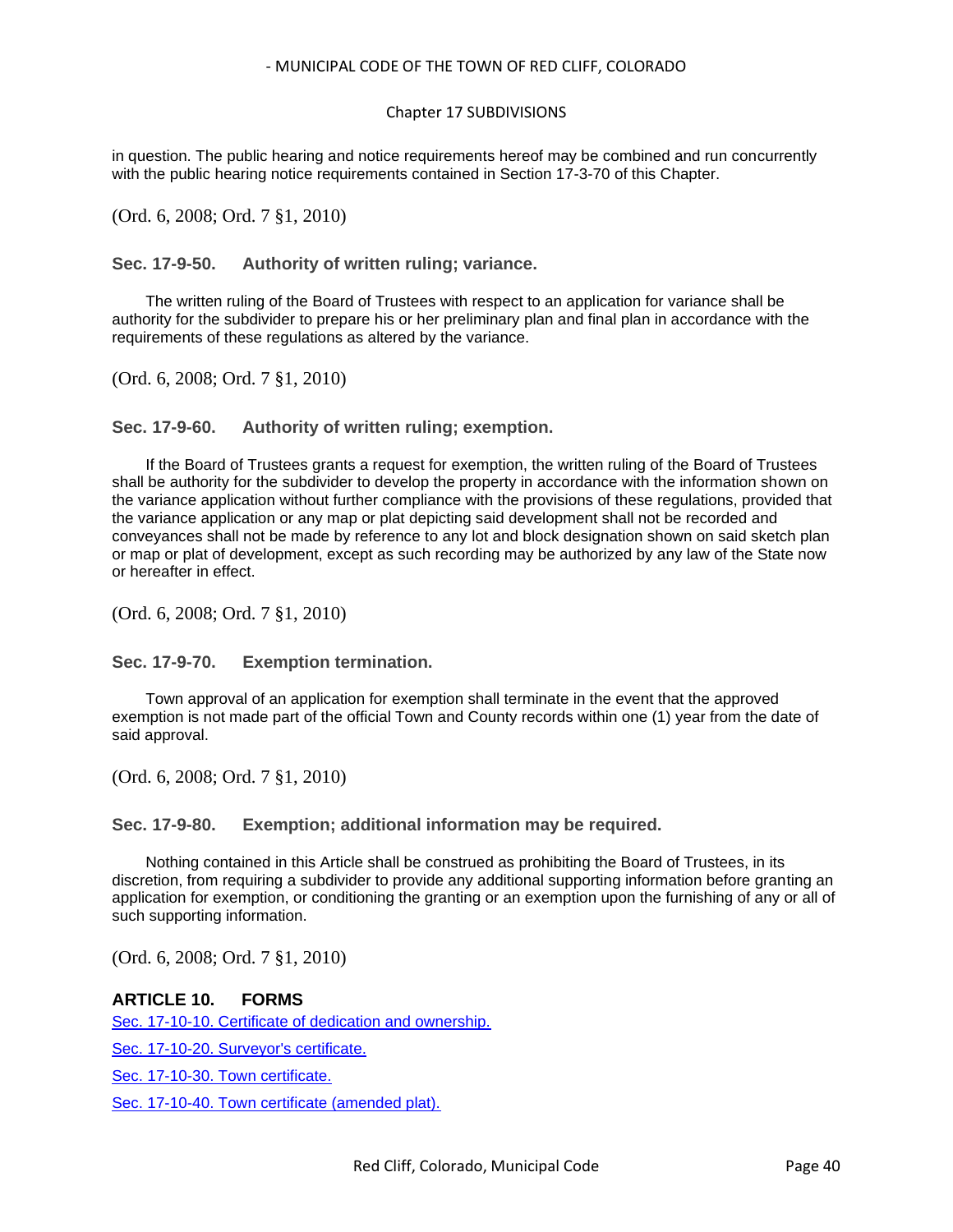#### Chapter 17 SUBDIVISIONS

[Sec. 17-10-50. Town certificate \(condominium plat\).](#page-42-0)

[Sec. 17-10-60. Title insurance company or attorney's certificate.](#page-42-1)

[Sec. 17-10-70. Clerk and Recorder's certificate.](#page-43-0)

[Sec. 17-10-80. Application for variance.](#page-43-1)

[Sec. 17-10-90. Application for exemption.](#page-44-0)

## <span id="page-40-0"></span>**Sec. 17-10-10. Certificate of dedication and ownership.**

The certificate of dedication and ownership shall have the following form:

#### CERTIFICATION OF DEDICATION AND OWNERSHIP

Know all men by these presents that \_\_\_\_\_\_, being sole owner(s) in fee simple of all that real property described as follows: \_\_\_\_\_\_\_\_\_\_, and containing \_\_\_\_\_ acres, more or less, has by these presents laid out, platted and subdivided the same into Lots and Blocks as shown hereon and designate the same as \_\_\_\_\_\_\_, Town of Red Cliff, County of Eagle, State of Colorado, and dedicate for public use the streets shown herein, including avenues, drives, boulevards, lanes, courts and alleys to the Town of Red Cliff; and the utility and drainage easements shown hereon for utility and drainage purposes only; and do further state that this subdivision shall be subject to the Protective Covenants filed and recorded for this Subdivision in the Office of the Clerk and Recorder of Eagle County, Colorado, as Document Number

Executed this  $\rule{1em}{0.15mm}$  day of  $\rule{1em}{0.15mm}$  A.D., 20 $\rule{1em}{0.15mm}$ .

\_\_\_\_\_\_\_\_\_\_\_ Owner(s)

# STATE OF COLORADO )

) ss

County of \_\_\_\_\_\_\_ )

\_\_\_\_\_\_\_\_\_\_\_.

The foregoing Dedication as acknowledged before me this \_\_\_ day of \_\_\_\_\_ A.D., 20\_\_\_ by

My Commission expires  $\qquad \qquad$ .

Witness my hand and seal.

\_\_\_\_\_\_\_\_\_\_\_ Notary Public

(Ord. 6, 2008; Ord. 7 §1, 2010)

<span id="page-40-1"></span>**Sec. 17-10-20. Surveyor's certificate.**

Surveyor's certificates shall have the following form: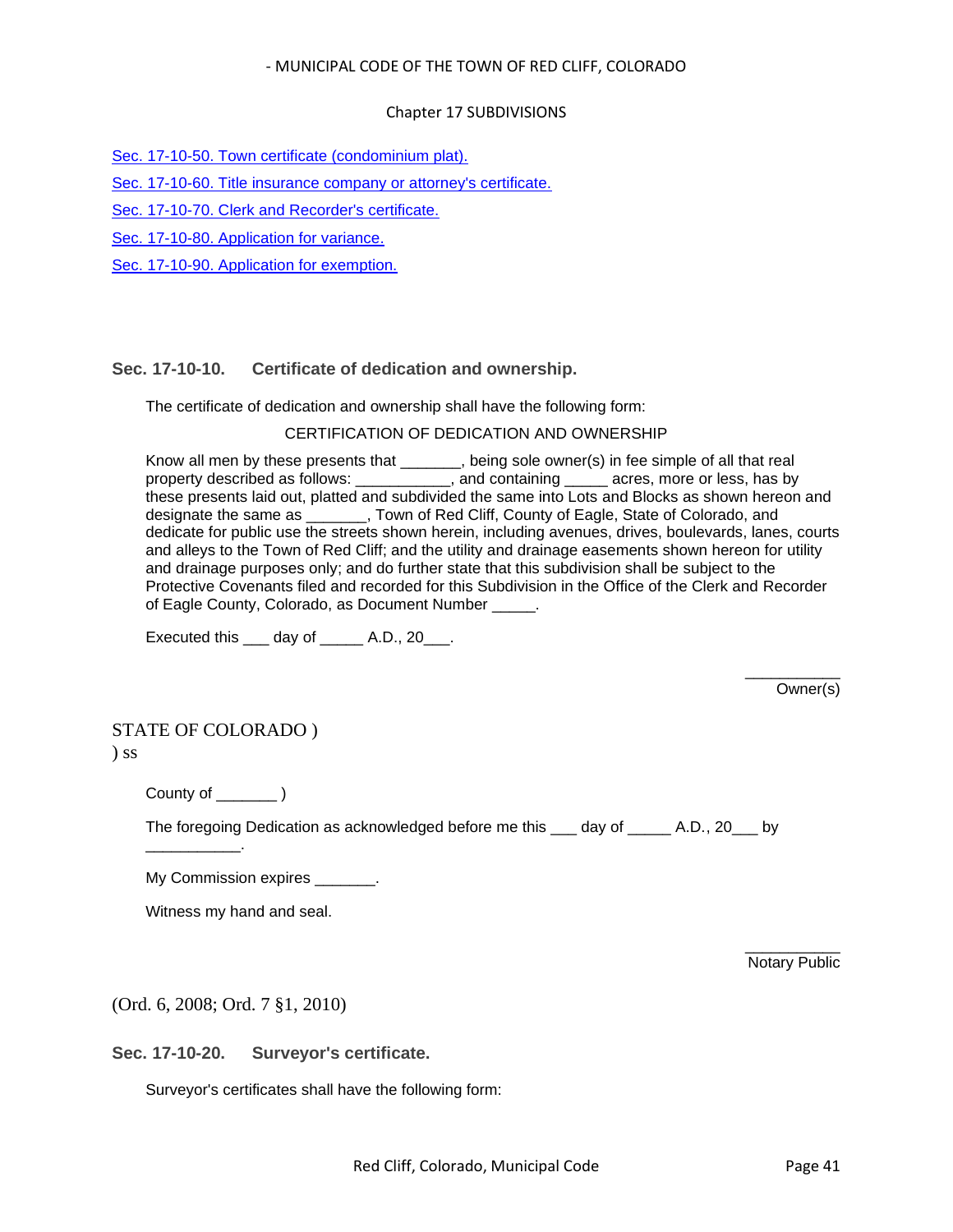#### Chapter 17 SUBDIVISIONS

## SURVEYOR'S CERTIFICATE

I, do hereby certify that I am a Professional Land Surveyor licensed under the laws of the State of Colorado, that this Plat is a true, correct and complete Plat of the state of Colorado, that this Plat is a true, correct and complete Plat of the platted, dedicated and shown herein, that such Plat was made from an accurate survey of said property by me and under my supervision and correctly shows the location and dimensions of the lots, easements and streets of said subdivision as the same are staked upon the ground in compliance with applicable regulations governing the subdivision of land. All monuments are set as required by the Subdivision Regulations of the State of Colorado.

In Witness whereof I have set my hand and seal this day of A.D., 20.

\_\_\_\_\_\_\_\_\_\_\_ Professional Land Surveyor No.

#### (Ord. 6, 2008; Ord. 7 §1, 2010)

<span id="page-41-0"></span>**Sec. 17-10-30. Town certificate.**

The Town certificate shall have the following form:

#### TOWN CERTIFICATE

This Plat, uses, densities, standards and definitions are approved by the Board of Trustees of the Town of Red Cliff, County of Eagle, State of Colorado this \_\_\_ day of \_\_\_\_\_\_\_, 20\_\_\_, A.D., for filing with the Clerk and Recorder of the County of Eagle and for conveyance to the Town of Red Cliff of the public dedications shown hereon subject to the provision that approval in no way obligates the Town of Red Cliff for financing or constructing the improvements on lands, streets or easements dedicated, except as specifically agreed to by the Board of Trustees and further that said approval shall in no way obligate the Town of Red Cliff for maintenance of streets until construction of improvements thereon shall have been completed to the satisfaction of the Board of Trustees. Approval of this plat by the Town is a consent only and is not to be construed as an approval of the technical correctness of this plat or any documentation relating thereto.

WITNESS MY HAND AND SEAL OF THE TOWN OF RED CLIFF:

BOARD OF TRUSTEES OF THE TOWN OF RED CLIFF

> By: \_\_\_\_\_\_\_\_\_\_\_\_\_\_ Mayor

Attest:

\_\_\_\_\_\_\_\_\_\_\_ Town Clerk

(Ord. 6, 2008; Ord. 7 §1, 2010)

<span id="page-41-1"></span>**Sec. 17-10-40. Town certificate (amended plat).**

The Town certificate (amended plat) shall have the following form:

TOWN CERTIFICATE (AMENDED PLAT)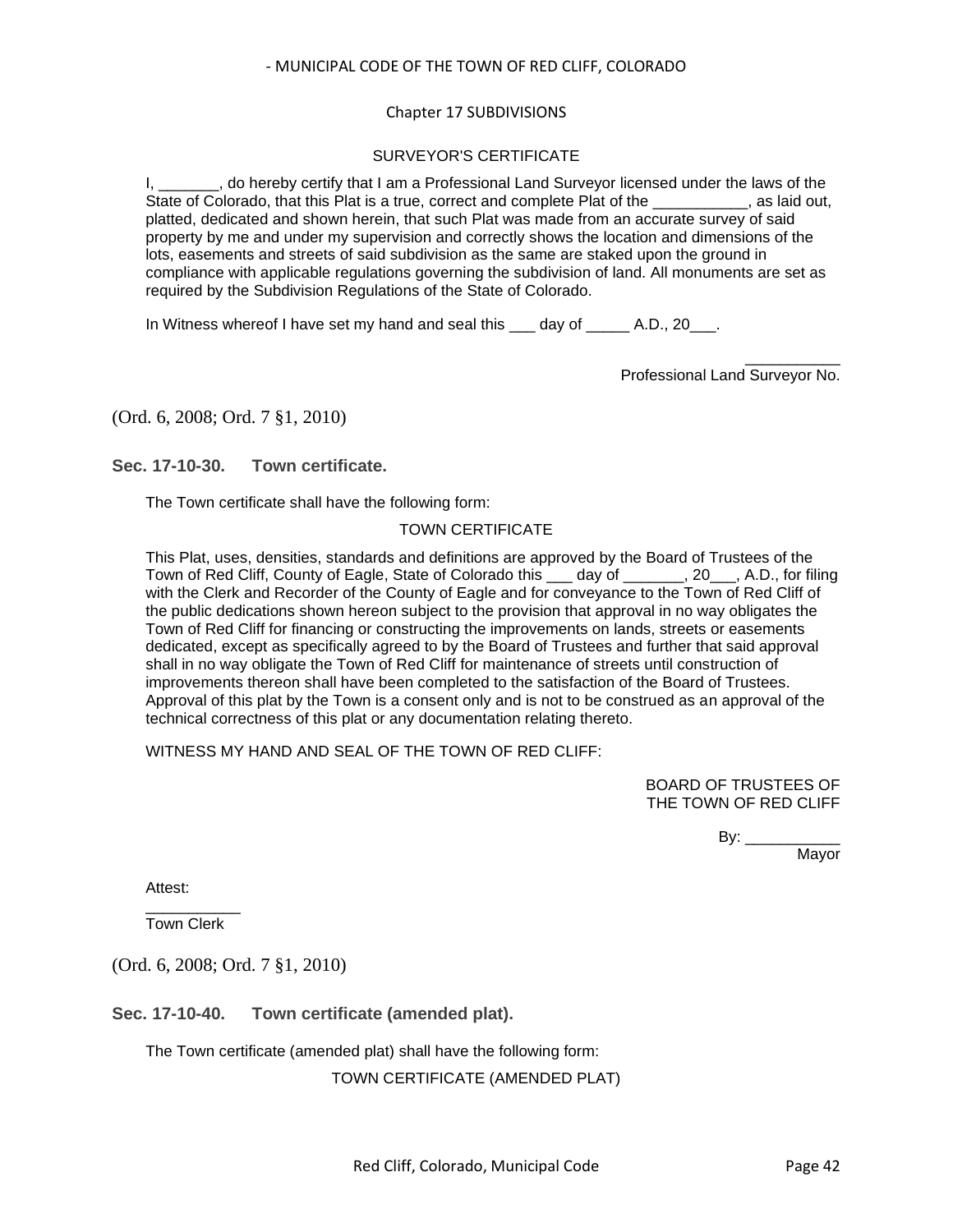## Chapter 17 SUBDIVISIONS

This Plat, including vacation of any lot lines, easements and rights-of-way, previously dedicated and not dedicated hereon, is approved by the Board of Trustees of the Town of Red Cliff, County of Eagle, State of Colorado, this \_\_\_ day of \_\_\_\_\_\_\_, 20\_\_\_, A.D., for filing with the Clerk and Recorder of the County of Eagle and for conveyance to the Town of the public dedications shown hereon, the same to supersede the prior Plat, subject to the provision that approval in no way obligates the Town of Red Cliff for financing or construction of improvements on lands, streets or easements dedicated except as specifically agreed to by the Board of Trustees, and further that said approval shall in no way obligate the Town of Red Cliff for maintenance of streets until construction of improvements thereon shall have been completed to the satisfaction of the Board of Trustees. Approval of this plat by the Town is consent only and is not to be construed as an approval of the technical correctness of this plat or any documentation relating thereto.

WITNESS MY HAND AND SEAL OF THE TOWN OF RED CLIFF:

BOARD OF TRUSTEES OF THE TOWN OF RED CLIFF

> $By:$ Mayor

Attest:

\_\_\_\_\_\_\_\_\_\_\_ Town Clerk

(Ord. 6, 2008; Ord. 7 §1, 2010)

<span id="page-42-0"></span>**Sec. 17-10-50. Town certificate (condominium plat).**

The Town certificate (condominium plat) shall have the following form:

#### TOWN CERTIFICATE (CONDOMINIUM PLAT)

This Plat is approved by the Board of Trustees of the Town of Red Cliff, County of Eagle, State of Colorado this this \_\_\_ day of \_\_\_\_\_\_\_, 20\_\_\_, for filing with the Clerk and Recorder of the County of Eagle. Approval of this plat by the Town is consent only and not to be construed as an approval of the technical correctness of this plat or any documentation relating thereto.

WITNESS MY HAND AND SEAL OF THE TOWN OF RED CLIFF.

BOARD OF TRUSTEES OF THE TOWN OF RED CLIFF

> By: \_\_\_\_\_\_\_\_\_\_\_\_\_ Mayor

Attest:

\_\_\_\_\_\_\_\_\_\_\_ Town Clerk

(Ord. 6, 2008; Ord. 7 §1, 2010)

<span id="page-42-1"></span>**Sec. 17-10-60. Title insurance company or attorney's certificate.**

The title insurance company or attorney's certificate shall have the following form: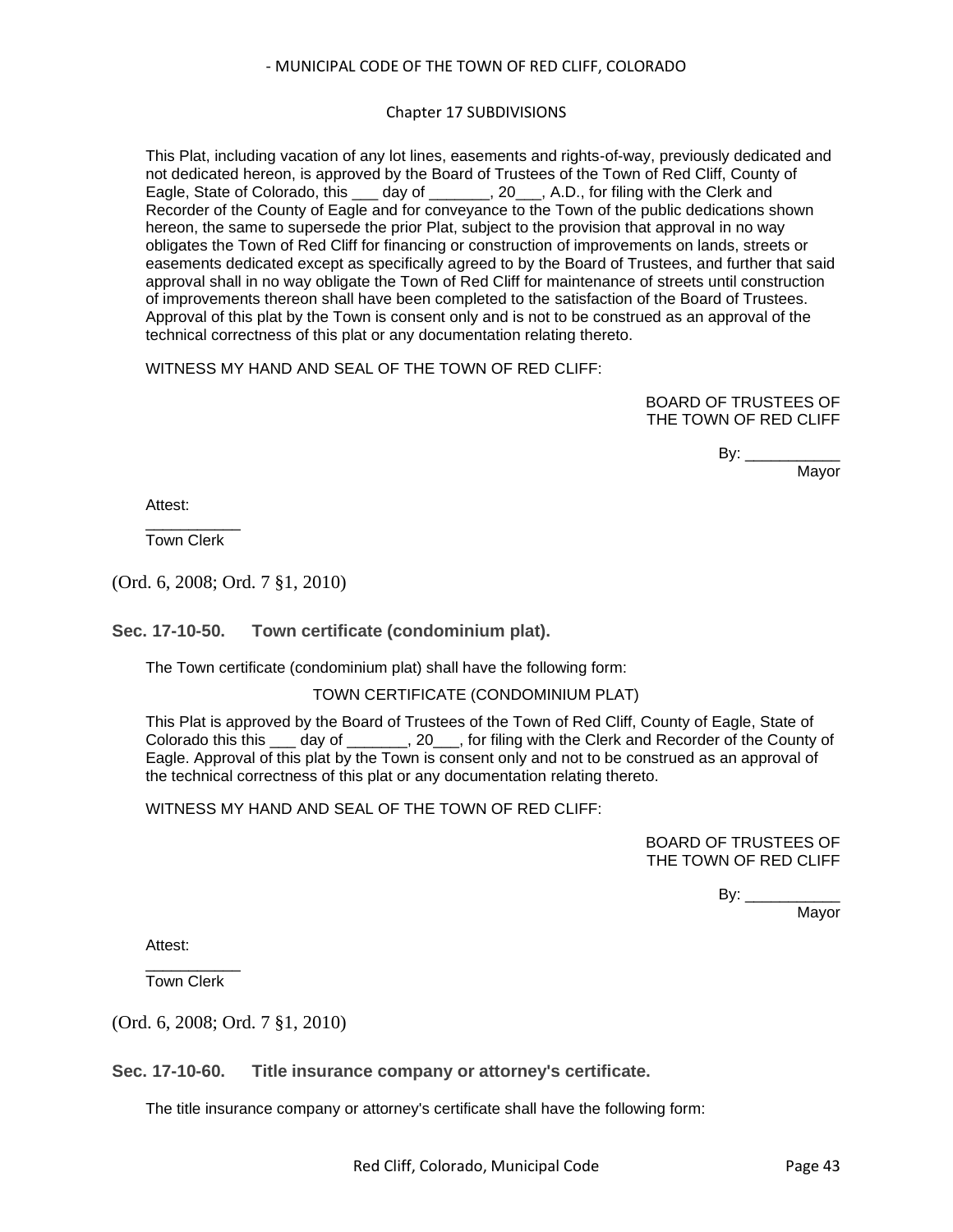Chapter 17 SUBDIVISIONS

TITLE INSURANCE COMPANY OR ATTORNEY'S CERTIFICATE

\_\_\_\_\_\_\_\_\_\_\_ does hereby certify that \_\_\_\_\_\_\_\_\_\_\_ has examined the title to all lands shown upon this plat and that title to such lands vested in \_\_\_\_\_\_\_\_\_\_\_ are free and clear of all liens, encumbrances, taxes and assessments except as follows:

 $\overline{\phantom{a}}$  $\overline{\phantom{a}}$ 

 $\overline{\phantom{a}}$ 

(Ord. 6, 2008; Ord. 7 §1, 2010)

<span id="page-43-0"></span>**Sec. 17-10-70. Clerk and Recorder's certificate.**

The Clerk and Recorder's certificate shall have the following form:

## CLERK AND RECORDER'S CERTIFICATE

This Plat was filed for record in the Office of the Clerk and Recorder at \_\_\_\_\_ o'clock \_\_\_.M., this day of \_\_\_\_\_\_, 20\_\_\_, and is duly recorded in Book \_\_\_\_\_, Page No. \_\_\_\_\_.

> Clerk and Recorder By:  $\_\_$

\_\_\_\_\_\_\_\_\_\_\_

**Deputy** 

(Ord. 6, 2008; Ord. 7 §1, 2010)

<span id="page-43-1"></span>**Sec. 17-10-80. Application for variance.**

The application for variances shall have the following form:

APPLICATION FOR VARIANCE, TOWN OF RED CLIFF SUBDIVISION REGULATIONS

Name of Development: \_\_\_\_\_

Location: \_\_\_\_\_

 $\overline{\phantom{a}}$ 

 $\overline{\phantom{a}}$ 

 $\overline{\phantom{a}}$ 

 $\overline{\phantom{a}}$ 

Size (Number of Acres): \_\_\_\_\_

Name and Addresses of Owners:

List of Adjacent Owners and their Addresses: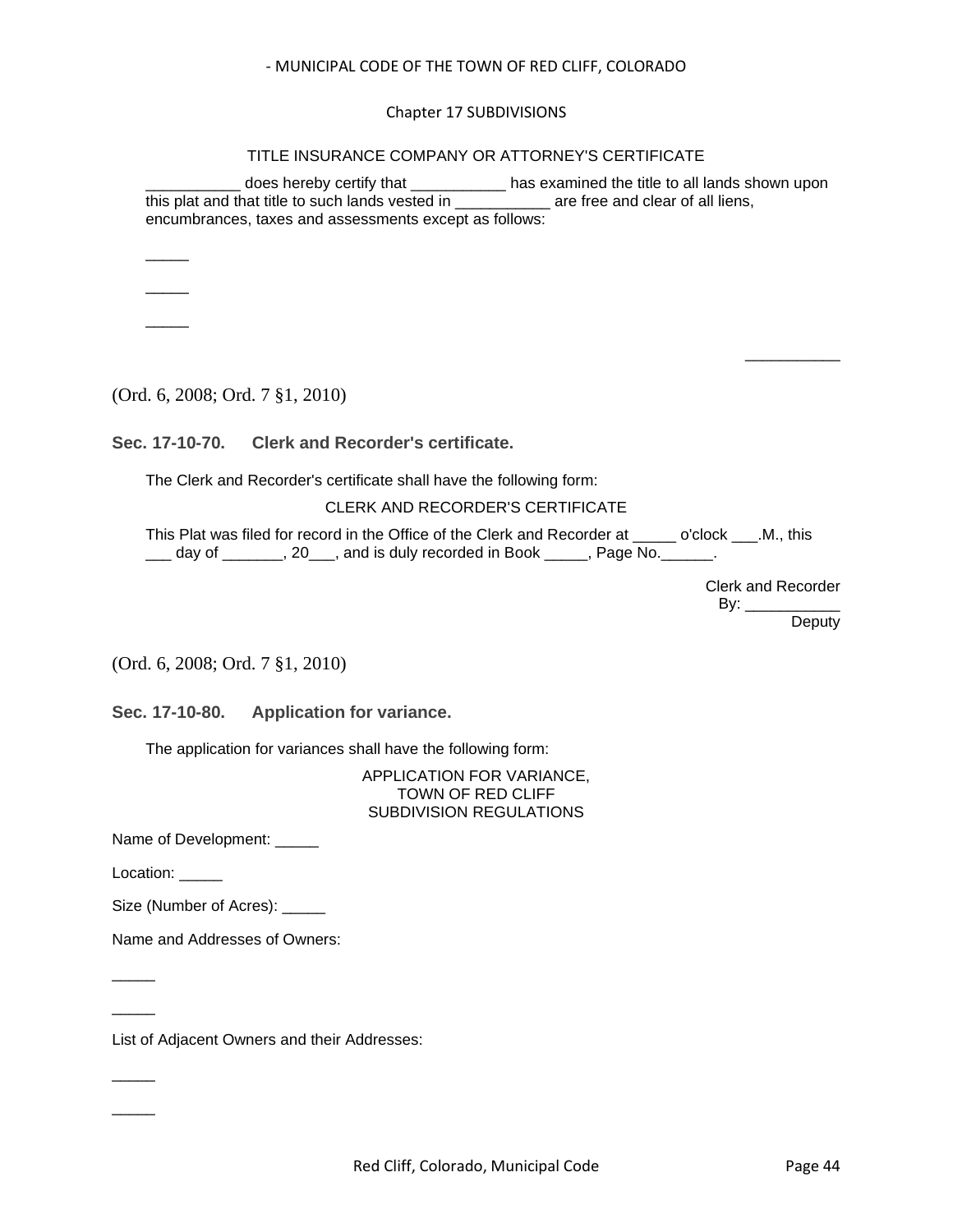## Chapter 17 SUBDIVISIONS

<span id="page-44-0"></span>

| Provisions of Subdivision Regulations from which Variance is requested:                                      |                                                      |
|--------------------------------------------------------------------------------------------------------------|------------------------------------------------------|
|                                                                                                              |                                                      |
|                                                                                                              |                                                      |
| Reasons for Request for Variance:                                                                            |                                                      |
|                                                                                                              |                                                      |
| Signatures of Applicant(s):                                                                                  |                                                      |
|                                                                                                              |                                                      |
|                                                                                                              | (Record Owners should sign)                          |
| BOARD OF TRUSTEES ACTION                                                                                     |                                                      |
| Received this ____ day of ________, 20___.                                                                   |                                                      |
|                                                                                                              | By: $\frac{1}{2}$                                    |
| The within request for Variance (granted/denied) this ___ day of ______, 20__, for the following<br>reasons: |                                                      |
|                                                                                                              |                                                      |
|                                                                                                              |                                                      |
|                                                                                                              |                                                      |
|                                                                                                              |                                                      |
|                                                                                                              | <b>BOARD OF TRUSTEES OF</b><br>THE TOWN OF RED CLIFF |
|                                                                                                              | By: $\_\_\_\_\_\_\$<br>Mayor                         |
| Attest:                                                                                                      |                                                      |
| <b>Town Clerk</b>                                                                                            |                                                      |
| (Ord. 6, 2008; Ord. 7 §1, 2010)                                                                              |                                                      |
| Sec. 17-10-90.<br>Application for exemption.                                                                 |                                                      |
| The application for exemptions shall have the following form:                                                |                                                      |
|                                                                                                              |                                                      |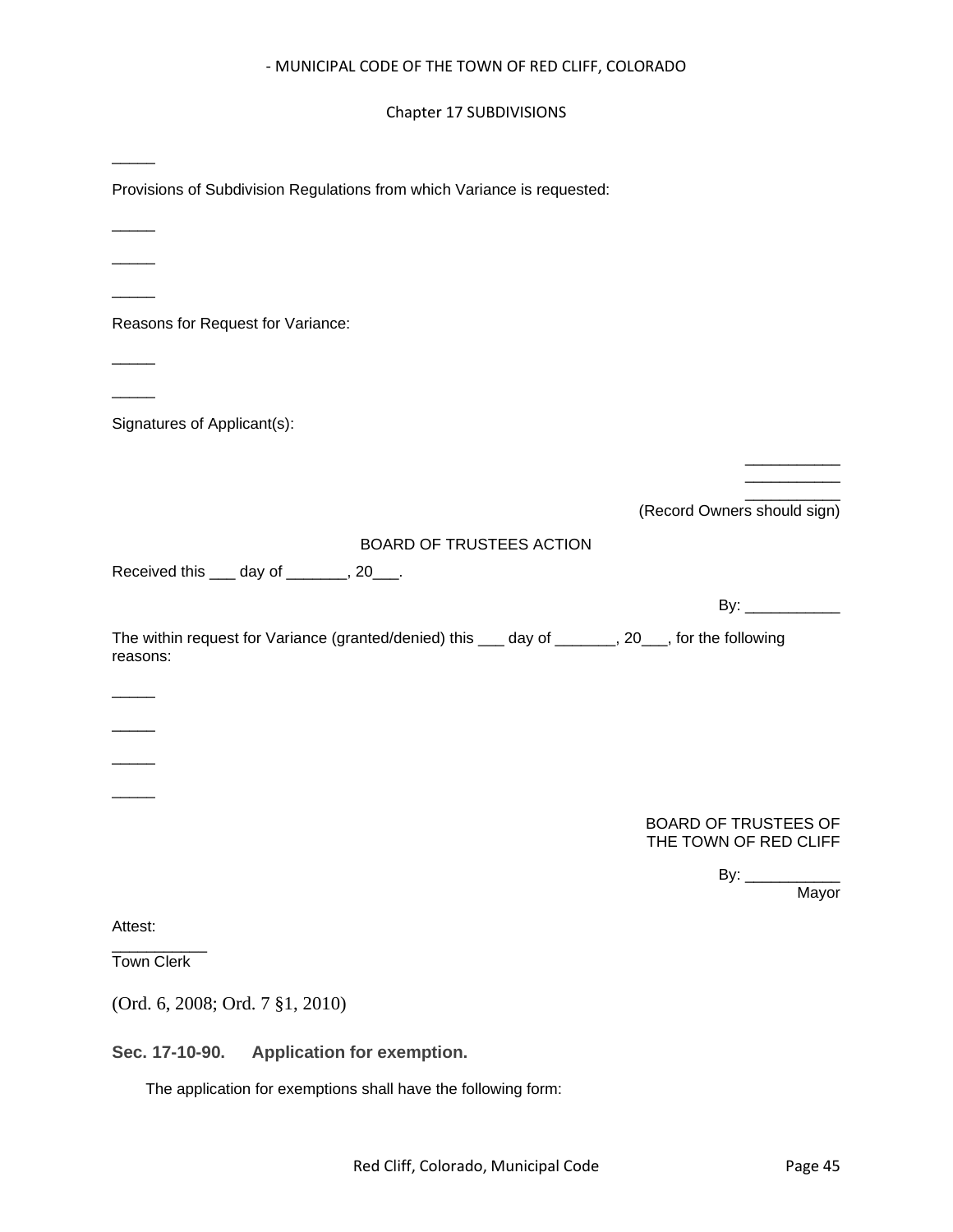Chapter 17 SUBDIVISIONS

| APPLICATION FOR EXEMPTION,<br>TOWN OF RED CLIFF<br><b>SUBDIVISION REGULATIONS</b>                              |                                                                                                                                                                                                                                                                                                                                                                                                                  |
|----------------------------------------------------------------------------------------------------------------|------------------------------------------------------------------------------------------------------------------------------------------------------------------------------------------------------------------------------------------------------------------------------------------------------------------------------------------------------------------------------------------------------------------|
| Name of Development: _____                                                                                     |                                                                                                                                                                                                                                                                                                                                                                                                                  |
| Location: _____                                                                                                |                                                                                                                                                                                                                                                                                                                                                                                                                  |
| Size (Number of Acres): _____                                                                                  |                                                                                                                                                                                                                                                                                                                                                                                                                  |
| Name and Addresses of Owners:                                                                                  |                                                                                                                                                                                                                                                                                                                                                                                                                  |
|                                                                                                                |                                                                                                                                                                                                                                                                                                                                                                                                                  |
|                                                                                                                |                                                                                                                                                                                                                                                                                                                                                                                                                  |
| List of Adjacent Owners and their Addresses:                                                                   |                                                                                                                                                                                                                                                                                                                                                                                                                  |
|                                                                                                                |                                                                                                                                                                                                                                                                                                                                                                                                                  |
|                                                                                                                |                                                                                                                                                                                                                                                                                                                                                                                                                  |
|                                                                                                                |                                                                                                                                                                                                                                                                                                                                                                                                                  |
| Provisions of Subdivision Regulations from which Exemption is requested:                                       |                                                                                                                                                                                                                                                                                                                                                                                                                  |
|                                                                                                                |                                                                                                                                                                                                                                                                                                                                                                                                                  |
|                                                                                                                |                                                                                                                                                                                                                                                                                                                                                                                                                  |
|                                                                                                                |                                                                                                                                                                                                                                                                                                                                                                                                                  |
| Reasons for Request for Exemption:                                                                             |                                                                                                                                                                                                                                                                                                                                                                                                                  |
|                                                                                                                |                                                                                                                                                                                                                                                                                                                                                                                                                  |
|                                                                                                                |                                                                                                                                                                                                                                                                                                                                                                                                                  |
| Signatures of Applicant(s):                                                                                    |                                                                                                                                                                                                                                                                                                                                                                                                                  |
|                                                                                                                |                                                                                                                                                                                                                                                                                                                                                                                                                  |
|                                                                                                                | (Record Owners should sign)                                                                                                                                                                                                                                                                                                                                                                                      |
| <b>BOARD OF TRUSTEES ACTION</b>                                                                                |                                                                                                                                                                                                                                                                                                                                                                                                                  |
| Received this ____ day of _______, 20___.                                                                      |                                                                                                                                                                                                                                                                                                                                                                                                                  |
|                                                                                                                | By: $\frac{1}{\sqrt{1-\frac{1}{2}}\sqrt{1-\frac{1}{2}}\sqrt{1-\frac{1}{2}}\sqrt{1-\frac{1}{2}}\sqrt{1-\frac{1}{2}}\sqrt{1-\frac{1}{2}}\sqrt{1-\frac{1}{2}}\sqrt{1-\frac{1}{2}}\sqrt{1-\frac{1}{2}}\sqrt{1-\frac{1}{2}}\sqrt{1-\frac{1}{2}}\sqrt{1-\frac{1}{2}}\sqrt{1-\frac{1}{2}}\sqrt{1-\frac{1}{2}}\sqrt{1-\frac{1}{2}}\sqrt{1-\frac{1}{2}}\sqrt{1-\frac{1}{2}}\sqrt{1-\frac{1}{2}}\sqrt{1-\frac{1}{2}}\sqrt$ |
| The within request for Exemption (granted/denied) this ___ day of _______, 20__, for the following<br>reasons: |                                                                                                                                                                                                                                                                                                                                                                                                                  |
|                                                                                                                |                                                                                                                                                                                                                                                                                                                                                                                                                  |
|                                                                                                                |                                                                                                                                                                                                                                                                                                                                                                                                                  |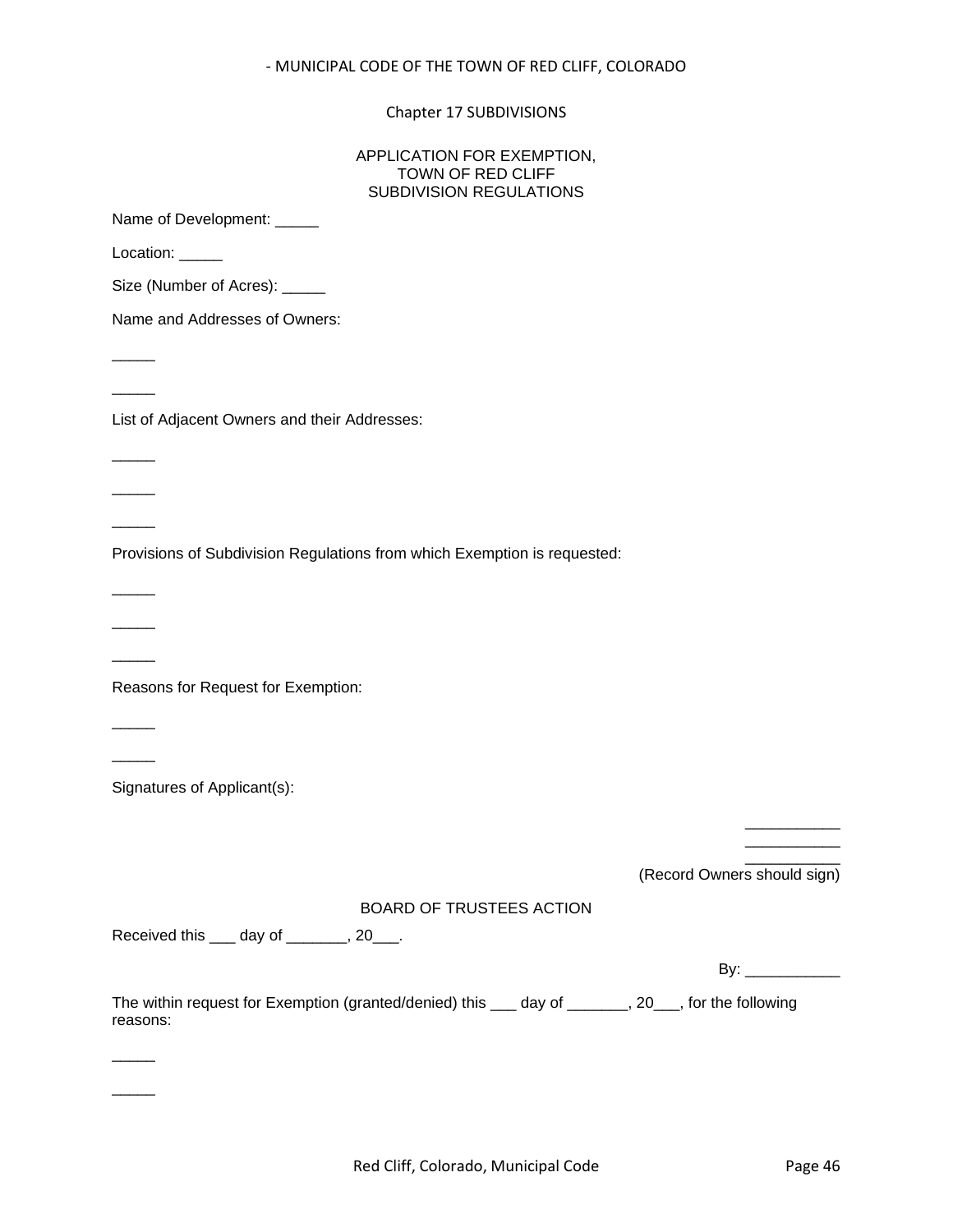#### Chapter 17 SUBDIVISIONS

BOARD OF TRUSTEES OF THE TOWN OF RED CLIFF

By:  $\_\_$ 

Mayor

Attest:

 $\overline{\phantom{a}}$ 

 $\overline{\phantom{a}}$ 

\_\_\_\_\_\_\_\_\_\_\_ Town Clerk

(Ord. 6, 2008; Ord. 7 §1, 2010)

## **ARTICLE 11. SCHOOL SITE DEDICATIONS**

[Sec. 17-11-10. Purpose.](#page-46-0) [Sec. 17-11-20. School land dedication or cash in lieu thereof.](#page-46-1) [Sec. 17-11-30. Application.](#page-47-0) [Sec. 17-11-40. Town exempted.](#page-47-1)

<span id="page-46-0"></span>**Sec. 17-11-10. Purpose.**

It is declared to be the policy of the Town that, whenever there is an annexation of property into the Town for residential development purposes, the owner of the land shall provide land for school needs generated by the proposed residential use. It is the purpose of this Article to require the dedication of land or the payment of fees in lieu thereof directly for the benefit of the school children of the Town.

(Ord. 6, 2008; Ord. 7 §1, 2010)

<span id="page-46-1"></span>**Sec. 17-11-20. School land dedication or cash in lieu thereof.**

- (a) Whenever an annexation of land occurs for residential subdivision, the applicant shall allocate and convey school sites to the Town when they are reasonably necessary to serve the proposed subdivision and future residents thereof by the application of the formulas set forth below:
	- (1) Single-family and duplex or primary secondary: Number of units  $\times$  .014495 = dedication requirement in acres.
	- (2) Multi-family: Number of units × .002676 = dedication requirement in acres.
- (b) When sites for schools are not reasonably necessary to serve the proposed subdivision and future residents thereof, the Town, may require, in lieu of such conveyance of land, the payment to the Town of an amount to be mutually agreed upon by the Town and the applicant, but not to exceed the fair market value of such sites for schools. The spending of any fees collected under this Article shall be used solely for educational purposes and/or educational facilities within the Town.